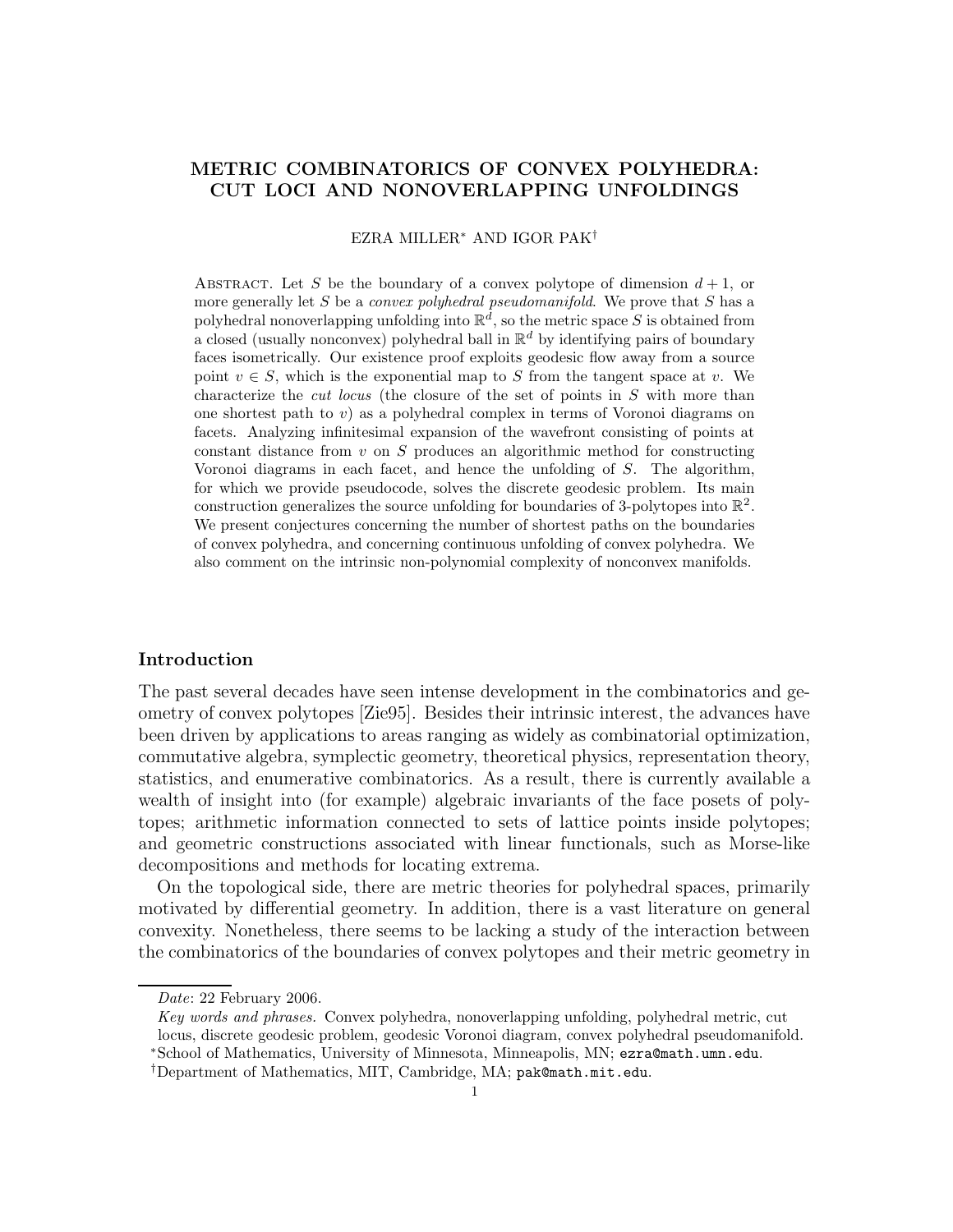arbitrary dimension. This remains the case despite relations to a number of classical algorithmic problems in discrete and computational geometry.

The realization here is that convexity and polyhedrality together impose rich combinatorial structures on the collection of shortest paths in a metrized sphere. We initiate a systematic investigation of this metric combinatorics of convex polyhedra by proving the existence of polyhedral nonoverlapping unfoldings and analyzing the structure of the cut locus. The algorithmic aspect, which we include together with its complexity analysis, was for us a motivating feature of these results. That being said, we also show that our general methods are robust enough so that—with a few minor modifications—they extend to the abstract spaces we call 'convex polyhedral pseudomanifolds', whose sectional curvatures along low-dimensional faces are all positive. To conclude, we propose some directions for future research, including a series of precise conjectures on the number of combinatorial types of shortest paths, and on the geometry of unfolding boundaries of polyhedra.

### **Overview**

Broadly speaking, the metric geometry of boundaries of 3-dimensional polytopes is quite well understood, due in large part to work of A. D. Aleksandrov [Ale48, Ale50] and his school. For higher dimensions, however, less theory appears in the literature, partly because Aleksandrov's strongest methods do not extend to higher dimension. Although there do exist general frameworks for dealing with metric geometry in spaces general enough to include boundaries of convex polyhedra, such as [BGP92], the special nature of polyhedral spaces usually plays no role.

The existing theory that does appear for polyhedral spaces is motivated from the perspective of Riemannian geometry, via metric geometry on simplicial complexes, and seems mainly due to D. A. Stone; see [Sto76], for example. In contrast, our original motivation comes from two classical problems in discrete and computational geometry: the 'discrete geodesic problem' [Mit00] of finding shortest paths between points on polyhedral surfaces, and the problem of constructing nonoverlapping unfoldings of convex polytopes [O'R00]. Both problems are well understood for the 2-dimensional boundaries of 3-polytopes, but have not been attempted in higher dimensions. We resolve them here in arbitrary dimension by a unified construction generalizing the 'source unfolding' of 3-dimensional convex polyhedra [VP71, SS86].

Previous methods for source unfoldings have been specific to low dimension, relying for example on the fact that arcs of circles in the plane intersect polygons in finite sets of points. We instead use techniques based on differential geometry to obtain general results concerning cut loci on boundaries of polytopes in arbitrary dimension, namely Theorem 2.9 and Corollary 2.11, thereby producing polyhedral foldouts in Theorem 3.5. In more precise terms, our two main goals in this paper are to:

- 1. describe how the set of points on the boundary S of a convex polyhedron at given radius from a fixed *source point* changes as the radius increases continuously;
- 2. use this description of 'wavefront expansion' to construct a polyhedral nonoverlapping unfolding of the d-dimensional polyhedral complex S into  $\mathbb{R}^d$ .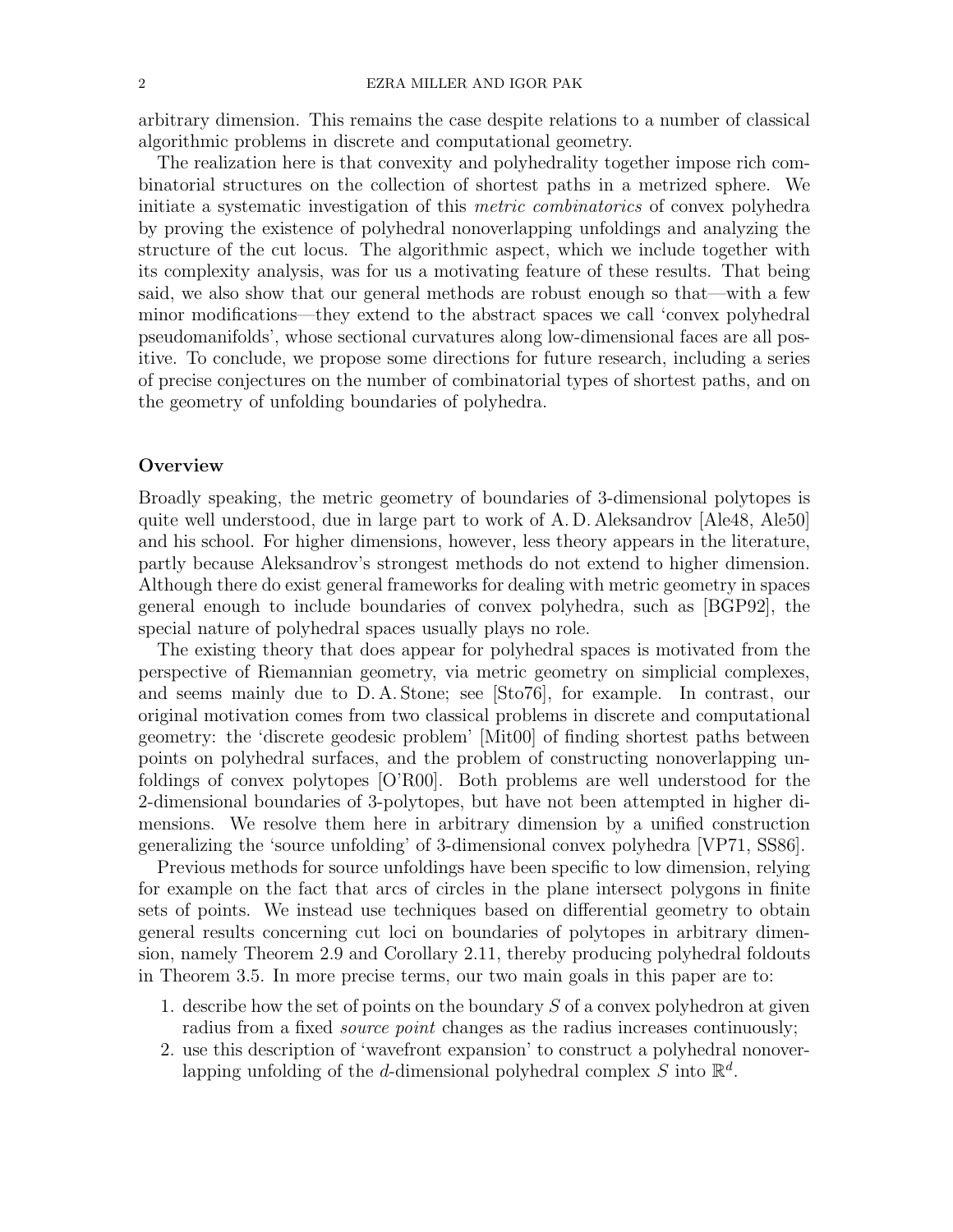By 'describe' and 'construct' we mean to achieve these goals not just abstractly and combinatorially, but effectively, in a manner amenable to algorithmic computation. References such as [AAOS97, AO92, CH96, Kap99, MMP87, Mou85, SS06, SS86], which have their roots and applications in computational geometry, carry this out in the  $d = 2$  case of boundaries of 3-polytopes (and for the first goal, on any polyhedral surface of dimension  $d = 2$ ). Here, in arbitrary dimension d, our Theorem 5.2 says precisely how past wavefront evolution determines the location in time and space of its next qualitative change. The combinatorial nature of Theorem 5.2 leads immediately to Algorithm 6.1 for effectively unfolding boundaries of polyhedra.

The results and proofs in Sections 1–6 for boundaries of convex polyhedra almost all hold verbatim in the more abstract setting of what we call d-dimensional *convex poly*hedral pseudomanifolds. The study of such spaces is suggested both by Stone's point of view in [Sto76] and by the more general methods in [BGP92]. Our Corollary 7.12 says that all convex polyhedral pseudomanifolds can be represented as quotients of Euclidean (usually nonconvex) polyhedral balls by identifying pairs of boundary components isometrically. The reader interested solely in this level of generality is urged to begin with Section 7, which gives a guide to Sections 1–6 from that perspective, and provides the slight requisite modifications where necessary. Hence the reader can avoid checking the proofs in the earlier sections twice.

The results in Section 7 on convex polyhedral pseudomanifolds are in many senses sharp, in that considering more general spaces would falsify certain conclusions. We substantiate this claim in Section 8, where we also discuss extensions of our methods that are nonetheless possible. For example, we present an algorithm to construct geodesic Voronoi diagrams on boundaries of convex polyhedra in Section 8.9.

The methods of this paper suggest a number of fundamental open questions about the metric combinatorics of convex polyhedra in arbitrary dimension, and we present these in Section 9. Most of them concern the notion of vistal tree in Definition 9.1, which encodes all of the combinatorial types of shortest paths (or equivalently, all bifurcations of the wavefront) emanating from a source point. The first two questions, Conjectures 9.2 and 9.4, concern the complexity of our unfolding algorithm and the behavior of geodesics in boundaries of polyhedra. Along these lines, we remark also on the complexity of nonconvex polyhedral manifolds, in Proposition 9.8. Our third question is about the canonical subdivision of the boundary of any convex polyhedron determined by the sets of source points having isomorphic vistal trees (Definition 9.5 and Conjecture 9.6); it asks whether this vistal subdivision is polyhedral, and how many faces it has. Our final question asks how to realize unfoldings of polyhedral boundaries by embedded homotopies (Conjecture 9.12).

As a guide for the reader navigating this paper, the list of sections is as follows:

- 0. Methods
- 1. Geodesics in polyhedral boundaries
- 2. Cut loci
- 3. Polyhedral nonoverlapping unfolding
- 4. The source poset
- 5. Constructing source images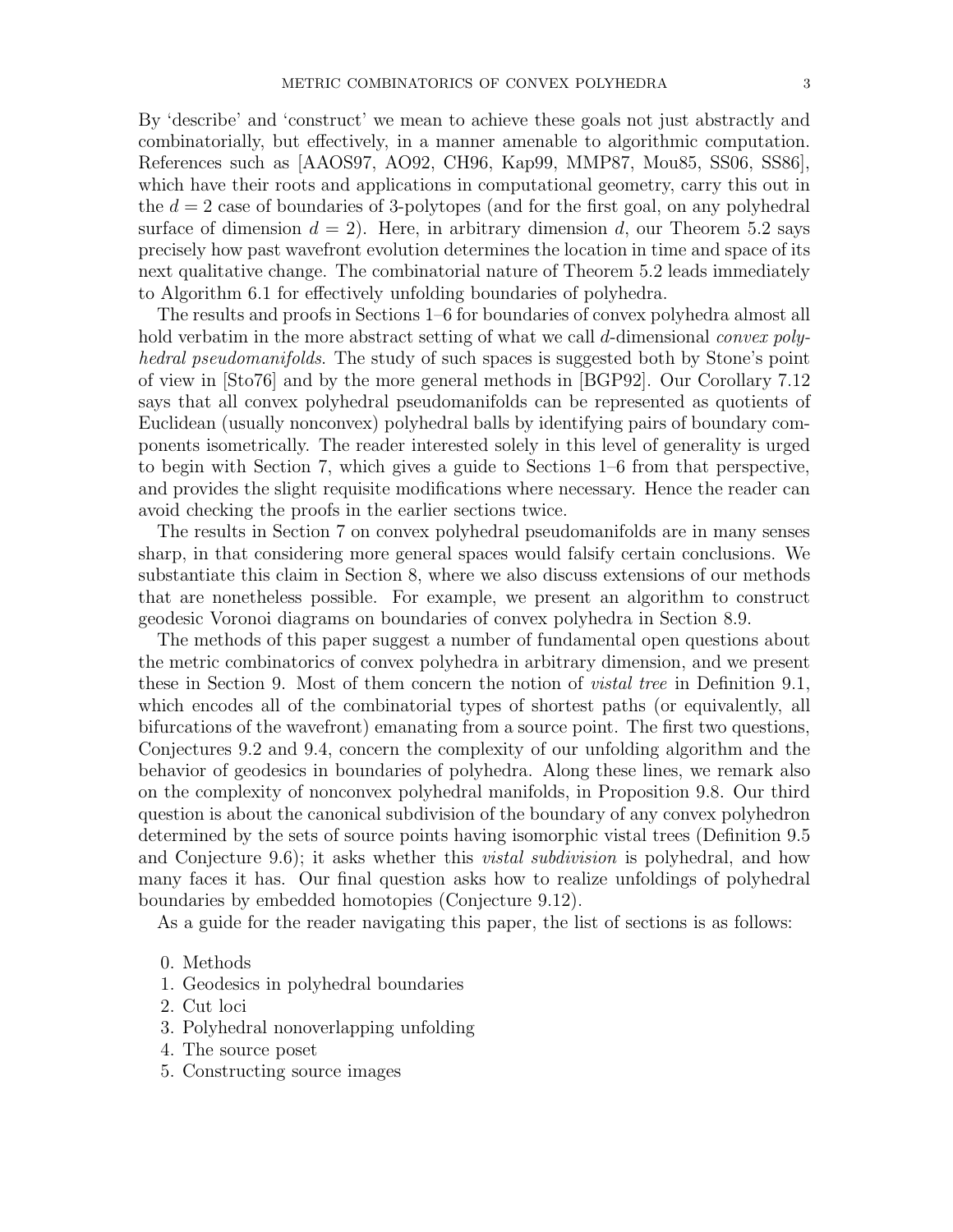- 6. Algorithm for source unfolding
- 7. Convex polyhedral pseudomanifolds
- 8. Limitations, generalizations, and history
- 9. Open problems and complexity issues

### 0. Methods

This section contains an extended overview of the paper, including background and somewhat informal descriptions of the geometric concepts involved.

Unfolding polyhedra. While unfolding convex polytopes is easy [Ale48], constructing a nonoverlapping unfolding is in fact a difficult task with a long history going back to Dürer in 1528 [Sch97]. When cuts are restricted to ridges (faces of dimension  $d-1$ in a polyhedron of dimension  $d + 1$ , the existence of such unfoldings is open even for polytopes in  $\mathbb{R}^3$  [Sch97, O'R00]. It is known that nonconvex polyhedral surfaces need not admit such nonoverlapping unfoldings [Tar99, B+03].

In this paper we consider unfoldings of a more general nature: cuts are allowed to slice the interiors of facets. Nonoverlapping such unfoldings are known, but only for 3 dimensional polytopes [SS86, AO92, CH96, AAOS97]. In fact, two different (although strongly related) unfoldings appear in these and other references in the literature: the Aleksandrov unfolding (also known as the star unfolding) [Ale48, AO92], and the source unfolding [VP71, SS86]. Unfortunately, the construction of Aleksandrov unfoldings fails in principle in higher dimension (Section 8.4). As we mentioned earlier, we generalize the source unfolding construction to prove that the boundary  $S$  of any convex polyhedron of dimension  $d+1$ , and more abstractly any convex polyhedral pseudomanifold S, has a nonoverlapping polyhedral unfolding  $\overline{U}$  in  $\mathbb{R}^d$ . The second of the following two foldouts of the cube is a  $d = 2$  example of a source unfolding. For



FIGURE 1. An edge-unfolding and a source unfolding of a cube into  $\mathbb{R}^2$ 

clarity, we present the discussion below in the context of boundaries of polyhedra.

Cut loci. The idea of the source unfolding in arbitrary dimension d is unchanged from the case  $d = 2$  of convex polyhedral surfaces. Pick a *source point v* interior to some facet (d-dimensional face) of S, so the tangent space  $T_v$  is well-defined. Then, treating S like a Riemannian manifold, define the *exponential map* from  $T_v$  to S by flowing along geodesics emanating from  $v$ . Our main unfolding result, Theorem 3.5,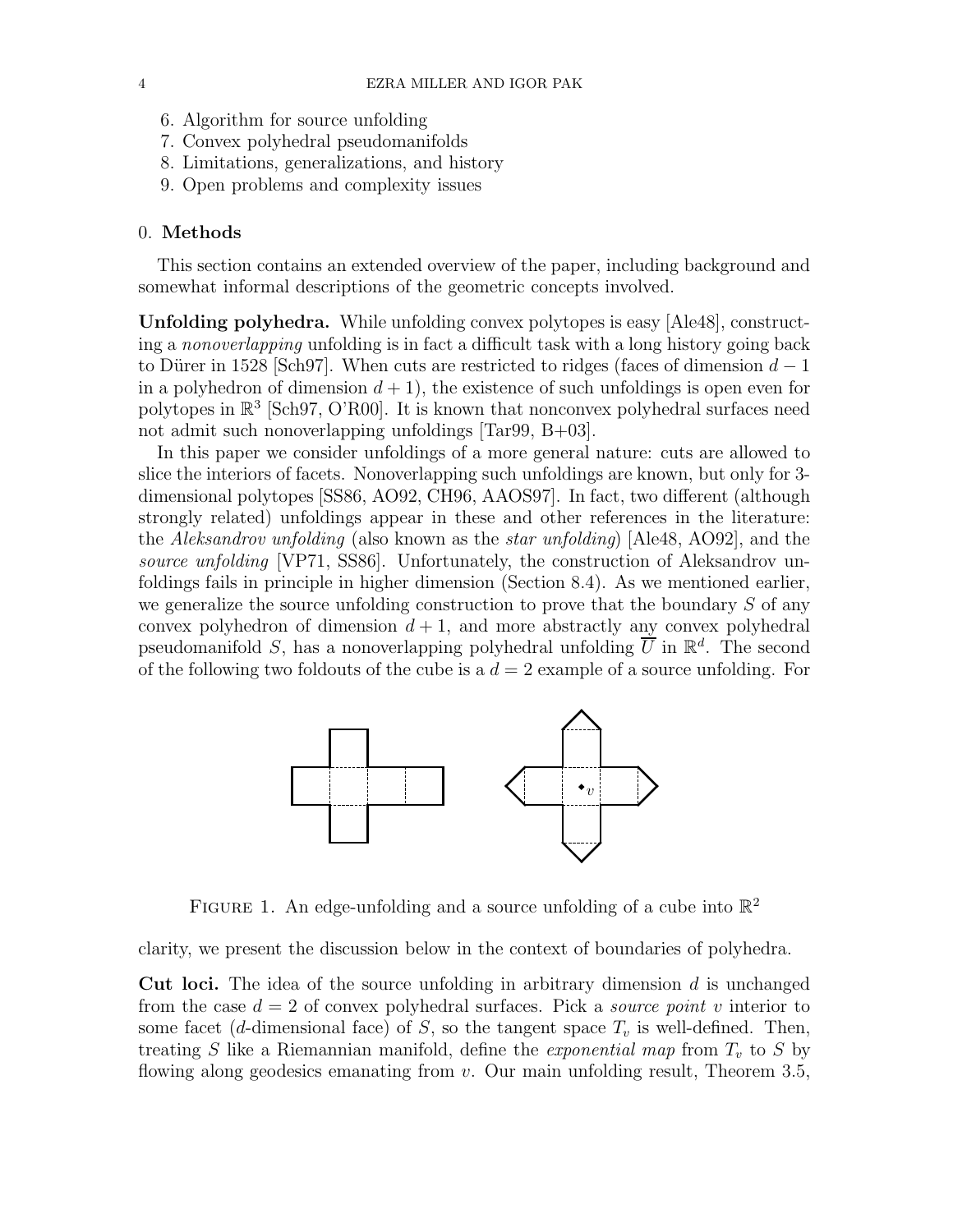says that exponentiation takes a certain open polyhedral ball  $U_v \subset T_v$  isometrically to a dense open subset of S consisting of points possessing a unique shortest path (length-minimizing geodesic) to v. The image of the closure  $\overline{U}_v$  of the open ball  $U_v$  is all of S. The boundary  $\overline{U}_v \setminus U_v$  maps onto the *cut locus*  $\overline{K}_v$ , which by definition is the closure of the set of points in  $S$  with more than one shortest path to the source point  $v$ . These properties characterize  $U_v$ .

In Riemannian geometry, when the manifold and the metric are both smooth, describing the cut locus for a source point is already an important and interesting problem (see [Kob89] for an excellent introduction and numerous references), although of course the exponential map can only be an isometry, even locally, if the metric is flat. Extending the notion of cut locus from Riemannian geometry to the polyhedral context is just as easy as extending it to arbitrary metric spaces. But showing that the open ball  $U_v$  is a polyhedral foldout requires strong conditions on the complement of the cut locus, such as metric flatness and polyhedrality. We prove these results in Sections 1 and 2 using methods based on the foundations of polyhedral geometry, and on Voronoi diagrams, culminating in Theorem 2.9 and Corollary 2.11. These conclusions depend crucially on convexity and do not hold in the nonconvex case.

Geometry of wavefront expansion. Our existence proof for polyhedral nonoverlapping source foldouts, even given their Voronoi characterization in Theorem 2.9, does not by itself provide a satisfactory combinatorial picture of the dynamics of wavefront expansion on polyhedra. For this, we must gain control over how the exponential map behaves as it interacts with warped points in S, namely those of nontrivial curvature,<sup>1</sup> or equivalently points on faces of dimension  $d - 2$  or less.

Imagine the picture kinetically: the source point  $v$  emits a signal, whose wavefront proceeds as a  $(d-1)$ -sphere of increasing radius—at least until the sphere hits the boundary of the facet containing v. At that stage, the wavefront folds over a *ridge*, or face of dimension  $d-1$ . Metrically, nothing has happened: points interior to ridges look to the wavefront just as flat as points interior to facets. But later, as the wavefront encounters faces of lower dimension, it is forced to bifurcate around warped points and interfere with itself, as signals emitted originally in different directions from v curl around the nontrivial curvature and converge toward the cut locus.

The question becomes: What discrete structure governs evolution of the wavefront on polyhedra? The most obvious first step is to define a finite collection of 'events', representing the points in time and space where the wavefront changes in some nontrivial way. If this is done properly, then it remains only to order the events according to the times at which they occur. However, in reality, the definition of an event is rather simple, while the geometry dictating time order of events is more complex.

Starting from scratch, one might be tempted (and we were) to mark an event every time the wavefront encounters a new warped face. Indeed, this works in dimension  $d = 2$  [MMP87]: since the wavefront is a curve, its intersection with the set of edges

<sup>&</sup>lt;sup>1</sup>In differential geometry, when polyhedra are expressed as limits of (sequences of) smooth Riemannian manifolds, all of the curvature is forced into decreasing neighborhoods of the  $(d-2)$ -skeleton. Consequently, the curvature actually tends to infinity near faces of dimension  $d - 2$  or less, even though in a polyhedral sense the curvature is finite.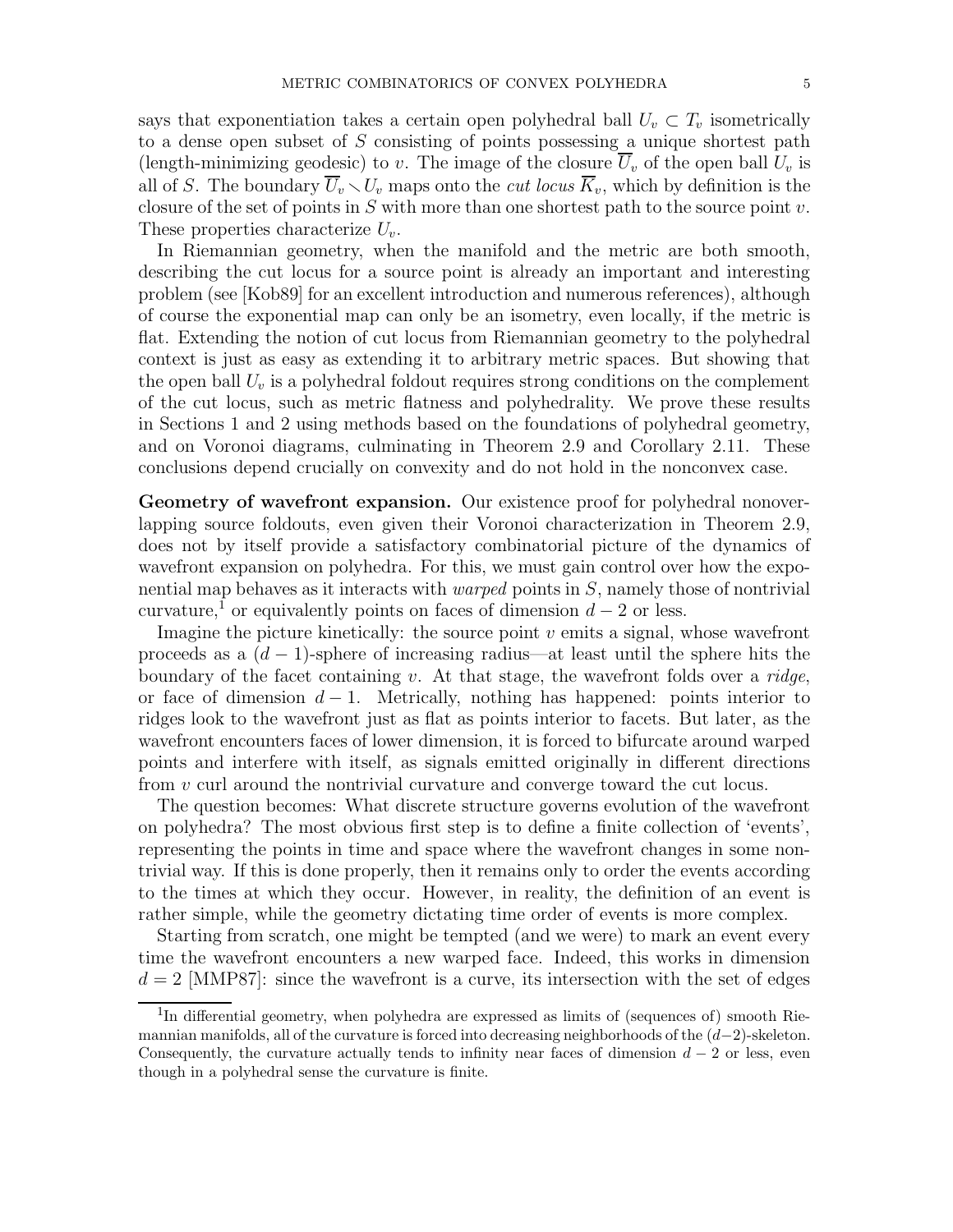is a finite set, and it is easy to detect when one of these points hits a vertex of S before another. But because the geometry is substantially more complicated in higher dimensions, in the end we found it more natural to say an *event* has occurred every time the wavefront encounters a new facet through the relative interior of a *ridge* (see Definitions 2.3 and 4.14). This may seem counterintuitive, since the wavefront only interacts with and curls around faces of smaller dimension. However, wavefront collisions with warped points lead to intersections with ridge interiors infinitesimally afterward. In other words, the closest point (event point) on a facet to the source point v need not lie interior to a ridge, but can just as easily be warped.

Again think kinetically: once the wavefront has hit a new face (of small dimension, say), it begins to creep up each of the ridges containing that face. Although in a macroscopic sense the wavefront hits all of these ridges simultaneously, it creeps up their interiors at varying rates. Therefore the wavefront hits some of these ridges before others in an infinitesimal sense. The moral is that if one wants to detect curling of the wavefront around warped faces, it is simpler to detect the wake of this interaction infinitesimally on the interiors of neighboring ridges. Sufficiently refined tangent data along ridges then discretizes the finite set of events, thereby producing the desired 'metric combinatorics' of wavefront expansion.

Source poset. Making the above moral precise occupies Section 4. To single out a ridge whose interior is engulfed by the wavefront at a maximal rate (thereby making it closer to the source point) essentially is to find a ridge whose angle with the corresponding signal ray emitted from the source is minimal. When  $d = 2$ , this means that we do not simply observe two signals hitting vertices simultaneously, but we notice also the angles at which they hit the edges containing those vertices. The edge forming the smallest angle with its signal ray is the earlier event, infinitesimally beating out other potential events. (That each angle must be measured inside some ambient facet is just one of the subtleties that we gloss over for now.)

To distinguish events in time macroscopically, only radii (distances from the source) are required. When  $d = 2$ , as we have just seen, a first derivative is enough to distinguish events infinitesimally. Generally, in dimension  $d \geq 2$ , one needs derivatives of order less than d, or more precisely, a directional derivative successively along each of  $d-1$  orthogonal directions inside a ridge. In Section 4, these derivatives are encoded not in single angles, but in angle sequences (Definition 4.2), which provide quantitative information about the goniometry of intersections between signal rays and the faces of varying dimension they encounter. More qualitative—and much more refined—data is carried by minimal jet frames (Definition 4.1), which record not just the sizes of the angles, but their directions as well.

The totality of the (finite amount of) radius and angle sequence data induces a partial order on events. The resulting source poset (Definition 4.14), which owes its existence to the finiteness result in Theorem 4.11, describes precisely which events occur before others—both macroscopically and infinitesimally. Since wavefront bifurcation is a local phenomenon at an event point, incomparable events can occur simultaneously, or can be viewed as occurring in any desired order. Thus as time progresses, wavefront expansion builds the source poset by adding one event at a time.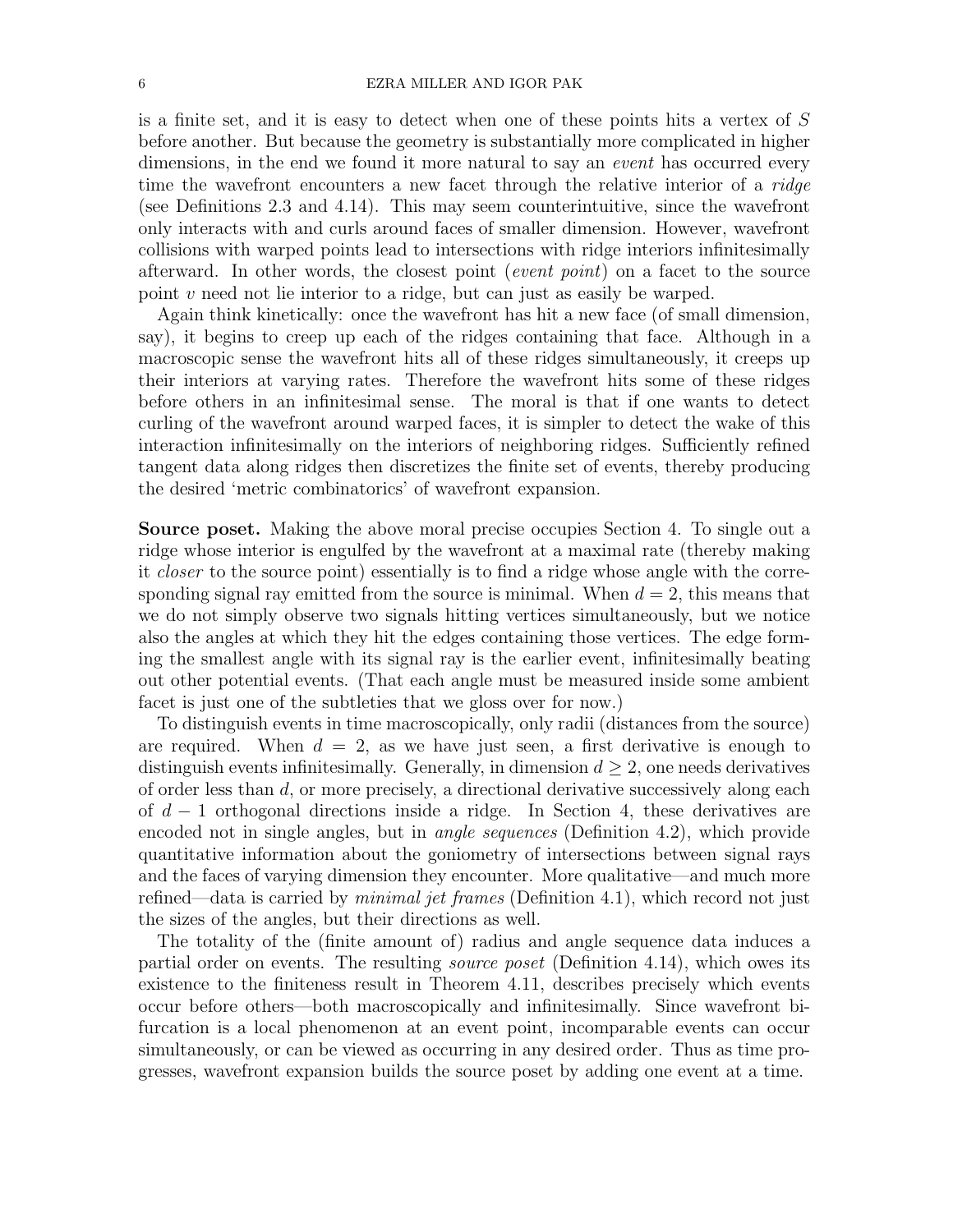The algorithm. It is one thing to order the set of events after having been given all of them; but it is quite another to predict the "next" event having been given only past events. That the appropriate event to add can be detected locally, and without knowing future events, is the content of Theorem 5.2. Its importance is augmented by it being the essential tool in making our algorithm for constructing the source poset, and hence also the source unfolding (Algorithm 6.1). Surprisingly, our geometric analysis of infinitesimal wavefront expansion in Sections 4 and 5 allows us to remove all calculus from Theorem 5.2 and hence Algorithm 6.1: detecting the next event requires only standard tools from linear algebra.

As we mentioned earlier, our original motivation for this paper was its algorithmic applications. Using the theoretical definitions and results in earlier sections, we present pseudocode for our procedure constructing source unfoldings in Algorithm 6.1. That our algorithm provides an *efficient* method to compute source unfoldings is formalized in Theorem 6.5.

There are several arguments in favor of presenting pseudocode. First, it underscores the explicit effective nature of our combinatorial description of the source poset in Theorem 5.2. Second, it emphasizes the simplicity of the algorithm that results from the apparently complicated analysis in Sections 1–5; in particular, the reader interested only in the computational aspects of this paper can start with Section 6 and proceed backwards to read only those earlier parts of the paper addressed in the algorithm. Finally, the pseudocode makes Algorithm 6.1 amenable to actual implementation, which would be of interest but lies outside the scope of this work.<sup>2</sup>

A note on the exposition. Proofs of statements that may seem obvious based on intuition drawn from polyhedral surfaces, or even solids of dimension 3, demand surprising precision in the general case. Occasionally, the required adjustments in definitions and lemmas, and even in statements of theorems, were borne out only after considering configurations in dimension 5 or more. The definition of source image is an example, about which we remark in Section 8, in the course of analyzing where various hypotheses (convexity, pseudomanifold, and so on) become essential. Fortunately, once the appropriate notions have been properly identified, the definitions become transparent, and the proofs remain intuitive in low dimension.

# 1. Geodesics in polyhedral boundaries

In this paper, a *convex polyhedron*  $F$  of dimension  $d$  is a finite intersection of closed half-spaces in some Euclidean space  $\mathbb{R}^d$ , such that F that does not lie in a proper affine subspace of  $\mathbb{R}^d$ . The polyhedron F need not be bounded, and comes with an induced Euclidean metric. Gluing a finite collection of convex polyhedra by given isometries on pairs of codimension 1 faces yields a (finite) polyhedral cell complex S. More precisely, S is a regular cell complex endowed with a metric that is piecewise Euclidean, in which every face (closed cell) is isometric to a convex polyhedron.

<sup>&</sup>lt;sup>2</sup>We refer the reader to a recent efficient implementation [S+05] of the classical  $d = 2$  algorithm in [MMP87].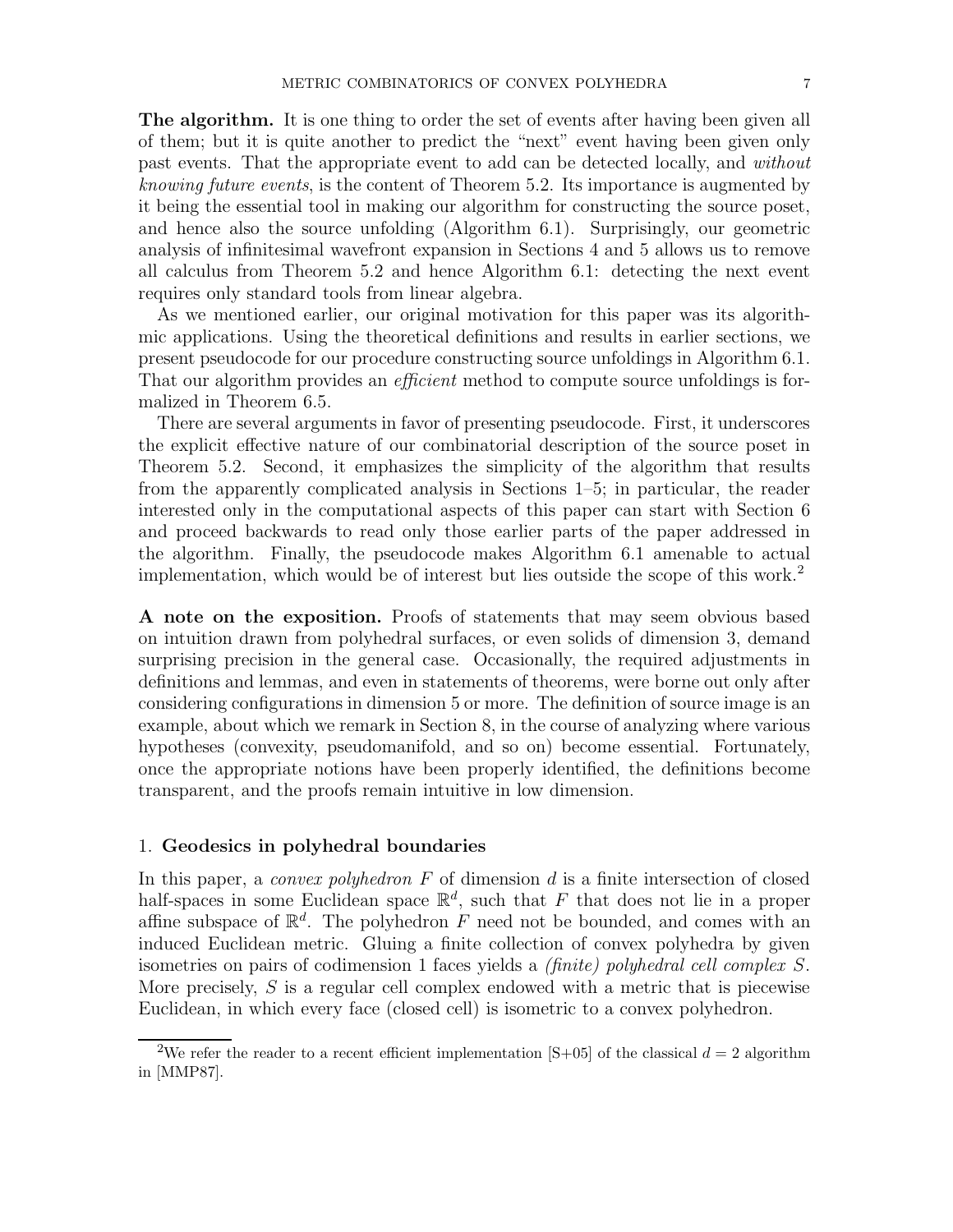The case of primary interest is when the polyhedral cell complex S equals the boundary  $\partial P$  of a convex polyhedron P of dimension  $d+1$  in  $\mathbb{R}^{d+1}$ .

**Convention 1.1.** We assume that  $S = \partial P$  is a polyhedral boundary in all theorems, proofs, and algorithms from here through Section 6.

We do not require  $P$  to be bounded, though the reader interested in polytopes will lose very little of the flavor by restricting to that case. Moreover, with the exception of Lemma 1.3, Proposition 2.10, Corollary 2.11, and Theorem 3.5, the statements of all results from here through Section 6 are worded to hold verbatim for the more abstract class of convex polyhedral pseudomanifolds, as we shall see in Section 7.

Denote by  $\mu$  the metric on S, so  $\mu(a, b)$  denotes the distance between points  $a, b \in S$ . A path  $\gamma \subset S$  with endpoints a and b is a *shortest path* if its length equals  $\mu(a, b)$ . Since we assume  $S$  has finitely many *facets* (maximal faces), such length-minimizing paths exist, and are piecewise linear. A path  $\eta \subset S$  is a *geodesic* if  $\eta$  is locally a shortest path; i.e. for every  $z \in \eta$  that is not an endpoint of  $\eta$ , there exist points  $a, b \in \eta \setminus \{z\}$  such that  $z \in \gamma \subset \eta$  for some shortest path  $\gamma$  connecting a to b.

Henceforth, as S has dimension d, a face of dimension  $d-1$  will be called a ridge. For convenience, we say that a point x is *warped* if x lies in the union  $S_{d-2}$  of all faces in S of dimension at most  $d-2$ , and call x flat otherwise. Every flat point has a neighborhood isometric to an open subset of  $\mathbb{R}^d$ .

**Proposition 1.2.** If  $\gamma$  is a shortest path in S between its endpoints, then  $\gamma$  has no warped points in its relative interior.

*Proof.* For any point w lying in the relative interior of  $\gamma$ , the intersection of  $\gamma$  with some neighborhood of w consists of two line segments  $\eta$  and  $\eta'$  that are each straight with one endpoint at w, when viewed as paths in  $\mathbb{R}^{d+1}$ . This is a consequence of local length-minimization and the fact that each facet of P is isometric to a polytope in  $\mathbb{R}^d$ . Moreover, if w happens to lie on a ridge while  $\eta$  intersects the relative interior of some facet containing w, then local length-minimization implies that  $\eta'$  is not contained in the facet containing  $\eta$ . Lemma 1.3 shows that w does not lie in  $S_{d-2}$ , so the point w is not warped.  $\square$ 

**Lemma 1.3.** Let  $\eta, \eta' \subset S$  be two paths that (i) are straight in  $\mathbb{R}^{d+1}$ , (ii) share a common warped endpoint  $w \in S_{d-2}$ , and (iii) do not both lie in a single facet. There exists a neighborhood  $\mathcal O$  of w in S such that for every  $a \in \eta \cap \mathcal O$  and  $b \in \eta' \cap \mathcal O$ , the path  $\eta_{ab}$  from a to w to b along  $\eta$  and  $\eta'$  is not a shortest path in S between a and b.

*Proof.* Translate P so that w equals the origin  $\mathbf{0} \in \mathbb{R}^{d+1}$ , and let Q be the unique minimal face of P that contains w. Since  $\eta$  and  $\eta'$  do not lie in a single facet, the 2-plane E spanned by  $\eta$  and  $\eta'$  meets Q at exactly one point, namely 0. Since  $\dim(Q) \leq d-2$ , the span of Q and E has dimension at most d. Choose a line L whose direction is linearly independent from the span of  $Q$  and  $E$ . Then the 3-plane  $H = L + E$  intersects Q only at 0. Replacing P by  $P \cap H$ , we can assume that  $\dim(P) = 3$ , so that  $d = 2$ ; note that **0** is a vertex of  $H \cap P$  by construction.

Although the case  $d = 2$  was proved in [Ale48, Theorem 4.3.5] (see also [SS86, Lemma 4.1), we provide a simple argument here, for completeness. Let  $\mathcal{O} \subset S$  be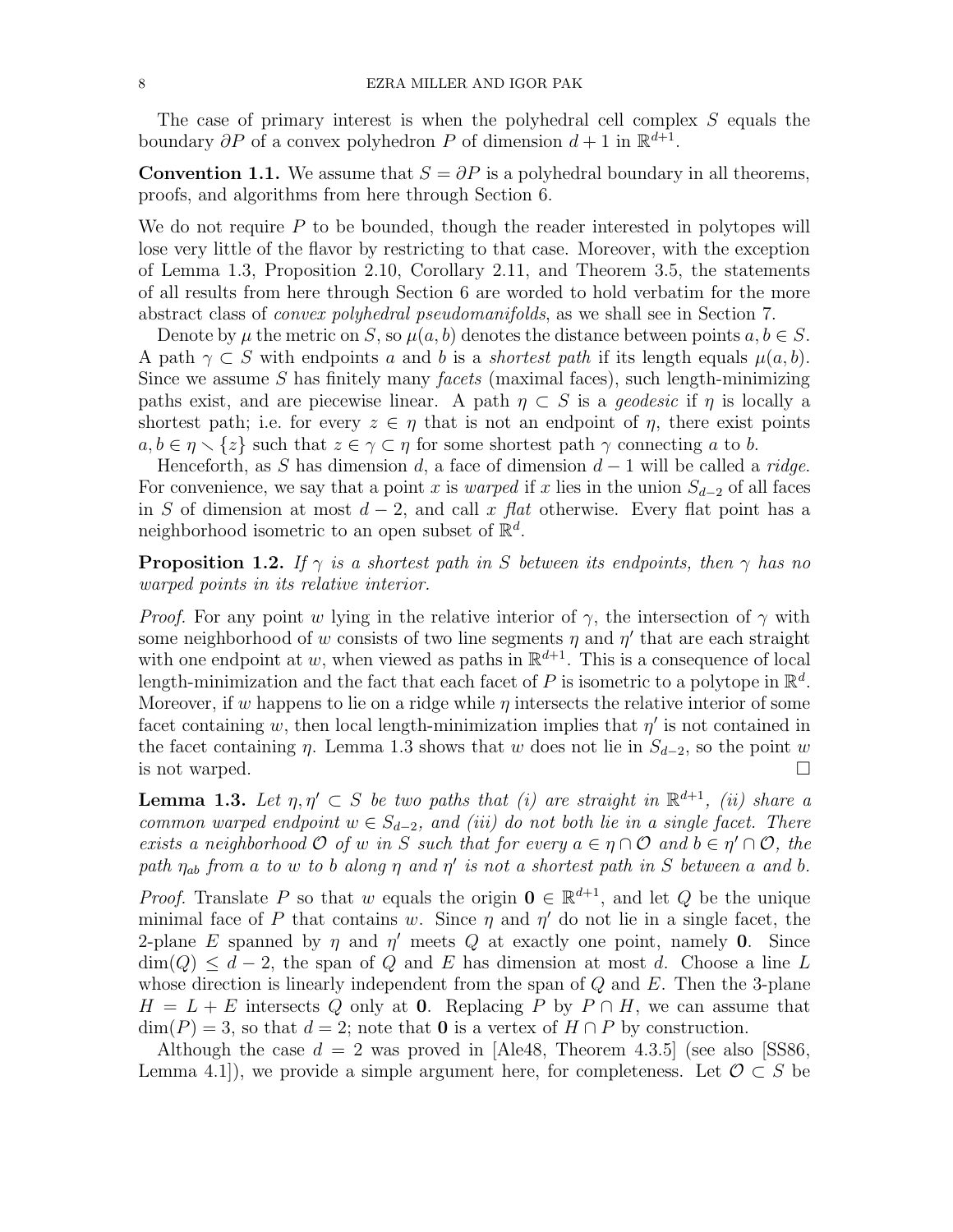the neighborhood of w consisting of all points at some fixed small distance from the vertex w. Then  $\mathcal O$  can be laid flat on the plane  $\mathbb R^2$  by slicing along  $\eta$ . One of the two points in this unfolding that glue to  $a \in \mathcal{O}$  connects by a straight segment in the unfolding to the unique point corresponding to b. This straight segment shortcuts  $\eta_{ab}$ after gluing back to S.

An illustration of Lemma 1.3 and its proof is given in Figure 2 below.



FIGURE 2. Neighborhood of a vertex and its foldout after slicing along the segment  $\eta$ . The points a and b are connected by a shortest path.

**Corollary 1.4.** Let  $\eta$  be a bounded geodesic in S starting at a point z not on any ridge. Then  $\eta$  intersects each ridge in a discrete set, so  $\eta$  traverses (in order) the interiors of a well-defined sequence  $\mathcal{L}_n$  of facets (the facet sequence of  $\eta$ ).

*Proof.* Since  $\eta$  is locally length minimizing, Proposition 1.2 implies that every intersection of  $\eta$  with a ridge takes place at a flat point. Such points have neighborhoods isometric to open subsets of  $\mathbb{R}^d$ , and these intersect  $\eta$  in paths isometric to straight segments. It follows that  $\eta$  intersects every ridge transversely.

For each facet F of  $S = \partial P$ , let  $T_F$  be the affine span of F in  $\mathbb{R}^{d+1}$ .

**Definition 1.5.** Suppose two facets F and F' share a ridge  $R = F \cap F'$ . The folding map  $\Phi_{F,F'} : T_F \to T_{F'}$  is the isometry that identifies the copy of R in  $T_F$  with the one in  $T_{F'}$  in such a way that the image of F does not intersect the interior of F'.

In other words, the folding map  $\Phi_{F,F'}$  is the rotation of  $T_F$  with  $(d-1)$ -dimensional axis  $R = F \cap F'$  so that F becomes coplanar with F' and lies on the other side of R from F'. It can be convenient to view  $\Phi_{F,F'}$  as rotating all of  $\mathbb{R}^{d+1}$  instead of only rotating  $T_F$  onto  $T_{F'}$ . Informally, we say  $\Phi_{F,F'}$  folds  $T_F$  along R to lie in the same affine hyperplane as  $F'$ .

**Definition 1.6.** Given an ordered list  $\mathcal{L} = (F_1, F_2, \dots, F_\ell)$  of facets such that  $F_i$ shares a (unique) ridge with  $F_{i+1}$  whenever  $1 \leq i \leq \ell$ , we write

$$
\Phi_{\mathcal{L}}^{-1} \;\; = \;\; \Phi_{F_1,F_2}^{-1} \circ \Phi_{F_2,F_3}^{-1} \circ \cdots \circ \Phi_{F_{\ell-1},F_{\ell}}^{-1}
$$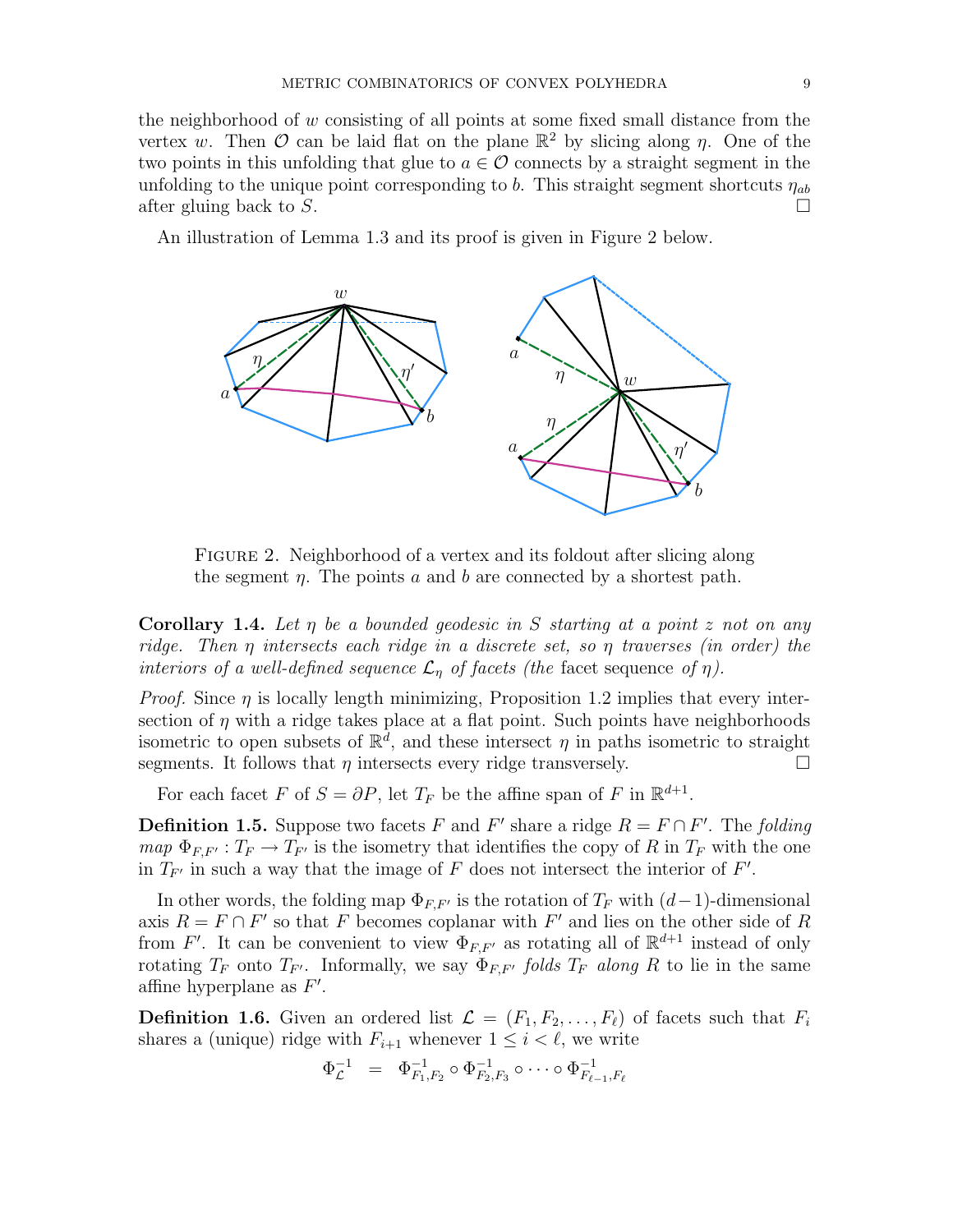for the unfolding of  $T_{F_\ell}$  onto  $T_{F_1}$ , noting that indeed  $\Phi_C^{-1}(T_{F_\ell}) = T_{F_1}$ . Setting  $\mathcal{L}_i =$  $(F_1, \ldots, F_i)$ , the sequential unfolding of a subset  $\Gamma \subseteq F_1 \cup \cdots \cup F_\ell$  along  $\mathcal L$  is the set

$$
(\Gamma \cap F_1) \cup \Phi_{\mathcal{L}_2}^{-1}(\Gamma \cap F_2) \cup \cdots \cup \Phi_{\mathcal{L}_{\ell}}^{-1}(\Gamma \cap F_{\ell}) \subset T_{F_1},
$$

By Corollary 1.4, we can sequentially unfold any geodesic. Next, we use this unfolding to show uniqueness of shortest paths traversing given facet sequences.

**Lemma 1.7.** Let v and w be flat points in S. Given a sequence  $\mathcal{L}$  of facets, there can be at most one shortest path  $\gamma$  connecting v to w such that  $\gamma$  traverses  $\mathcal{L}_{\gamma} = \mathcal{L}$ .

*Proof.* Let  $\gamma$  be a shortest path from v to w traversing  $\mathcal{L}$ . Inside the union of facets appearing in  $\mathcal{L}$ , the relative interior of  $\gamma$  has a neighborhood isometric to an open subset of  $\mathbb{R}^d$  by Proposition 1.2 and the fact that the set of warped points is closed. Sequential unfolding of  $\gamma$  into  $T_F$  for the first facet F in  $\mathcal L$  thus yields a straight segment in  $T_F$ . This identifies  $\gamma$  uniquely as the path in S whose sequential folding along  $\mathcal L$  is the straight segment in  $T_F$  connecting  $v$  to  $\Phi_{\mathcal L}^{-1}(w) \in T_F$ .

In the proof of Lemma 1.7, we do not claim that the union of facets in the list  $\mathcal L$  unfolds sequentially without overlapping, even though some shortest path  $\gamma$  traverses  $\mathcal{L}$ . However, some neighborhood of  $\gamma$  in this union of facets unfolds without overlapping.

**Example 1.8.** Consider the unfolding of a  $1 \times 1 \times 3$  rectangular box as in Figure 3. Denote by  $F_{\text{bot}}, F_{\text{top}}, F_{\text{front}}, F_{\text{back}}, F_{\text{left}}, F_{\text{right}}$  the bottom, top, front, back, left, and right facets, respectively. Denote by  $\mathcal{L}_i$  the list of facets along which the points in the region marked by i have been sequentially unfolded to create the foldout  $U \subset T_{F_{\text{bot}}}$ in Figure 3. Then:

$$
\begin{array}{lclclclcl} \mathcal{L}_1 &=& (F_{\mathrm{bot}}), & \mathcal{L}_2 &=& (F_{\mathrm{bot}}, F_{\mathrm{back}}), & \mathcal{L}_3 &=& (F_{\mathrm{bot}}, F_{\mathrm{front}}), \\ \mathcal{L}_4 &=& (F_{\mathrm{bot}}, F_{\mathrm{back}}, F_{\mathrm{top}}), & \mathcal{L}_5 &=& (F_{\mathrm{bot}}, F_{\mathrm{front}}, F_{\mathrm{top}}), & \mathcal{L}_6 &=& (F_{\mathrm{bot}}, F_{\mathrm{back}}, F_{\mathrm{left}}), \\ \mathcal{L}_7 &=& (F_{\mathrm{bot}}, F_{\mathrm{front}}, F_{\mathrm{left}}), & \mathcal{L}_8 &=& (F_{\mathrm{bot}}, F_{\mathrm{back}}, F_{\mathrm{right}}), & \mathcal{L}_9 &=& (F_{\mathrm{bot}}, F_{\mathrm{front}}, F_{\mathrm{right}}). \end{array}
$$



FIGURE 3. An unfolding of a  $1 \times 1 \times 3$  box.

# 2. Cut loci

Most of this paper concerns the set of shortest paths with one endpoint fixed.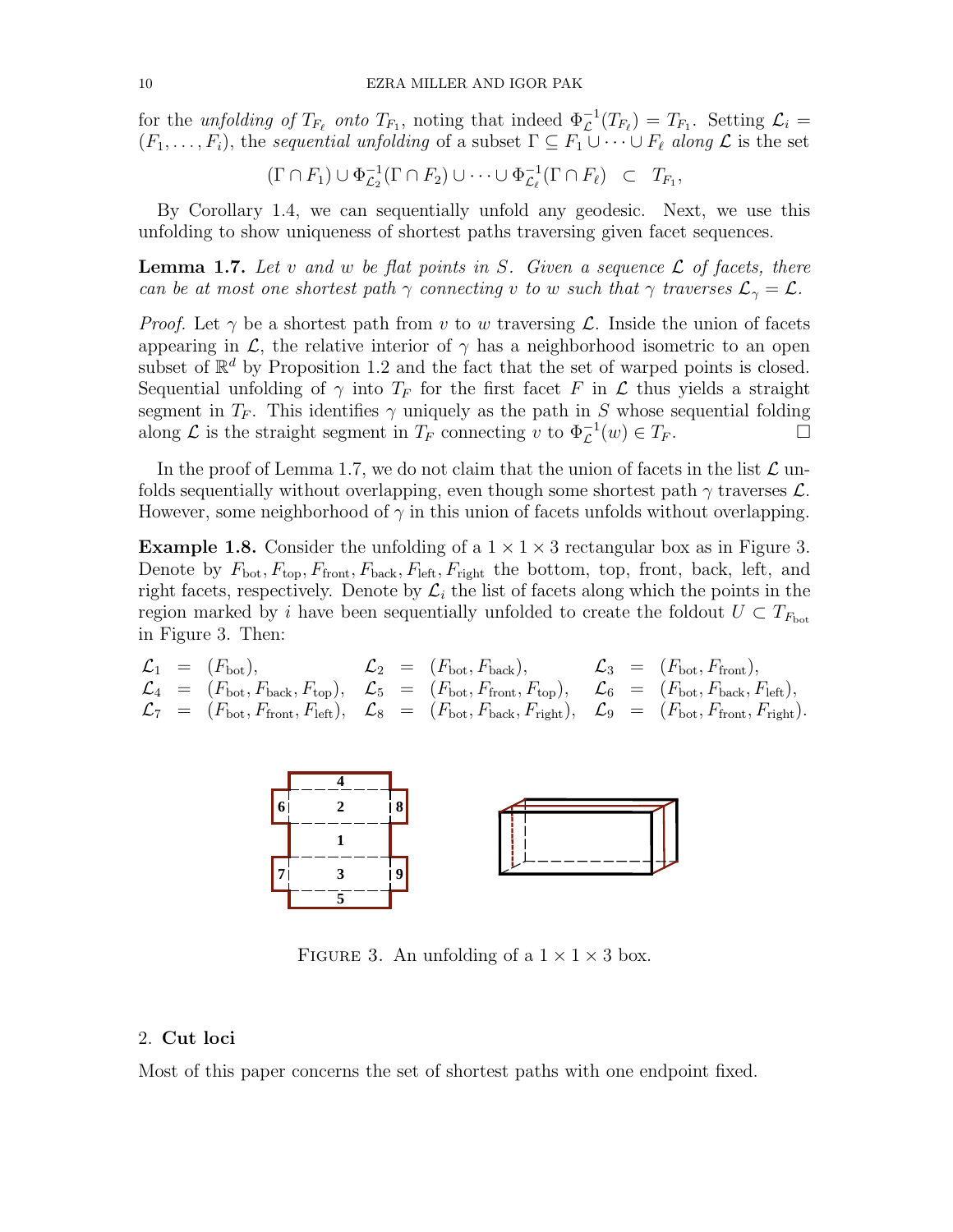**Definition 2.1.** Fix a *source point*  $v \in S$  lying interior to some facet. A point  $x \in S$ is a *cut point*<sup>3</sup> if x has more than one shortest path to v. Denote the set of cut points by  $K_v$ , and call its closure the *cut locus*  $\overline{K}_v \subset S$ .

Here is a consequence of Proposition 1.2.

**Corollary 2.2.** No shortest path in S to the source point v has a cut point in its relative interior.

*Proof.* Suppose c is a cut point in the relative interior of a shortest path from v to w. Replacing the path from v to c with another shortest path from v to c yields a new shortest path from v to w. These two paths to w meet at the flat point  $c \in S$  by Proposition 1.2. The resulting Y-shaped intersection at c can be improved upon in a neighborhood of c isometric to an open set in  $\mathbb{R}^d$  (Fig. 4), a contradiction.



Figure 4. An intersection that is Y-shaped cannot locally minimize length in  $\mathbb{R}^d$  (segment  $\gamma$  is a shortcut).

Our study of polyhedrality of cut loci will use Voronoi diagrams applied to sets of points from the forthcoming definition, around which the rest of the paper revolves.

**Definition 2.3.** Suppose that the source point v connects by a shortest path  $\gamma$  to a point x that lies on a facet F or on one of its ridges  $R \subset F$ , but not on any face of S of dimension  $d-2$  or less. If the sequential unfolding of  $\gamma$  into  $T_F$  is the segment [ $\nu, x$ ], then  $\nu \in T_F$  is called a *source image* for F. Let  $\text{src}_F$  be the set of source images for F.

**Lemma 2.4.** The set  $\text{src}_F$  of source images for any facet  $F$  of  $S$  is finite.

*Proof.* The shortest path in  $\mathbb{R}^{d+1}$  between any pair of distinct points x and y in a facet F is the straight segment  $[x, y]$ . Since this segment is actually contained in S, any shortest path  $\gamma$  in S must contain  $[x, y]$  whenever it contains both x and y. Taking x and y to be the first and last points of intersection between  $\gamma$  and the facet F, we find that  $F$  can appear at most once in the facet sequence of a shortest path starting at the source point v. Hence there are only finitely many possible facet sequences of shortest paths in S. Now apply Lemma 1.7.  $\Box$ 

<sup>3</sup>Our usage of the term 'cut locus' is standard in differential geometry, just as our usage of 'ridge' is standard in polyhedral geometry. However, these usages do not agree with terminology in computer science, such as in [SS86, AO92]: their 'ridge points' are what we call 'cut points'. Furthermore, 'cut points' in [AO92] are what we would call 'points on shortest paths to warped points' (when  $d = 2$ ).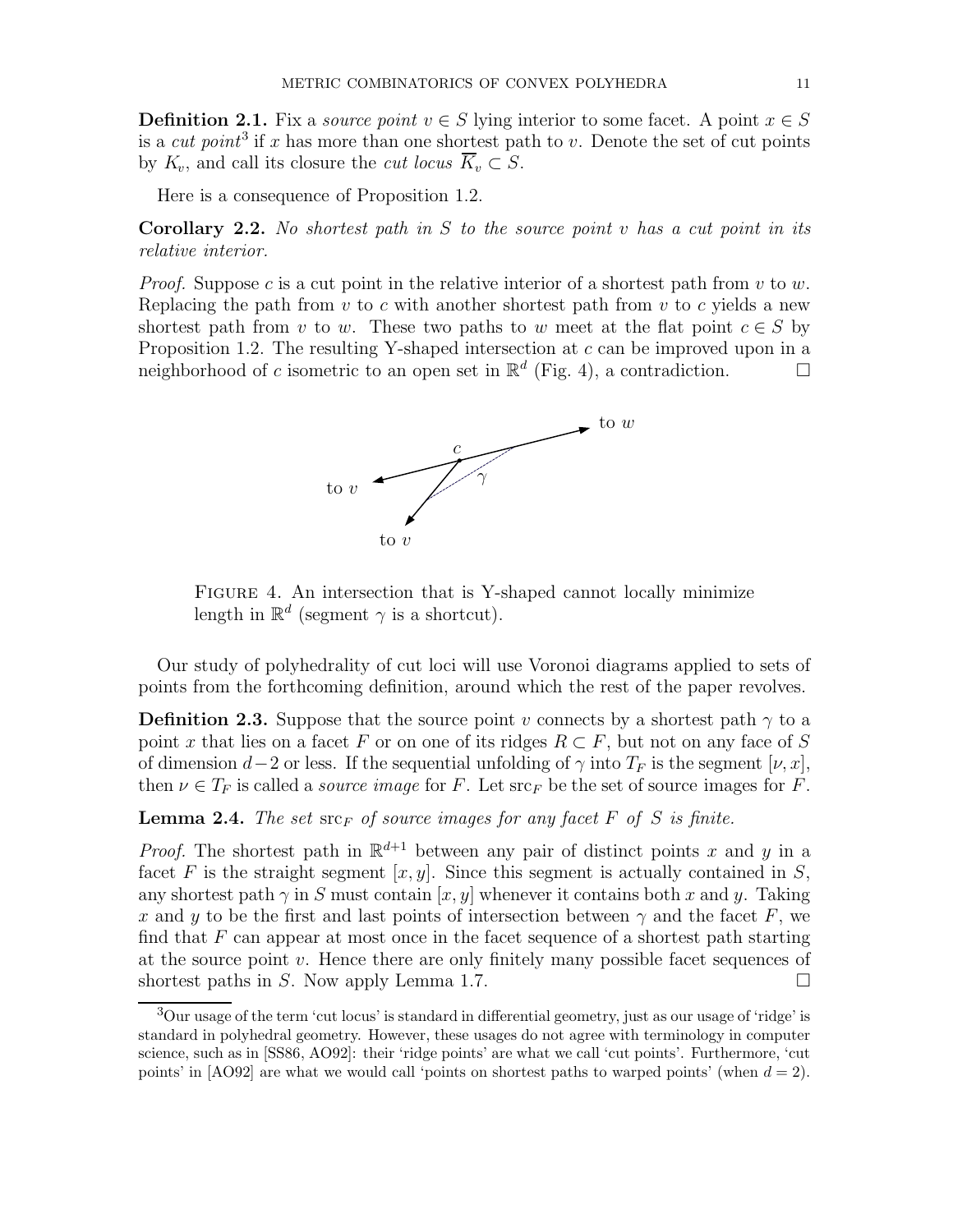Example 2.5. Consider a unit cube with a source point in its bottom face, as in Fig 5. Then the top face has 12 source images, shown in Fig 5. The four stars " $\star$ " are sequential unfoldings of the source point (along three ridges each) that are not source images: each point in the top face is closer to some source image than to any of these stars.



FIGURE 5. Source point  $v$  on the 'bottom' face, 12 source images for the 'top' face of a cube and 4 'false' source images (view from the top).

Making Lemma 2.4 quantitative is one of our main open problems; see Section 9.

The next result on the way to Theorem 2.9 generalizes [Mou85, Lemma 3.1] to arbitrary dimension. Its proof is complicated somewhat by the fact (overlooked in the proof of  $[Mou85, Lemma 3.1]^4$ ) that straight segments can lie inside the cut locus, and our lack of a priori knowledge that the cut locus is polyhedral.

Proposition 2.6 (Generalized Mount's lemma). Let F be a facet of S, and suppose that  $\nu \in \text{src}_F$  is a source image. If  $w \in F$ , then the straight segment  $[\nu, w] \subset T_F$  has length at least  $\mu(v, w)$ .

Example 2.7. In Fig. 6, the left figure is a typical illustration of Proposition 2.6 in dimension  $d = 2$ : any segment from a source image to  $w \in F$  is weakly longer than the one contained in the region with  $w$ , and that one sequentially folds to a path in S of length  $\mu(v, w)$ . In contrast, the right figure will never occur: any point w interior to the shaded region is closest to the source image  $\nu$ , but the straight segment connecting  $w$  to  $\nu$  has not been sequentially unfolded along the correct facet sequence.

*Proof.* Since the two functions  $F \to \mathbb{R}$  mapping w to  $\mu(v, w)$  and to the length of  $[\nu, w]$ are continuous, we can restrict our attention to those points  $w$  lying in any dense subset of F. In particular, the cut locus has dense complement in  $F$  (Corollary 2.2) as does the boundary of  $F$ , so we assume throughout that  $w$  lies in neither the cut locus nor the boundary of F.

<sup>&</sup>lt;sup>4</sup>Much of [Mou85], but not Lemma 3.1 there, was later incorporated and published in [MMP87].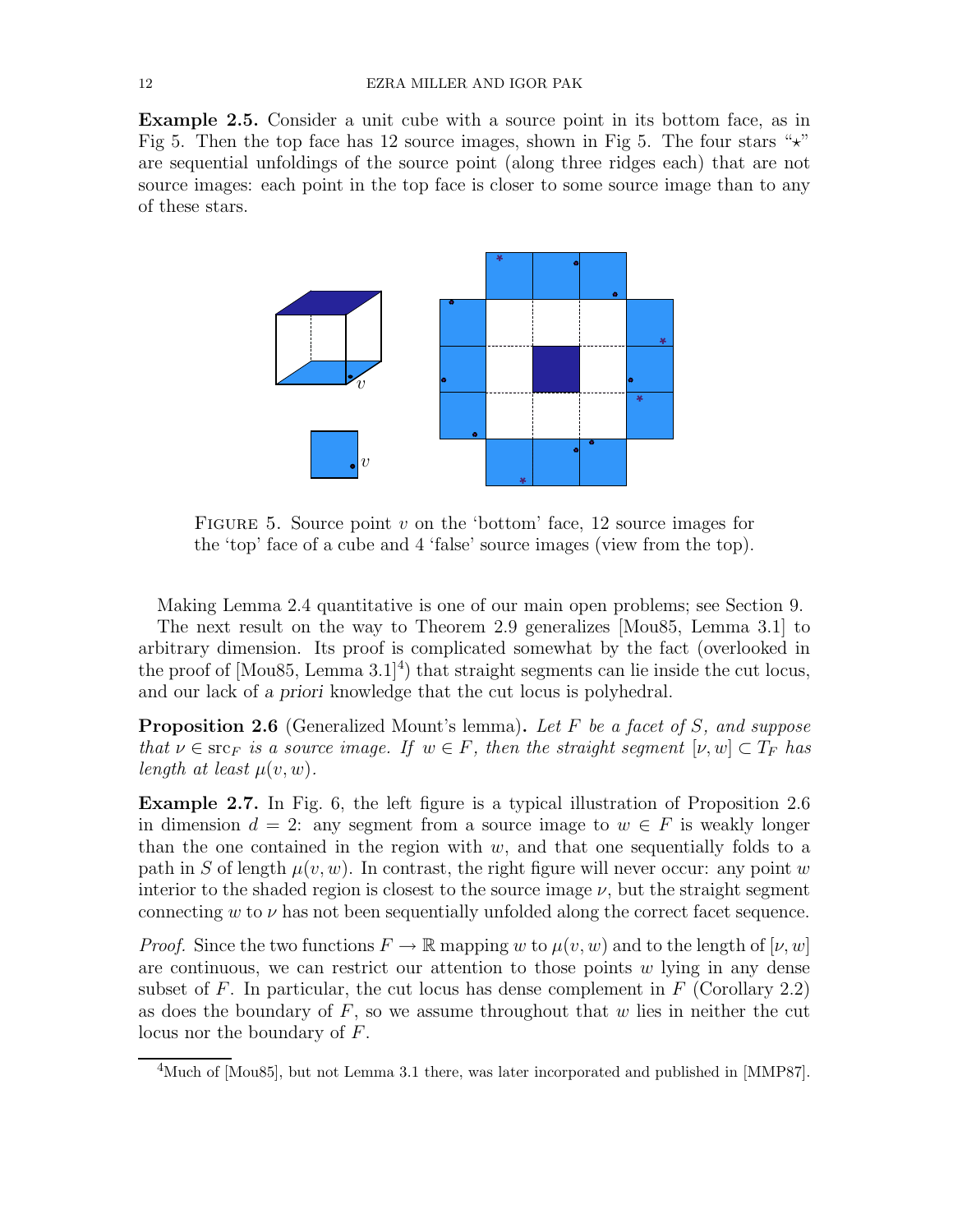

FIGURE 6. Generalized Mount's lemma (fails for the shaded region)

Having fixed  $\nu \in \text{src}_F$ , choose a point  $x \in F$  as in Definition 2.3, so v connects to x by a shortest path  $\gamma$  that sequentially unfolds to yield the segment  $[\nu, x]$  in  $T_F$ . The set  $\text{src}_F([x, w])$  of source images sequentially unfolded from shortest paths that end inside the segment  $[x, w]$  is finite by Lemma 2.4. Hence we may furthermore assume that w does not lie on any hyperplane H that is equidistant from  $\nu$  and a source image  $\nu' \in \text{src}_F([x, w])$ . In other words, we assume w does not lie inside the hyperplane perpendicularly bisecting any segment  $[\nu, \nu']$ .

Claim 2.8. With these hypotheses, if  $\nu \in \text{src}_F$  but no shortest path unfolds sequentially to the segment  $[\nu, w]$ , then w is closer to some point  $\nu' \in \text{src}_F([x, w])$  than to  $\nu$ .

Assuming this claim for the moment, we may replace  $\nu$  with  $\nu'$  and x with another point  $x'$  on  $[x, w]$ . Repeating this process and again using that the set of source images sequentially unfolded from shortest paths ending in  $[x, w]$  is finite, we eventually find that the unique source image  $\omega \in \text{src}_F([x, w])$  closest to w is closer to w than  $\nu$  is. Since  $[\omega, w]$  has length  $\mu(\omega, w)$ , it suffices to prove Claim 2.8.

Consider the straight segment  $[x, w]$ , which is contained in F by convexity. Let Y be the set of points  $y \in [x, w]$  having a shortest path  $\gamma_y$  from v that sequentially unfolds to a segment in  $T_F$  with endpoint  $\nu$ . Then Y is closed because any limit of shortest paths from v traversing a fixed facet sequence  $\mathcal L$  is a shortest path that sequentially unfolds along  $\mathcal L$  to a straight segment from the corresponding source image. Thus, going from x to w, there is a last point  $x' \in Y$ . This point x' is by assumption not equal to w, so x' must be a cut point (possibly  $x = x'$ ).

There is a facet sequence  $\mathcal L$  and a neighborhood  $\mathcal O$  of  $x'$  in  $[x', w]$  such that every point in  $\mathcal O$  connects to v by a shortest path traversing  $\mathcal L$ , and such that unfolding the source along  $\mathcal L$  yields a source image  $\nu' \neq \nu$  in  $T_F$ . This point  $\nu'$  connects to x' by a segment of length  $\mu(v, x')$ , so the hyperplane H perpendicularly bisecting  $[\nu, \nu']$ intersects  $[x, w]$  at x'. By hypothesis  $w \notin H$ , and it remains to show that w lies on the side of H closer to  $\nu'$ .

The shortest path from  $v$  to  $x'$  has a neighborhood in  $S$  disjoint from the set of warped points and hence isometric to an open subset of  $\mathbb{R}^d$  by Proposition 1.2, because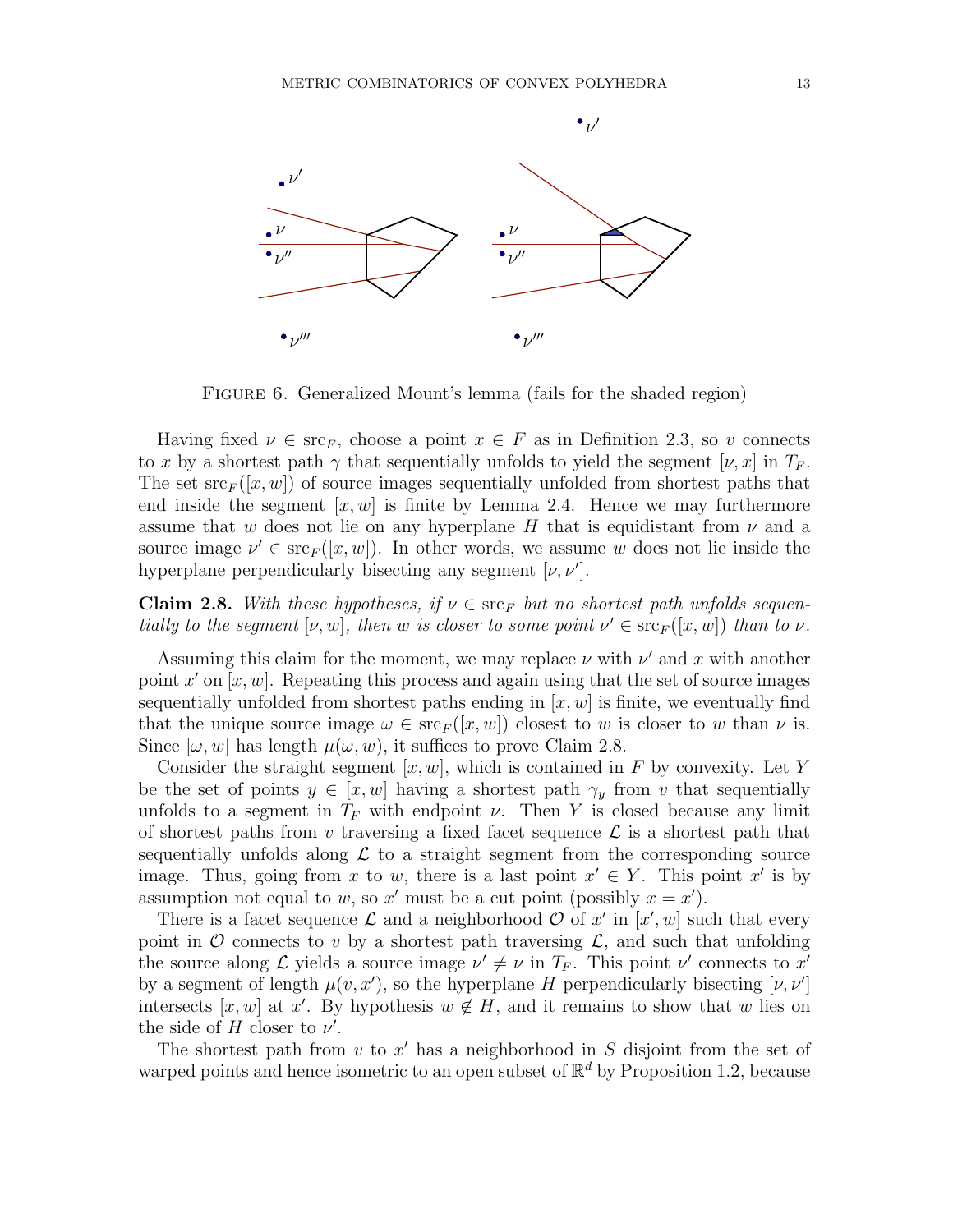$x'$  is itself not a warped point (we assumed x lies interior to F or to a ridge  $R \subset F$ ). After shrinking O if necessary, we can therefore ensure that each segment  $[\nu, y]$  for  $y \in \mathcal{O}$  is the sequential unfolding of a geodesic  $\eta_y$  in S. The geodesic  $\eta_y$  for  $y \in \mathcal{O} \setminus x'$ cannot be a shortest path by definition of x', so  $[\nu, y]$  has length strictly greater than  $\mu(v, y)$ . We conclude that  $\mathcal{O} \setminus x'$ , and hence also w, lies strictly closer to  $\nu'$  than to  $\nu$ . This finishes the proof of Claim 2.8 and with it Proposition 2.6.  $\Box$ 

Before stating the first main result of the paper, we recall the standard notion of Voronoi diagram  $V(\Upsilon)$  for a closed discrete set  $\Upsilon = {\nu, \nu', \ldots}$  of points in  $\mathbb{R}^d$ . This is the subdivision of  $\mathbb{R}^d$  whose closed cells are the sets

$$
V(\Upsilon,\nu) = \{\zeta \in \mathbb{R}^d \mid \text{every point } \nu' \in \Upsilon \text{ satisfies } |\zeta - \nu| \le |\zeta - \nu'| \}.
$$

Thus  $\zeta$  lies in the interior of  $V(\Upsilon, \nu)$  if  $\zeta$  is closer to  $\nu$  than to any other point in  $\Upsilon$ .

**Theorem 2.9.** Fix a facet F of S, and let  $V_{d-1} \subseteq T_F$  be the union of the closed cells of dimension  $d-1$  in the Voronoi diagram  $\mathcal{V}(\text{src}_F)$  for the set of source images in  $T_F$ . If  $F^{\circ}$  is the relative interior of F, then the set  $F^{\circ} \cap K_v$  of cut points in  $F^{\circ}$ coincides with the intersection  $F^{\circ} \cap V_{d-1}$ . Moreover, if  $R^{\circ}$  is the relative interior of a ridge  $R \subset F$ , then the set  $R^{\circ} \cap K_v$  of cut points in  $R^{\circ}$  coincides with  $R^{\circ} \cap V_{d-1}$ .

*Proof.* Every shortest path from the source v to a point w in  $F^{\circ}$  or  $R^{\circ}$  unfolds to a straight segment in  $T_F$  of length  $\mu(v, w)$  ending at a source image for F. Proposition 2.6 therefore says that w lies in the Voronoi cell  $V(\Upsilon, \nu)$  if and only if the segment  $[\nu, w]$  has length exactly  $\mu(v, w)$ . In particular, v has at least two shortest paths to w if and only if w lies in two such Voronoi cells—that is,  $w \in V_{d-1}$ .  $\Box$ 

To illustrate Theorem 2.9 consider Example 2.5. The Voronoi diagram of source images gives the cut locus in the top face of the cube.



FIGURE 7. Cut locus of the 'top' face of the cube.

Theorem 2.9 characterizes the intersection of the cut locus with faces of dimension d or  $d-1$  in S. For faces of smaller dimension, we can make a blanket statement.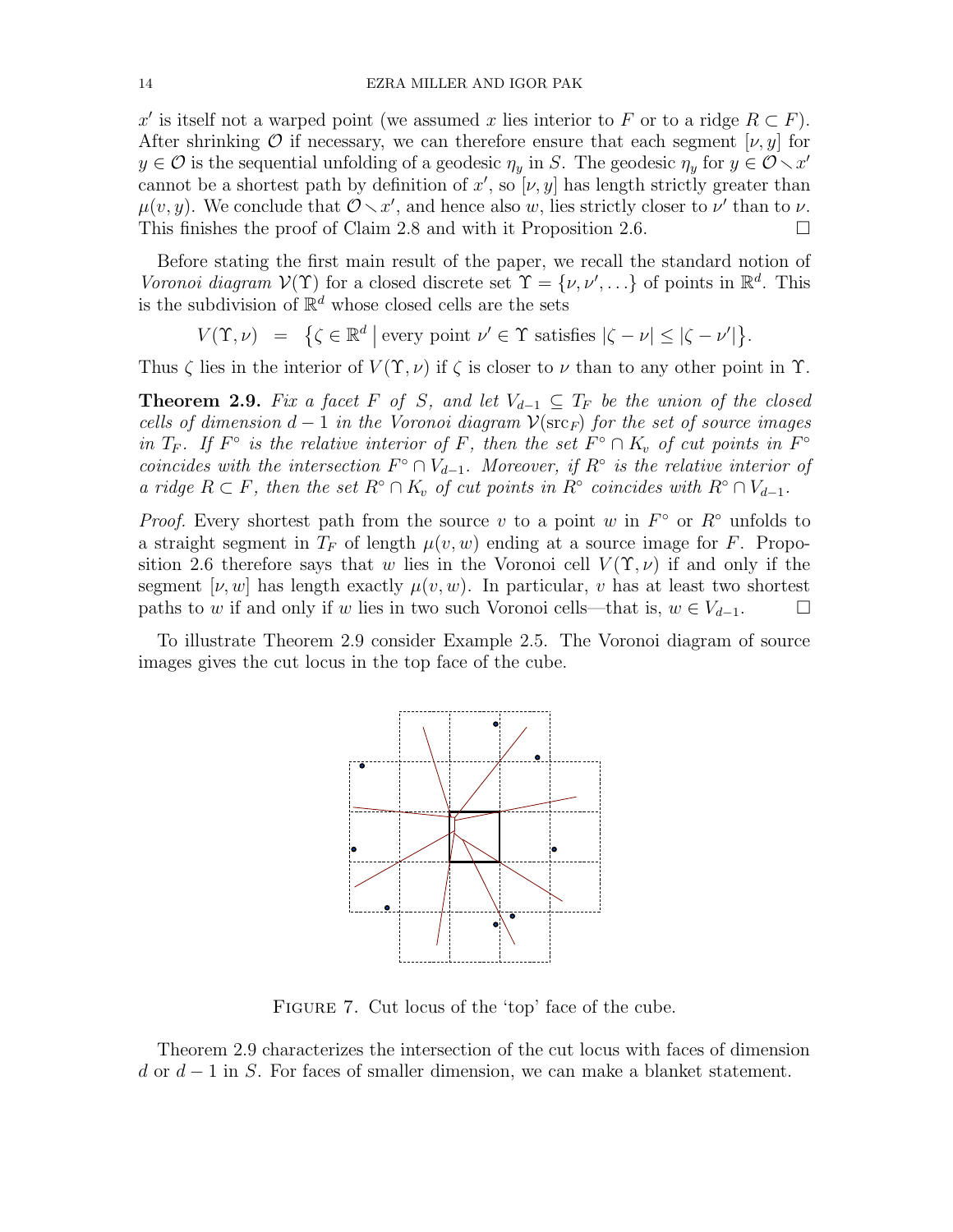# **Proposition 2.10.** Every warped point lies in the cut locus  $\overline{K}_v$ ; that is,  $S_{d-2} \subseteq \overline{K}_v$ .

*Proof.* It is enough to show that every point  $w$  in the relative interior of a warped face of dimension  $d-2$  is either a cut point or a limit of cut points, because the cut locus  $\overline{K}_v$  is closed by definition. Let  $\gamma$  be a shortest path from w to v.

First assume that every neighborhood of  $w$  contains a point having no shortest path to v that is a deformation of  $\gamma$ . Suppose that  $(y_i)_{i\in\mathbb{N}}$  is a sequence of such points approaching w, with shortest paths  $(\gamma_i)_{i\in\mathbb{N}}$  connecting the points  $y_i$  to v. Since there are only finitely many facets containing w and finitely many source images for each facet, we may assume (by choosing a subsequence if necessary) that for all  $i$ , the sequential unfolding of  $\gamma_i$  connects to the same source image for the same facet. The paths  $(\gamma_i)_{i\in\mathbb{N}}$  then converge to a shortest path  $\gamma' \neq \gamma$  to w from v, so  $w \in K_v$ .

Now assume that every point in some neighborhood of  $w$  has a shortest path to  $v$ that is a deformation of  $\gamma$ . Every point on  $\gamma$  other than w itself is flat in S by Proposition 1.2. Therefore some neighborhood of  $\gamma$  in S is isometric to an open subset of a product  $\mathbb{R}^{d-2} \times C$ , where C is a 2-dimensional surface that is flat everywhere except at one point  $c \in C$  (so C is the boundary of a right circular cone with apex c). The set of points in  $\mathbb{R}^{d-2} \times C$  having multiple geodesics to the image of v in  $\mathbb{R}^{\bar{d}-2} \times C$ is a relatively open half-space of dimension  $d-1$  whose boundary is  $\mathbb{R}^{d-2}\times\{c\}$ . Some sequence in this open half-space converges to the image of  $w$ .

Theorem 2.9 and Proposition 2.10 imply the following description of cut loci. For terminology, a subset K of a polyhedral cell complex is called *polyhedral* if its intersection with every facet is a union of convex polyhedra. Note that K need not be a polyhedral cell complex (as defined before Convention 1.1) because it might not come with a cell decomposition. Nonetheless, K can be made into a polyhedral cell complex by suitably subdividing. We call  $K$  pure of dimension  $k$  if it is the closure of a set whose dimension locally near every point is  $k$ .

# **Corollary 2.11.** If v is a source point in  $S$ , then

- 1. the cut locus  $K_v$  is polyhedral and pure of dimension  $d-1$ , and
- 2. the cut locus  $K_v$  is the union  $K_v \cup S_{d-2}$  of the cut points and warped points.

Proof. Part 2 is a consequence of Theorem 2.9 and Proposition 2.10, the latter taking care of  $S_{d-2}$ , and the former showing that points in the cut locus but outside of  $S_{d-2}$ are in fact cut points. Since Voronoi diagrams in Euclidean spaces are polyhedral, Theorem 2.9 also implies the polyhedrality in part 1. For the purity, note that if  $P$  is any cut point, then the cut set divides a small neighborhood of  $P$  into finitely many regions (the regions being determined by the combinatorial types of shortest paths ending therein), with P lying in the closures of at least two of these regions.  $\square$ 

## 3. Polyhedral nonoverlapping unfolding

In this section we again abide by Convention 1.1, so  $S$  is the boundary of convex polyhedron P of dimension  $d+1$  in  $\mathbb{R}^{d+1}$ .

**Definition 3.1.** A polyhedral subset  $K \subset S$  of dimension  $d-1$  is a *cut set* if K contains the union  $S_{d-2}$  of all closed faces of dimension  $d-2$ , and  $S\setminus K$  is open and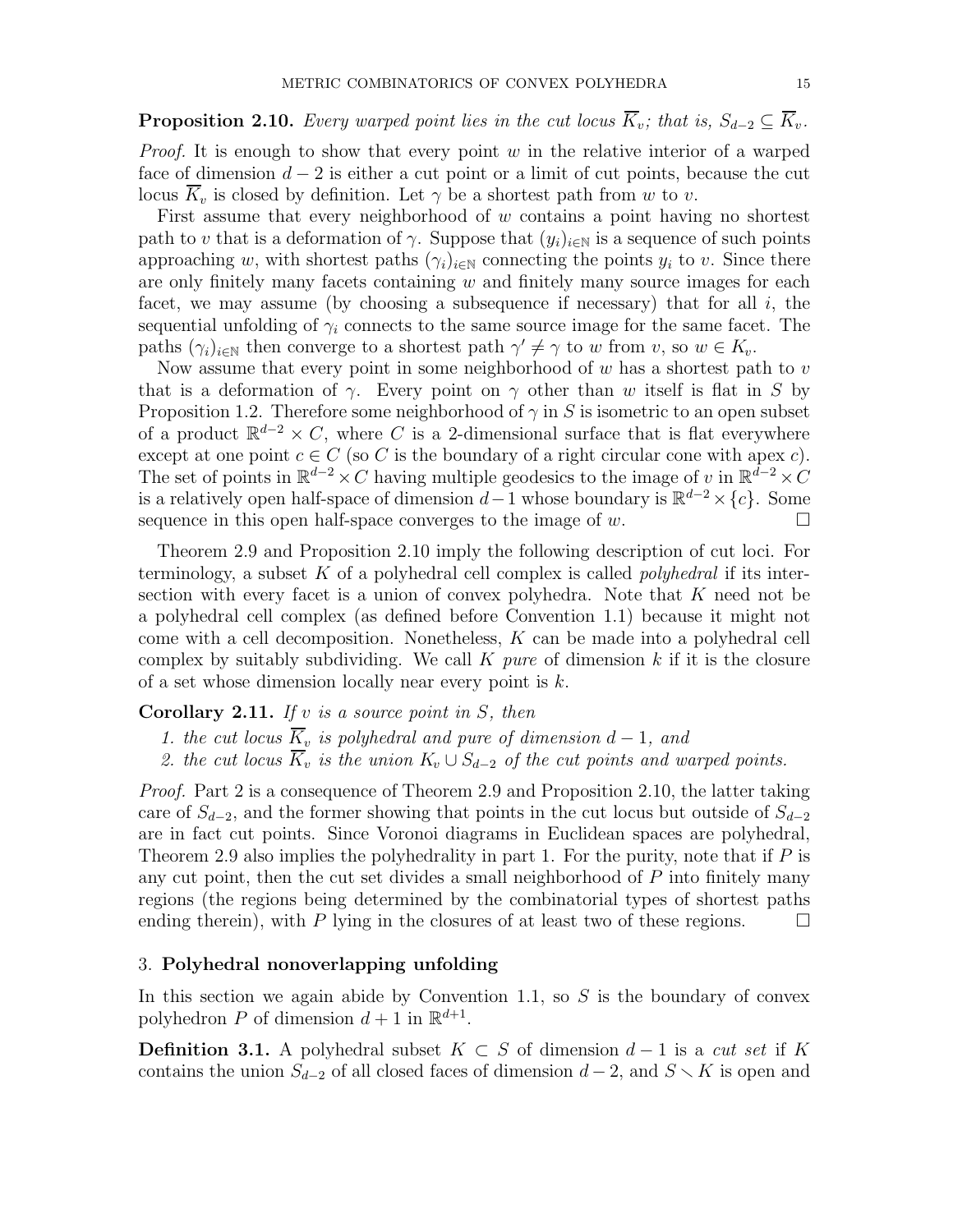contractible. A *polyhedral unfolding* of S into  $\mathbb{R}^d$  is a choice of cut set K and a map  $S \setminus K \to \mathbb{R}^d$  that is an isometry locally on  $S \setminus K$ . A nonoverlapping foldout of S is a surjective piecewise linear map  $\varphi : \overline{U} \to S$  such that

1.  $\overline{U}$  is the closure of its interior U, which is an open topological ball in  $\mathbb{R}^d$ , and 2. the restriction of  $\varphi$  to U is an isometry onto its image.

Note that  $K$  is not required to a polyhedral subcomplex of  $S$ , but only a subset that happens to be a union of polyhedra; thus  $K$  can 'slice through interiors of facets'. The open ball U in item 1 of the definition is usually nonconvex. The polyhedron  $P$ is a polytope if and only if  $\overline{U}$  is a closed ball—that is, bounded.

When the domain  $\overline{U}$  of a nonoverlapping unfolding happens to be polyhedral, so its boundary  $\overline{U} \setminus U$  is also polyhedral, the image  $K = \varphi(\overline{U} \setminus U)$  is automatically a cut set in S. Indeed, piecewise linearity of  $\varphi$  implies that K is polyhedral of dimension  $d-1$ ; while the isometry implies that K contains  $S_{d-2}$ , and that the open ball  $U \cong S \setminus K$ is contractible. Therefore:

**Lemma 3.2.** If  $\overline{U}$  is polyhedral, then a nonoverlapping foldout  $\varphi : \overline{U} \to S$  yields an ordinary polyhedral unfolding by taking the inverse of the restriction of  $\varphi$  to U.

This renders unambiguous the term *polyhedral nonoverlapping unfolding*.

The points in S outside of the  $(d-2)$ -skeleton  $S_{d-2}$  constitute a noncompact flat Riemannian manifold  $S^{\circ}$ . When a point w lies relative interior to a facet F, the tangent space  $T_w$  is identified with the tangent hyperplane  $T_F$  of F, but when w lies on a ridge, there is no canonical model for  $T_w$ .

Most tangent vectors  $\zeta \in T_w$  can be exponentiated to get a point  $\exp(\zeta) \in S^{\circ}$  by the usual exponential map from the tangent space  $T_w$  to the Riemannian manifold  $S^{\circ}$ . (One can show that the set of tangent vectors that cannot be exponentiated has measure zero in  $T_w$ ; we shall not use this fact.) In the present case, we have a partial compactification  $S$  of  $S^{\circ}$ , which allows us to extend this exponential map slightly.

**Definition 3.3.** Fix a point  $w \in S^{\circ} = S \setminus S_{d-2}$ . A tangent vector  $\zeta \in T_w$  can be exponentiated if the usual exponential of  $t\zeta$  exists in  $S^{\circ}$  for all real numbers t satisfying  $0 \le t < 1$ . In this case, set  $\exp(\zeta) = \lim_{t \to 1} \exp(t\zeta)$ .

The exponential map  $f_{\zeta}: t \to \exp(t\zeta)$  takes the interval [0, 1] to a geodesic  $\eta \subset S$ , and should be thought of as 'geodesic flow' away from w with tangent  $\zeta$ .

Henceforth fix a source point  $v \in S$  not lying on any face of dimension less than d.

**Definition 3.4.** The *source interior*  $U_v$  consists of the tangent vectors  $\zeta \in T_v$  at the source point v that can be exponentiated, and such that the exponentials  $\exp(t\zeta)$  for  $0 \leq t \leq 1$  do not lie in the cut locus  $\overline{K}_v$ . The closure of  $U_v$  is the source foldout  $\overline{U}_v$ .

Our next main result justifies the terminology for  $U_v$  and its closure  $\overline{U}_v$ .

**Theorem 3.5.** Fix a source point v in S. The exponential map  $\exp : \overline{U}_v \to S$ from the source foldout to S is a polyhedral nonoverlapping foldout, and the boundary  $\overline{U}_v \setminus U_v$  maps onto the cut locus  $\overline{K}_v$ . Hence  $\overline{K}_v$  is a cut set inducing a polyhedral nonoverlapping unfolding  $S \setminus \overline{K_v} \to U_v$  to the source interior.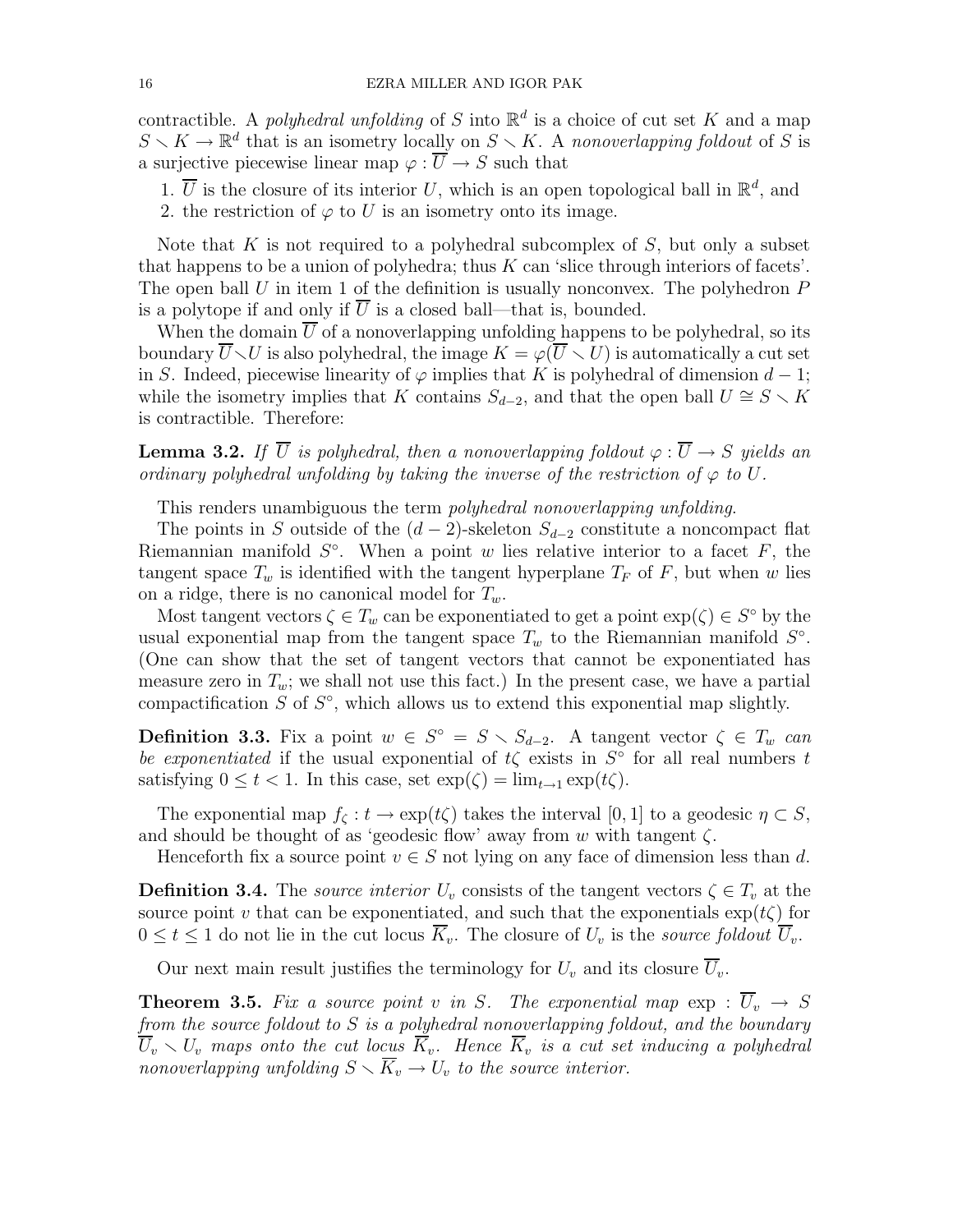Proof. It suffices to show the following, in view of parts 1 and 2 from Corollary 2.11.

- 3. The metric space  $S \setminus \overline{K}_v$  is homeomorphic to an open ball.
- 4. The exponential map  $\exp : \overline{U}_v \to S$  is piecewise linear and surjective.
- 5. The exponential map  $\exp: U_v \to S \setminus \overline{K}_v$  is an isometry.

Every shortest path is the exponential image of some ray in  $\overline{U}_v$  by Proposition 1.2, and the set of vectors  $\zeta \in \overline{U}_v$  mapping to  $S \setminus \overline{K}_v$  is star-shaped by part 2 along with Proposition 1.2 and Corollary 2.2. This implies part 3 and surjectivity in part 4. The space  $S^{\circ} = S \setminus S_{d-2}$  is isometric to a flat Riemannian manifold. Hence the exponential map is a local isometry on any open set of tangent vectors where it is defined. The definition of  $\overline{U}_v$  implies that exp is injective on the interior  $U_v$ , so the surjectivity in part 4 shows that  $\exp: U_v \to S \setminus \overline{K}_v$  is an isomorphism of Riemannian manifolds, proving part 5. Every isometry between two open subsets of affine spaces is linear, so the piecewise linearity in part 4 is a consequence of part 5.  $\Box$ 

**Example 3.6.** Consider a cube  $P$  and a source point  $v$  located off-center on the bottom face of P, as in Example 2.5 and Figure 7. The cut locus  $\overline{K}_v$  and the corresponding source foldout  $\overline{U}_v$  are shown in Fig. 8. See Fig. 1 for the case when v is in the center of the bottom face.



FIGURE 8. Cut locus  $\overline{K}_v$  and source foldout  $\overline{U}_v$  of the cube

**Remark 3.7.** Surjectivity of the exponential map does not follow from  $S^{\circ}$  being a Riemannian manifold: convexity plays a crucial role (see Fig. 9 for the case of a non-



FIGURE 9. Shaded region lies outside of  $\exp(T_v)$ .

convex surface). In fact, surjectivity of exp on a polyhedral manifold is equivalent—in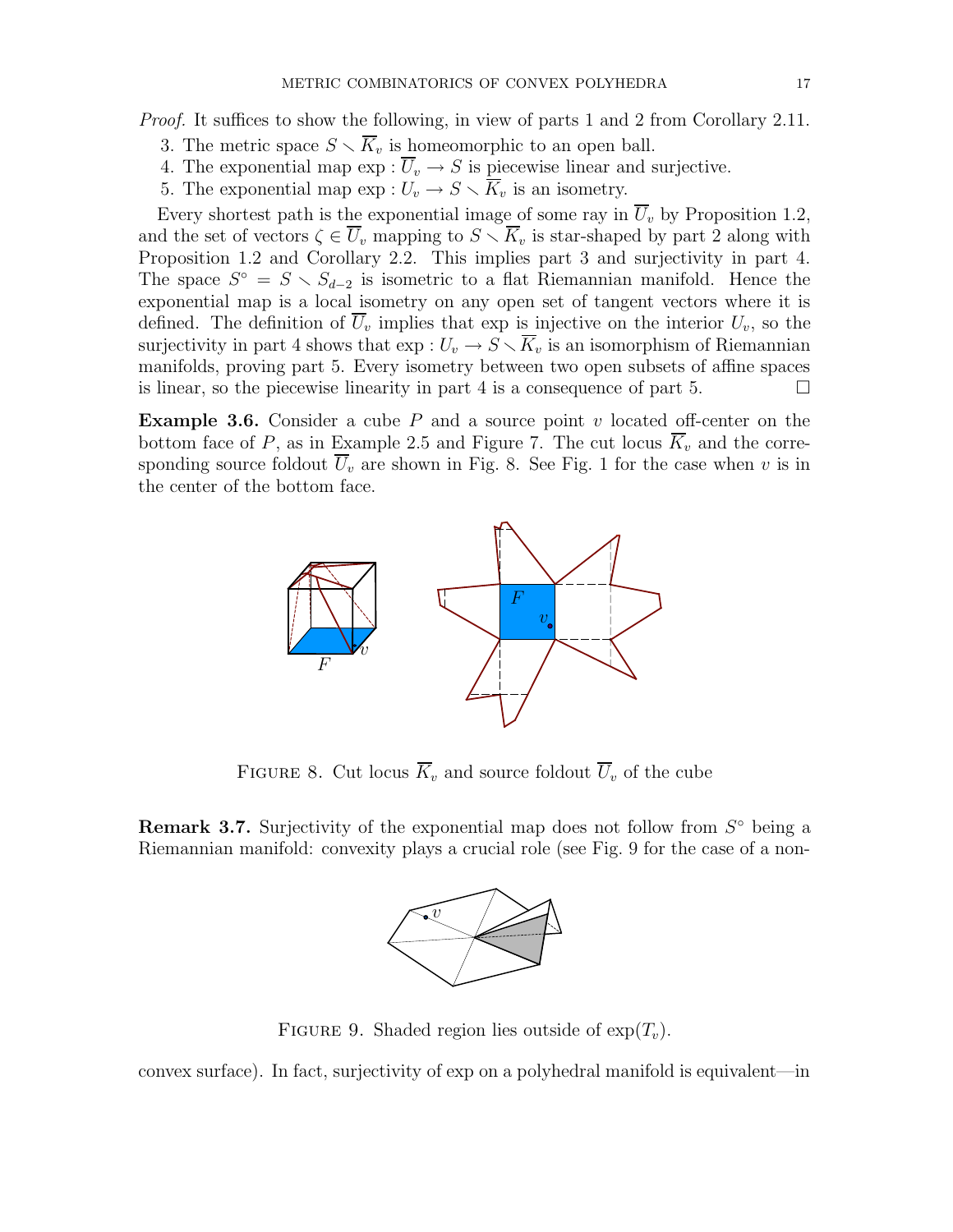any dimension—to the manifold having positive curvature [Sto76, Lemma 5.1]. Theorem 3.5 extends to the class of convex polyhedral pseudomanifolds, but not quite verbatim; see Theorem 7.11 for the few requisite modifications.

### 4. The source poset

In this section we define the source poset (Definition 4.14), and in the next, we show how to build it step by step (Theorem 5.2). The reader should consider Definition 4.14 as the main result in this section, although it is the existence and finiteness properties for minimal jet frames<sup>5</sup> in Theorem 4.11 that endow the source poset with its power to make continuous wavefront expansion combinatorially tractable.

**Definition 4.1.** Fix a polyhedron V in  $\mathbb{R}^d$ . Given a list  $\bar{\zeta} = (\zeta_1, \ldots, \zeta_r)$  of mutually orthogonal unit vectors in  $\mathbb{R}^d$ , define for  $\varepsilon \in \mathbb{R}$  the unit vector

$$
J_{\bar{\zeta}}(\varepsilon) = \frac{\varepsilon \zeta_1 + \dots + \varepsilon^r \zeta_r}{\sqrt{\varepsilon^2 + \varepsilon^4 + \dots + \varepsilon^{2r}}}.
$$

If  $x \in V$  and  $x + \varepsilon J_{\overline{\zeta}}(\varepsilon)$  lies in V for all small  $\varepsilon > 0$ , then the vector-valued function  $J_{\overline{\zeta}}$ is a *unit jet* of *order* r at x in V, and  $\overline{\zeta}$  is a partial jet frame at x along V. If, in addition,  $x+\varepsilon J_{\overline{\varepsilon}}(\varepsilon)$  lies relative interior to V for all small  $\varepsilon > 0$ , then  $\zeta$  is a jet frame.

The definition will be used later in the case where the convex polyhedron  $V$  is a closed Voronoi cell  $R \cap V(\text{src}_F, \omega)$  for some ridge R of a facet F, and  $\omega \in \text{src}_F$  is a source image. Think of the point  $x \in V$  as the closest point in V to  $\omega$ . It will be important later (but for now may help in understanding the next definition) to note that the relative interior of a polyhedron  $V = R \cap V(\text{src}_F, \omega)$  is contained in the relative interior of the ridge R by Definition 2.3 and Theorem 2.9.

We do not assume the polyhedron V has dimension d. However, the order  $r$  of a unit jet in  $V$ , or equivalently the order of a jet frame along  $V$ , is bounded above by the dimension of V. In particular, we allow  $\dim(V) = 0$ , in which case the only jet frame is empty—that is, a list  $\varnothing$  of length zero—and  $J_{\varnothing} \equiv 0$ .

The *lexicographic order* on real vectors  $\bar{a}$  and  $\bar{b}$  of varying lengths is defined by

$$
(a_1,\ldots,a_r) \quad < \quad (b_1,\ldots,b_s)
$$

if the first nonzero coordinate of  $\bar{a} - \bar{b}$  is negative, where by convention we set  $a_i = 0$ for  $i \geq r+1$  and  $b_j = 0$  for  $j \geq s+1$ .

**Definition 4.2.** Fix a convex polyhedron V in  $\mathbb{R}^d$ , a point  $x \in V$ , and an outer support vector  $\nu \in \mathbb{R}^d$  for V at x, meaning that  $\nu \cdot y \leq \nu \cdot x$  for all points  $y \in V$ . A jet frame  $\bar{\zeta}$  at x along V is minimal if the angle sequence  $-(\nu \cdot \zeta_1, \ldots, \nu \cdot \zeta_r)$  is lexicographically smaller than  $-(\nu \cdot \zeta_1', \ldots, \nu \cdot \zeta_{r'}')$  for any jet frame  $\bar{\zeta}'$  at x along V.

Again think of  $V = R \cap V(\text{src}_F, \omega)$ , with  $\nu = \omega - x$  being the outer support vector.

In general, that  $\nu$  is an outer support vector at x means equivalently that x is the closest point in V to  $x + \nu$ . Minimal jet frames  $\overline{\zeta}$  can also be described more

 ${}^{5}$ The notion of *jet frame* is new; it is motivated by constructions from differential and algebraic geometry, where a jet is to a higher-order derivative as a tangent vector is to a first derivative. Our goal is to measure infinitesimal expansion of the wavefront in the directions recorded by jet frames.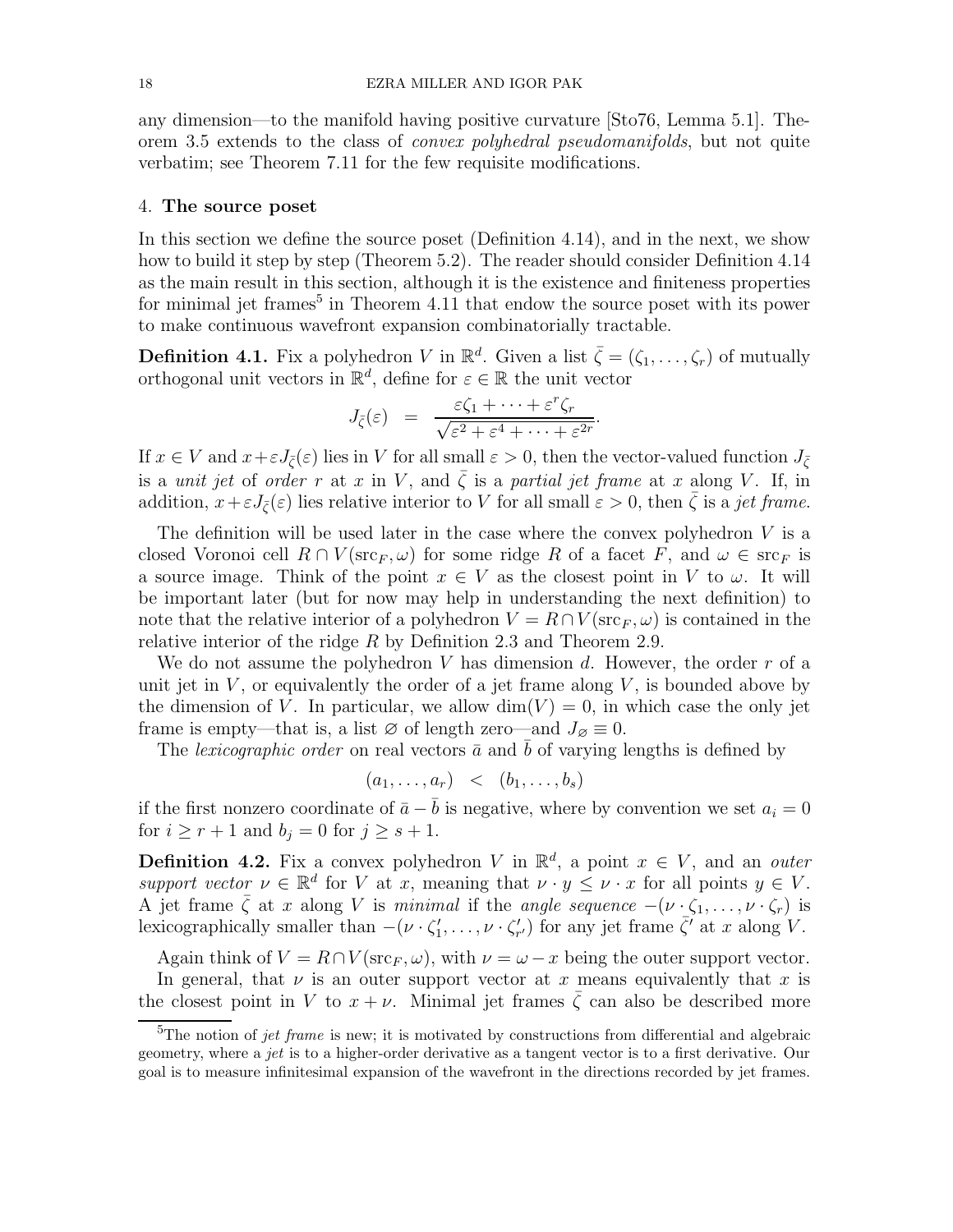geometrically: the angle formed by  $\nu$  and  $\zeta_1$  must be as small as possible, and then the angle formed by  $\nu$  and  $\zeta_2$  must be as small as possible given the angle formed by  $\nu$ and  $\zeta_1$ , and so on. It is worth bearing in mind that because  $\nu$  is an outer support vector, the angle formed by  $\nu$  and  $\zeta_1$  is at least  $\pi/2$  (that is, obtuse or right).

**Lemma 4.3.** If  $\zeta$  and  $\zeta'$  are vectors of equal length in  $\mathbb{R}^d$ , and  $\nu \in \mathbb{R}^d$  is a vector satisfying  $\nu \cdot \zeta \leq 0$  and  $\nu \cdot \zeta' \leq 0$ , then  $|\nu - \zeta| < |\nu - \zeta'|$  if and only if  $\nu \cdot \zeta > \nu \cdot \zeta'$ .

*Proof.* Draw  $\nu$  pointing away from the center of the circle containing  $\zeta$  and  $\zeta'$ , with these vectors on the other side of the diameter perpendicular to  $\nu$ . Then use the law of cosines: the radii  $\zeta$  and  $\zeta'$  have equal length, and  $\nu$  has fixed length; only the distances from  $\nu$  to  $\zeta$  and  $\zeta'$  change with the angles of  $\zeta$  and  $\zeta'$  with  $\nu$  (see Fig. 10).  $\Box$ 



FIGURE 10. Dot product vs. length

Minimal jet frames admit a useful metric characterization as follows.

**Proposition 4.4.** Fix two polyhedra V and V' with outer support vectors  $\nu$  and  $\nu'$ , of equal length, at points  $x \in V$  and  $x' \in V'$ , respectively. Let  $\overline{\zeta}$  and  $\overline{\zeta}'$  be partial jet frames at x along V and x' along V', respectively. The angle sequence  $-\nu \cdot \bar{\zeta}$  is  $Smaller than -\nu' \cdot \bar{\zeta}'$  in lexicographic order if and only if there exists  $\varepsilon_0 > 0$  such that  $x + \nu$  is closer to  $x + \varepsilon J_{\overline{\zeta}}(\varepsilon)$  than  $x + \nu'$  is to  $x' + \varepsilon J_{\overline{\zeta'}}(\varepsilon)$  for all positive  $\varepsilon < \varepsilon_0$ .

*Proof.* Since the dot product of  $\nu$  with each vector  $J_{\bar{\zeta}}(\varepsilon)$  or  $J_{\bar{\zeta}'}(\varepsilon)$  is negative, and these are unit vectors, it is enough by Lemma 4.3 to show that minimality is equivalent to

 $\nu \cdot J_{\bar{\zeta}}(\varepsilon) \geq \nu \cdot J_{\bar{\zeta}'}(\varepsilon)$  for all nonnegative values of  $\varepsilon < \varepsilon_0$ .

If the first nonzero entry of  $\nu \cdot \bar{\zeta} - \nu \cdot \bar{\zeta}'$  is  $c = \nu \cdot (\zeta_i - \zeta'_i)$ , then for nonnegative values of  $\varepsilon$  approaching 0, the difference  $\nu \cdot J_{\bar{\zeta}}(\varepsilon) - \nu \cdot J_{\bar{\zeta}'}(\varepsilon)$  equals  $c \varepsilon^{i-1}$  times a positive function approaching 1. The desired result follows easily.  $\Box$ 

Corollary 4.5. Fix an outer support vector  $\nu$  at a point x in a polyhedron V. A jet frame  $\bar{\zeta}$  at x along V is minimal if and only if, for every jet frame  $\bar{\zeta}'$  at x along V,  $x+\nu$  is weakly closer to  $x+\varepsilon J_{\bar{\zeta}}(\varepsilon)$  than to  $x+\varepsilon J_{\bar{\zeta}'}(\varepsilon)$  for all small nonnegative  $\varepsilon$ .

It is not immediately clear from the definition that minimal jet frames always exist: a priori there could be a continuum of choices for  $\zeta_1$ , and then a continuum of choices for  $\zeta_2$  in such a way that no minimum is attained. Although such continua of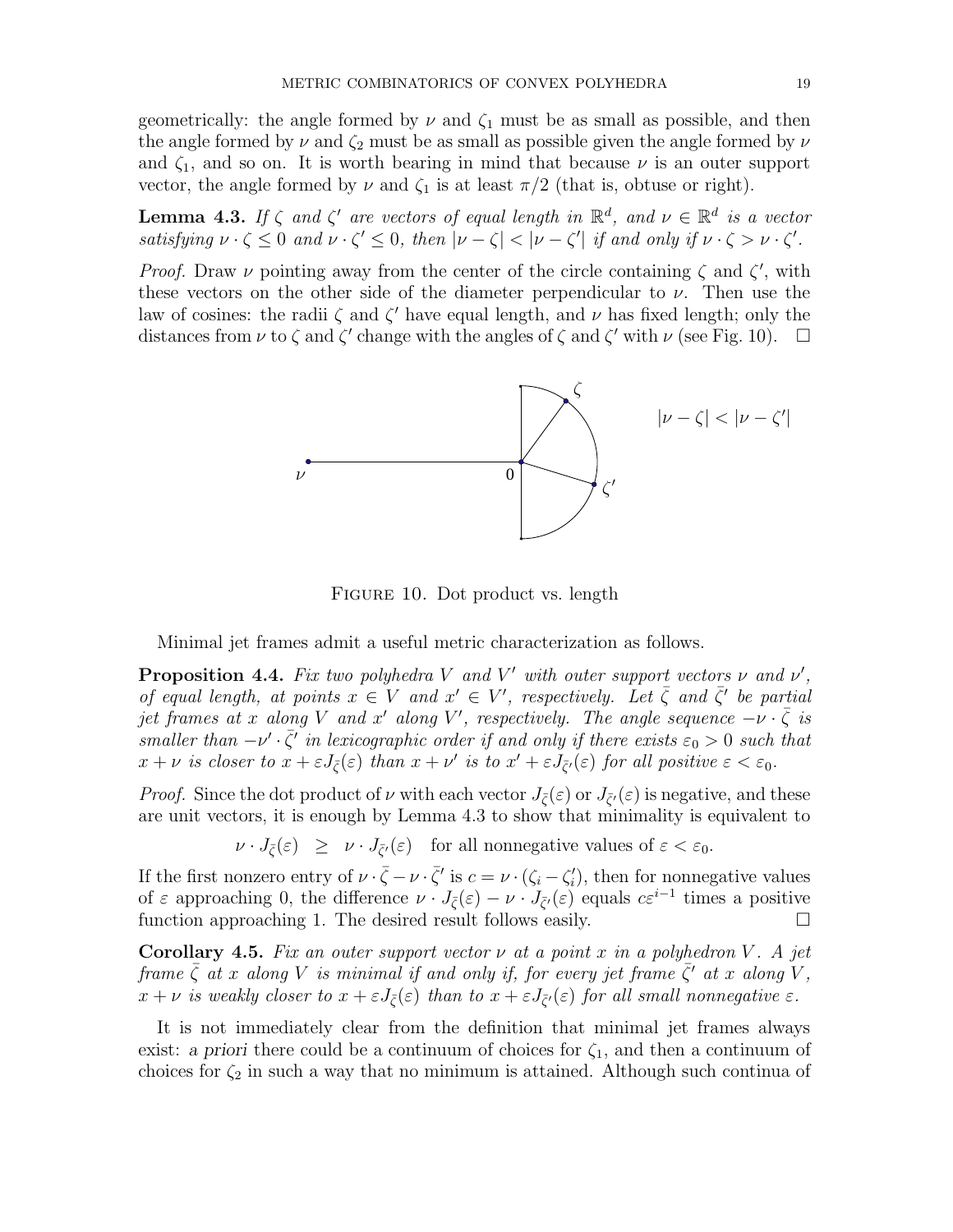choices can indeed occur, we shall see by constructing minimal jet frames explicitly in Theorem 4.11 that a minimum is always attained.

First we need to know more about how (partial) jet frames at  $x$  reflect the local geometry of V near x. The *tangent cone* to a polyhedron  $V \subseteq \mathbb{R}^d$  at  $x \in V$  is the cone

$$
T_xV = \mathbb{R}_{\geq 0}\{\zeta \in \mathbb{R}^d \mid x + \zeta \in V\}
$$

generated by vectors that land inside  $V$  when added to  $x$ .

**Definition 4.6.** Fix a partial jet frame  $\bar{\zeta}$  at x along a polyhedron V in  $\mathbb{R}^d$ . Let  $\bar{\zeta}^{\perp}$  be the linear subspace of  $\mathbb{R}^d$  orthogonal to the vectors in  $\overline{\zeta}$ , and fix a sufficiently small positive real number  $\varepsilon$ . Then define the *iterated tangent cone* 

$$
T_x^{\bar{\zeta}}V = T_{\xi}((\xi + \bar{\zeta}^{\perp}) \cap T_xV)
$$

as the tangent cone at  $\xi = J_{\bar{\zeta}}(\varepsilon)$  to the intersection of  $T_xV$  with the affine space  $\xi + \bar{\zeta}^{\perp}$ .

Just as the partial jet frames of order 1 generate the tangent cone  $T_xV$ , we have the following characterization of iterated tangent cones. We omit the easy proof.

**Lemma 4.7.** The iterated tangent cone  $T_x^{\bar{\zeta}}V$  is generated by all unit vectors  $\zeta_{r+1}$  in  $\mathbb{R}^d$ extending the partial jet frame  $\bar{\zeta} = (\zeta_1, \ldots, \zeta_r)$  to a partial jet frame  $(\zeta_1, \ldots, \zeta_r, \zeta_{r+1})$ of order  $r + 1$ . In particular, iterated tangent cones do not depend on the small  $\varepsilon > 0$ .

Now we set out to construct minimal jet frames inductively.

**Lemma 4.8.** Fix a polyhedron V and an outer support vector  $\nu$  at  $x \in V$ . If  $\zeta \in T_xV$ is a unit vector with  $\nu \cdot \zeta$  maximal, then  $\nu$  is an outer support vector at  $\mathbf{0} \in T_x^{\zeta}V$ .

Proof. If  $\zeta' \in T_x^{\zeta} V$  is a unit vector satisfying  $\nu \cdot \zeta' > 0$ , then  $\xi = (\zeta + \varepsilon \zeta')/\sqrt{1 + \varepsilon^2}$  for small  $\varepsilon > 0$  is a unit vector in  $T_x V$  satisfying  $\nu \cdot \xi > \nu \cdot \zeta$ , contradicting maximality.  $\Box$ 

In 'generic' cases, the functional  $\zeta \mapsto \nu \cdot \zeta$  for an outer support vector  $\nu$  on a cone will take on the maximum value zero uniquely at the origin. In this case, as we now show, there can be only finitely many unit vectors  $\zeta$  in the cone having  $\nu \cdot \zeta$  maximal, and these lie along the rays, meaning one-dimensional faces of the cone. Note that genericity forces the cone to be sharp, meaning that it contains no linear subspaces.

**Proposition 4.9.** Let  $\nu$  be an outer support vector for a sharp polyhedral cone C, and assume  $\nu$  is maximized uniquely at the origin **0**. The minimum angle between  $\nu$ and a unit vector  $\zeta \in C$  occurs when  $\zeta$  lies on a ray of C.

*Proof.* Let  $Z$  be the set of unit vectors in  $C$ . Suppose that  $L$  is a 2-dimensional subspace inside the span of C, and let  $\bar{\nu}$  be the orthogonal projection of  $\nu$  onto L. View  $\nu$  and  $\bar{\nu}$  as functionals on L via  $\zeta \mapsto \nu \cdot \zeta$ , and observe that  $\nu \cdot \zeta = \bar{\nu} \cdot \zeta$  for all  $\zeta \in L$ . The circular arc  $Z \cap L$  lies inside the unit circle in L, and  $\bar{\nu}$  takes nonpositive values on  $Z \cap L$  because  $\nu$  is an outer support vector. Elementary geometry shows that  $\bar{\nu}$  is therefore maximized on  $Z \cap L$  only at one or both of the endpoints of the arc  $Z \cap L$ . This argument proves that  $\nu$  cannot be maximized on Z at a point  $\zeta \in Z$  unless  $\zeta$  lies in the boundary of Z. The result now follows by induction on the dimension of the cone C. dimension of the cone C.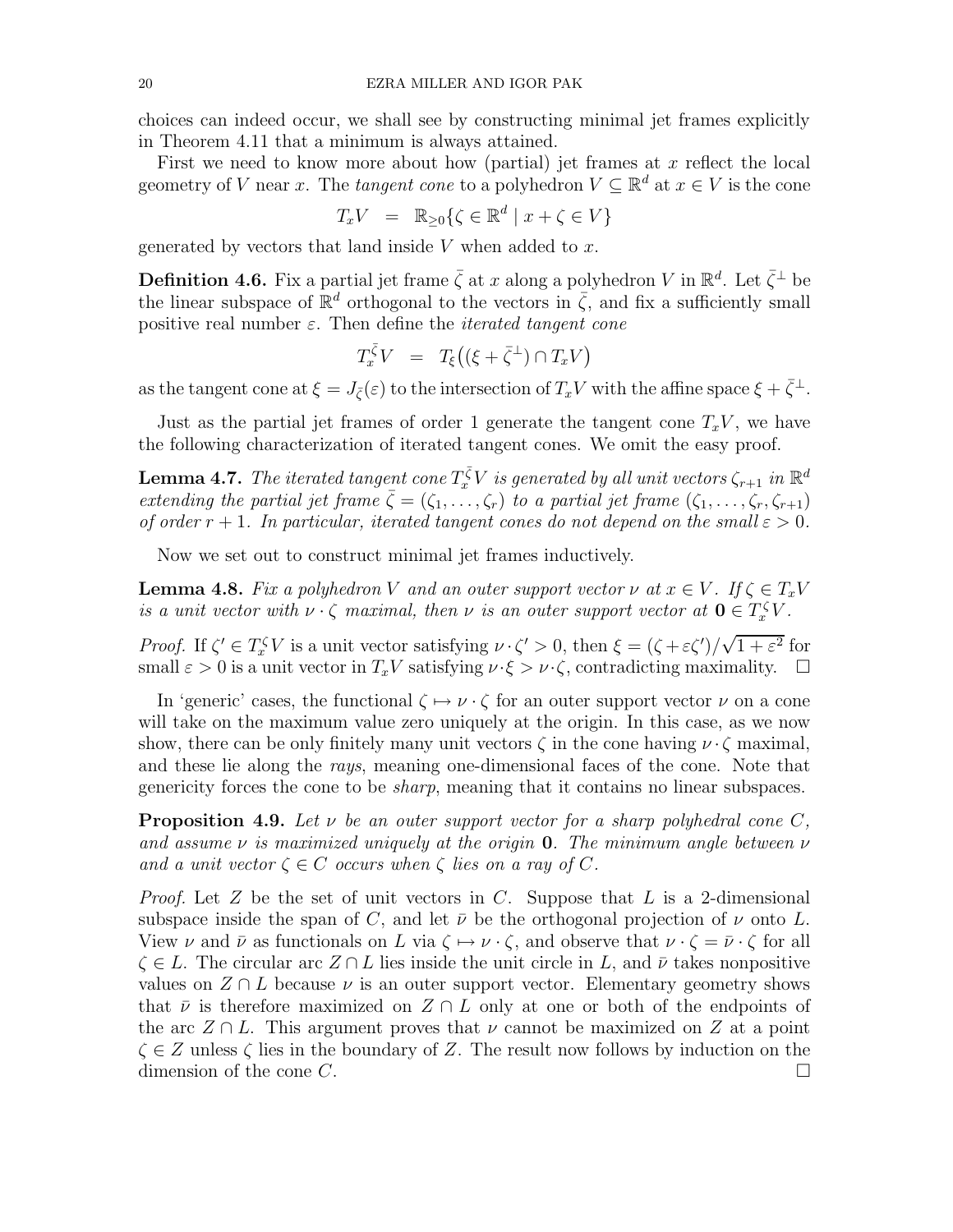In 'nongeneric' cases, including when the polyhedral cone  $C$  has nonzero *lineality*, which is by definition the largest vector space contained in C, the functional  $\nu$  is maximized along a face of positive dimension. In this case, there is always a continuum of choices for unit vectors  $\zeta \in C$  having  $\nu \cdot \zeta = 0$ . However, the sequences of iterated

the continuum of choices, because of the next result. **Lemma 4.10.** Fix a polyhedron V, a point  $x \in V$ , and a face F of V containing x.

tangent cones to appear in Theorem 4.11 will not in any noticeable way depend on

The iterated tangent cone  $T_x^{\bar{\zeta}}V$  is independent of the jet frame  $\bar{\zeta}$  for F at x.

*Proof.* Translate V so  $x + \varepsilon J_{\overline{\zeta}}(\varepsilon)$  lies at the origin  $\mathbf{0} \in \mathbb{R}^d$ . Then F spans a dimension  $\dim(F)$  linear subspace  $\langle F \rangle \subseteq \mathbb{R}^d$ , and the iterated tangent cone is  $T_x^{\bar{\zeta}}V = \langle F \rangle^{\perp} \cap T_0V$ . Now use the fact that  $T_0V = T_{\xi}V$  for all vectors  $\xi$  relative interior to F.

The main theorem in this section says that given an outer support vector  $\nu$ , there is a finite procedure using elementary linear algebra for producing a single jet frame that is, in a precise sense, tilted as much toward  $\nu$  as possible.

**Theorem 4.11.** Fix a polyhedron V and an outer support vector  $\nu$  at  $x \in V$ . Inductively construct a finite set of jet frames for V at x by iterating the following procedure. For each of the finitely many partial jet frames  $\zeta$  already constructed:

- If  $\nu$  is orthogonal to a nonzero vector in  $T_{\frac{\bar{x}}{2}}^{\bar{\zeta}}V$ , then add any such vector to  $\bar{\zeta}$ .
- If  $\nu \cdot \zeta < 0$  for all nonzero vectors  $\zeta$  in  $T_x^{\bar{\zeta}} V$ , then create one new partial jet frame for each of the (finitely many) rays of  $T_x^{\bar{\zeta}}V$  minimizing the angle with  $\nu,$ by appending to  $\zeta$  the unit vector along that ray.

At least one of the finitely many jet frames constructed in this way is minimal.

Proof. The sequences of vectors constructed by the iterated procedure are jet frames by Lemma 4.8. Given an arbitrary jet frame  $\xi$  for V at x, it is enough to show that the angle sequence of  $\bar{\xi}$  satisfies  $\nu \cdot \bar{\zeta} \geq \nu \cdot \bar{\xi}$  in lexicographic order for some constructed jet frame  $\zeta$ . Indeed, then a jet frame whose angle sequence is lexicographically minimal among the constructed ones is minimal. Suppose that the first  $i - 1$  entries  $(\xi_1, \ldots, \xi_{i-1})$  agree with a constructed jet frame, but that  $(\xi_1, \ldots, \xi_i)$  do not.

If  $\nu \cdot \xi_i < 0$  then  $\nu \cdot \xi_i$  is less than  $\nu \cdot \zeta_i$  for some constructed jet frame  $\bar{\zeta}$  agreeing with  $\bar{\xi}$  through the  $(i - 1)$ <sup>st</sup> entry, by Proposition 4.9.

If, on the other hand,  $\nu \cdot \xi_i = 0$ , then pick the index j maximal among those satisfying  $\xi_i \neq 0$  and also  $\nu \cdot \xi_i = \cdots = \nu \cdot \xi_j = 0$ . If there is a constructed jet frame  $\overline{\zeta}$ that agrees with  $\bar{\xi}$  through the j<sup>th</sup> entry, but has  $\nu \cdot \xi_{j+1} < \nu \cdot \zeta_{j+1} = 0$ , then already we are done. Therefore we can assume that the constructed jet frame  $\zeta$  agrees with  $\xi$ through index  $(i-1)$ , that  $\overline{\zeta}$  has  $\nu \cdot \zeta_i = \cdots = \nu \cdot \zeta_i = 0$ , and that either  $\nu \cdot \zeta_{i+1} < 0$ or else  $\bar{\zeta}$  has order j. Replacing the vectors  $\xi_i, \ldots, \xi_j$  in  $\bar{\xi}$  with  $\zeta_i, \ldots, \zeta_j$  yields a new jet frame  $\bar{\xi}'$ , by Lemma 4.10 applied to the face F of the iterated tangent cone  $T_x^{\bar{\zeta}'}$ orthogonal to  $\nu$ , where  $\bar{\zeta}' = (\zeta_1, \ldots, \zeta_{i-1})$ . Downward induction on the number of entries of  $\bar{\xi}'$  shared with a constructed jet frame completes the proof.

Our goal is to apply jets to define a poset structure on the set of source images. First, we need some terminology and preliminary concepts. The next definition is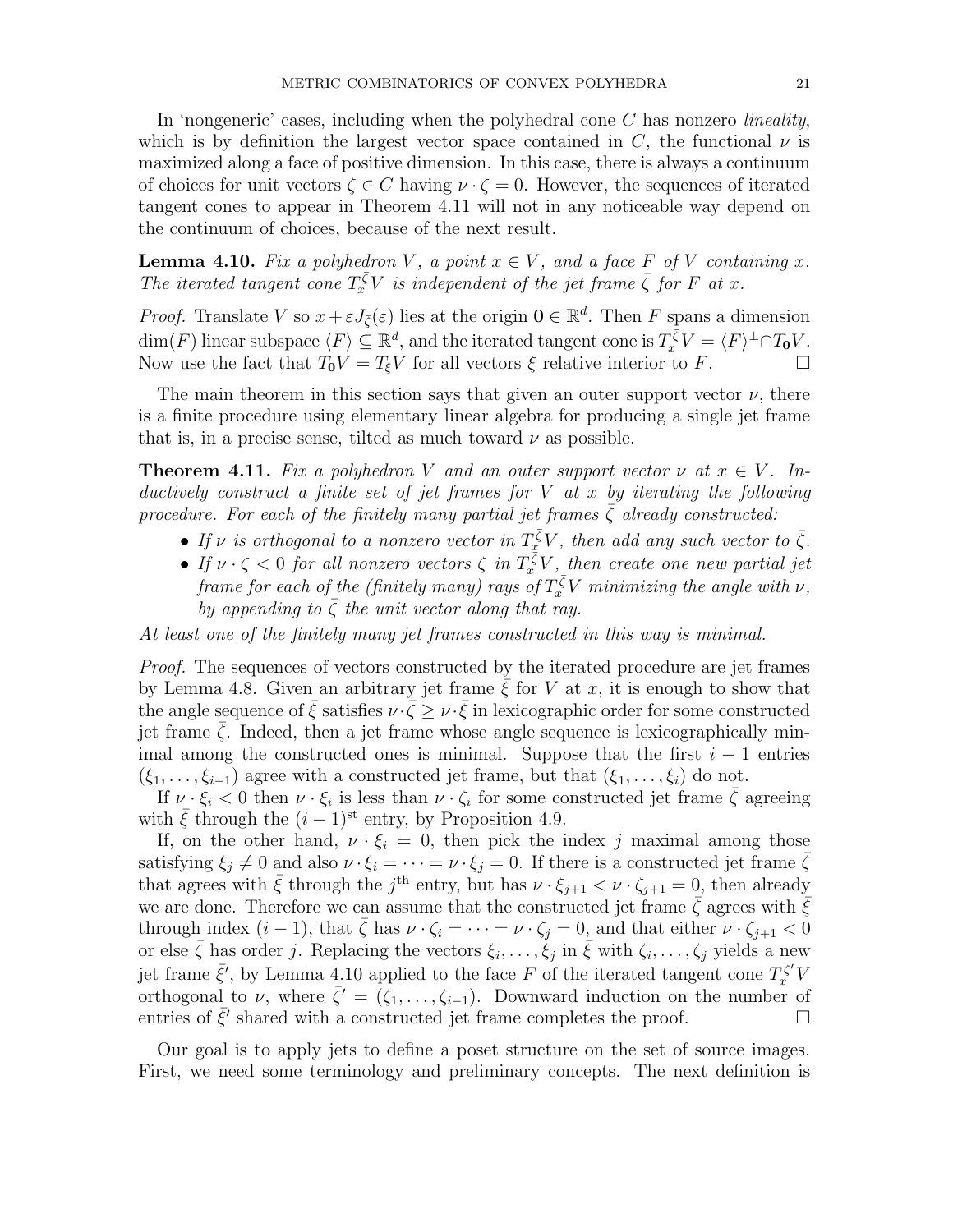made in slightly more generality than required for dealing only with complete sets of source images because we shall need it for Theorem 5.2.

Resume the notation from previous sections regarding the polyhedral complex S. Recall that  $T_F \cong \mathbb{R}^d$  is the tangent hyperplane to the facet F. Removing from  $T_F$ the affine span  $T_R$  of any ridge  $R \subset F$  leaves two connected components (open halfspaces). Thus it makes sense to say that a point  $\nu \in T_F \setminus T_R$  lies either on the same side or on the *opposite side* of R as does  $F$ .

**Definition 4.12.** Fix a facet F, a ridge  $R \subset F$ , and a finite set  $\Upsilon \subset T_F$ .

- 1. A point  $\omega \in \Upsilon$  can see F through R in  $V(\Upsilon)$  if  $\omega$  lies on the opposite side of R as F does, and the closed Voronoi cell  $V(\Upsilon, \omega)$  contains a point interior to R.
- 2. A point  $\omega \in \Upsilon$  can see R through F in  $V(\Upsilon)$  if  $\omega$  lies on the same side of R as F does, and the closed Voronoi cell  $V(\Upsilon,\omega)$  contains a point interior to R.
- 3. In either of the above two cases, the ridge R lies at radius  $r = r(R, \omega)$  from  $\omega$ if r equals the smallest distance in  $T_F$  from  $\omega$  to a point of  $R \cap V(\Upsilon, \omega)$ .
- 4. The unique *closest point*  $\rho(R,\omega)$  to  $\omega$  in  $R \cap V(\Upsilon,\omega)$  has distance r from  $\omega$ .
- 5. The *outer support vector* of the pair  $(R, \omega)$  is  $\omega \rho(R, \omega)$ .
- 6. The *angle sequence* ∠( $R, \omega$ ) is the angle sequence  $-(\omega \rho(R, \omega)) \cdot \bar{\zeta}$  for any minimal jet frame  $\overline{\zeta}$  at  $\rho(R,\omega)$  along  $R \cap V(\Upsilon,\omega)$ .

Example 4.13. Fig. 11 depicts examples of the notions from Definition 4.12. The PSfrag replacements



Figure 11. Illustrations for Definition 4.12

solid pentagon is the face F, while the set  $\Upsilon$  contains four points. The point  $\omega$  can see F through the ridge R, and can see the ridges R' as well as R'' through F. The three closest points for these are indicated, as is the outer support vector for  $(R, \omega)$ . The point  $\omega'$  can see the ridge R' through F, but  $\omega'$  can not see R'' through F, because  $\omega$ is closer to every point of  $R''$ .

In our applications, the finite set  $\Upsilon$  will always be a subset of source images in src<sub>F</sub>, often a proper subset. Now we are ready for the main definition of this section. It may help to recall that each source image  $\nu \in \text{src}_F$  can see F through a unique ridge R by Theorem 2.9, when  $\mathbb{R}^d = T_F$  and the finite set  $\Upsilon$  in Definition 4.12 equals src<sub>F</sub>.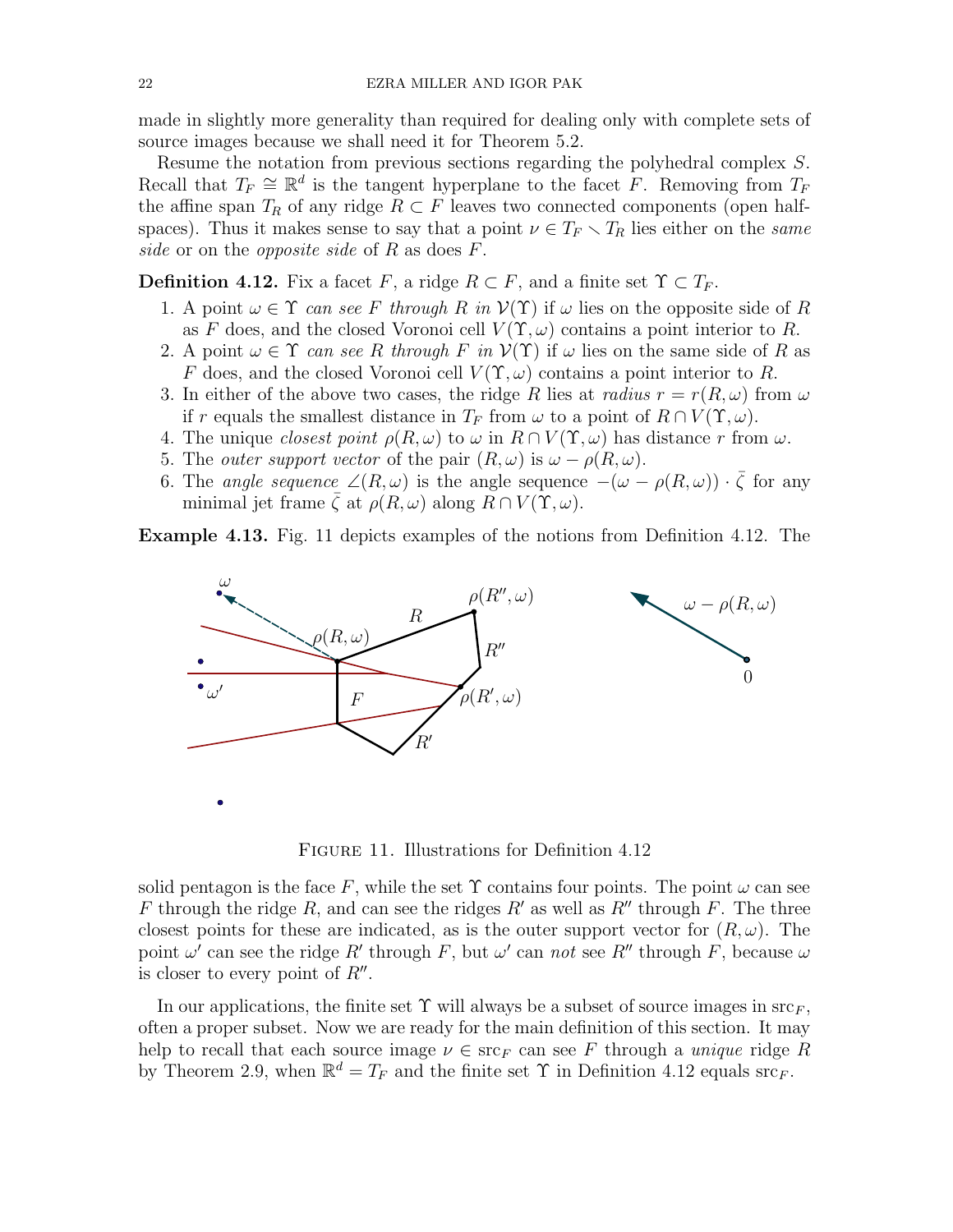- 1. radius  $r(\nu, F)$  equal to the radius  $r(R, \nu)$  from  $\nu$  to the ridge R through which  $\nu$  can see F in the Voronoi subdivision  $\mathcal{V}(\text{src}_F)$  of  $T_F$ ;
- 2. event point  $\rho(\nu, F)$  equal to the closest point  $\rho(R, \nu)$  in  $R \cap V(\text{src}_F, \nu)$  to  $\nu$ ; and 3. angle sequence  $\angle(\nu, F)$  equal to the angle sequence  $\angle(R, \nu)$ .
- 

(The trivial event  $(v, \text{facet}(v))$  has radius 0, event point v, and empty angle sequence.) The source poset  $\mathrm{src}(v, S)$  is the set of events, partially ordered with  $(\nu, F) \prec (\nu', F')$  if

- $r(\nu, F) < r(\nu', F')$ , or if
- $r(\nu, F) = r(\nu', F')$  and  $\angle(\nu, F)$  is lexicographically smaller than  $\angle(\nu', F')$ .

Remark 4.15. Corollary 4.5 says that breaking ties by lexicographically comparing angle sequences at event points is the same as breaking ties by comparing distances from each source image to a minimal jet at its event point. This is the precise sense in which the source poset orders events by comparing infinitesimal expansion of the wavefront along the interiors of ridges containing event points.

# 5. Constructing source images

Aside from its abstract dynamical interpretation, the importance of the source poset here stems from its ability to be computed algorithmically, as we shall see here and in Section 6. Source images are built one by one, using only previously built source images as stepping stones. These stepping stones form an *order ideal* in  $src(v, S)$ , meaning a subset  $\mathcal{I} \subset \text{src}(v, S)$  closed under going down:  $E \in \mathcal{I}$  and  $E' \prec E \Rightarrow E' \in \mathcal{I}$ .

To make a precise statement in the main result, Theorem 5.2, we need one more dose of terminology, describing constructions in S determined by a choice of order ideal.

**Definition 5.1.** Fix an order ideal  $\mathcal I$  in the source poset  $\text{src}(v, S)$ . For each facet F, let  $\Upsilon_F \subset T_F$  be the set of source images  $\omega \in \text{src}_F$  with  $(\omega, F) \in \mathcal{I}$ . The set  $\mathcal{E}_{\mathcal{I}}$  of potential events consists of triples  $(\omega, F, R')$  such that

- $\omega$  can see the ridge R' through F in the Voronoi diagram  $\mathcal{V}(\Upsilon_F)$ , but
- a second facet F' contains R', and the unfolding  $\omega' = \Phi_{F,F'}(\omega)$  of  $\omega$  onto the tangent space  $T_{F'}$  results in a pair  $(\omega', F')$  that does not lie in  $\mathcal{I}$ .

If  $(\omega', F')$  is an event in  $src(v, S) \setminus \mathcal{I}$ , then we say it is obtained by *processing*  $(\omega, F, R')$ . A potential event  $E \in \mathcal{E}_{\mathcal{I}}$  is minimal if it has minimal radius r among potential events, and lexicographically minimal angle sequence among potential events with radius r.

Tracing back through notation, if  $E = (\nu, F, R')$  is a minimal potential event, then the minimal radius is  $r = r(R', \nu)$ , and the minimal angle sequence is  $\angle(R', \nu)$ .

**Theorem 5.2.** Given a nonempty order ideal  $\mathcal I$  in the source poset  $\text{src}(v, S)$ , pick a minimal potential event  $(\nu, F, R')$  in  $\mathcal{E}_{\mathcal{I}}$ . If  $\nu' = \Phi_{F,F'}(\nu)$  is the unfolding of  $\nu$  to the other facet F' containing R', then  $\mathcal{I}' = \mathcal{I} \cup \{(\nu', F')\}$  is an order ideal in  $\text{src}(v, S)$ .

The statement has two parts, really: first,  $\nu' \in T_{F'}$  is indeed a source image; and second,  $\mathcal{I}'$  is an order ideal in the poset  $src(v, S)$ . To prove the theorem we need a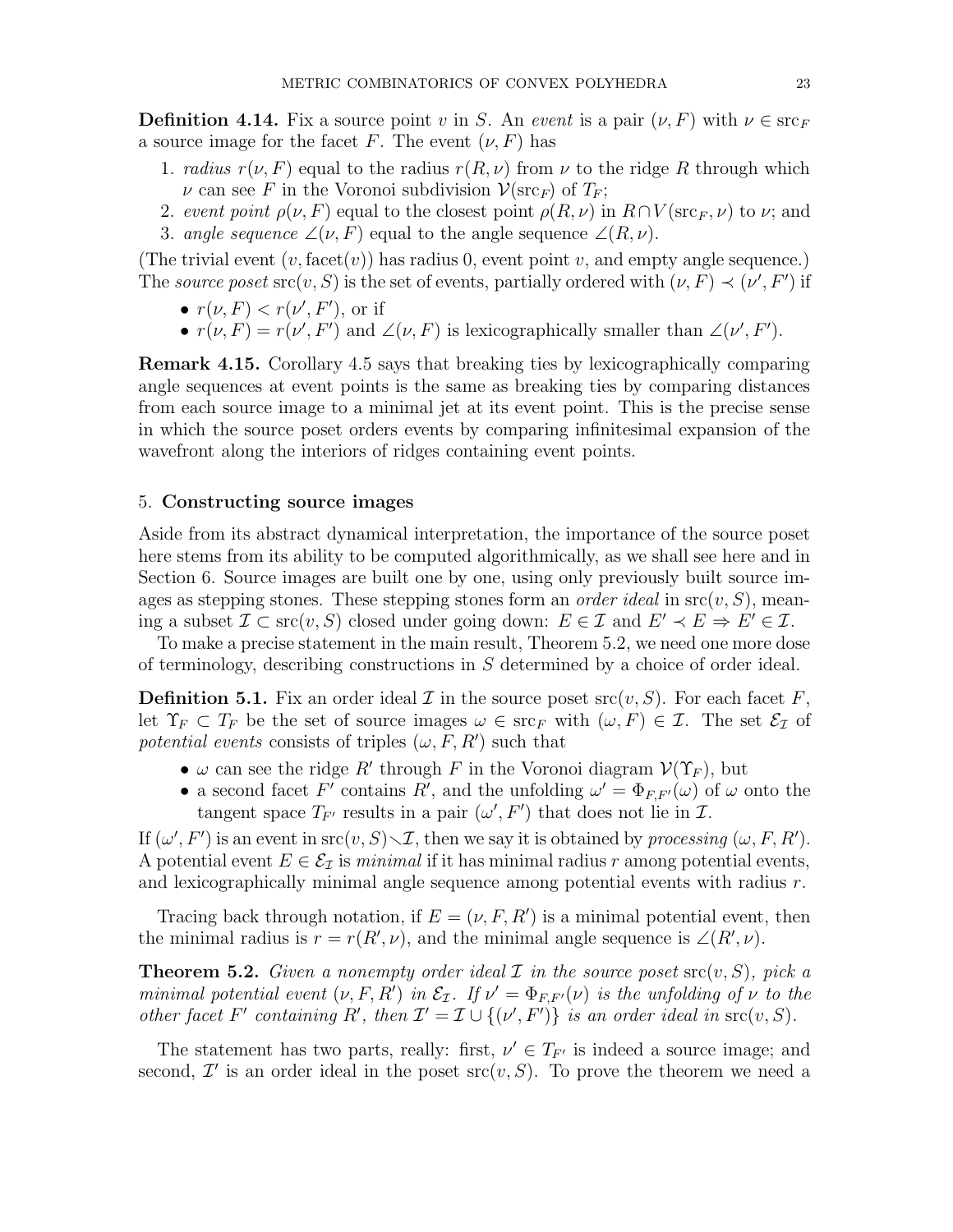number of preliminaries. We state results requiring an order ideal inside the source poset  $src(v, S)$  using language that assumes an order ideal  $\mathcal I$  has been fixed.

Recall from Section 1 the notion of facet sequence  $\mathcal{L}_{\gamma}$  for a shortest path  $\gamma$ . If, on the way to a facet  $F'$ , a shortest path  $\gamma$  from the source point v traverses a facet F, then the corresponding source images in  $F$  and  $F'$  have a special relationship. Precisely:

**Definition 5.3.** Let  $(\nu, F) \prec (\nu', F')$  be events in the source poset. Suppose some shortest path  $\gamma$  has facet sequence  $\mathcal{L}_{\gamma} = (F_1, \ldots, F_{\ell'})$  with a consecutive subsequence

$$
\mathcal{L} = (F_{\ell}, \dots, F_{\ell'})
$$
 in which  $F = F_{\ell}$  and  $F' = F_{\ell'}$ .

If  $\nu' = \Phi_{\mathcal{L}}(\nu) = \Phi_{\mathcal{L}_{\gamma}}(\nu)$  is the sequential unfolding of the source along  $\gamma$ , and also the sequential unfolding of  $\nu \in T_F$  into  $T_{F'}$ , then  $(\nu, F)$  geodesically precedes  $(\nu', F')$ . We also say that the shortest path  $\gamma$  described above is *geodesically preceded* by  $(\nu, F)$ .

Since the Voronoi cells in Theorem 2.9 come up so often, it will be convenient to have easy terminology and notation for them.

**Definition 5.4.** Given a source image  $\omega \in \text{src}_F$ , the *cut cell* of  $\omega$  is  $V_{\omega} = V(\text{src}_F, \omega)$ .

Roughly speaking, our next result says that angle sequences increase at successive events along shortest paths, when the event point is pinned at a fixed point  $x$ .

**Proposition 5.5.** If  $(\nu, F)$  geodesically precedes  $(\nu', F')$  then  $(\nu, F) \prec (\nu', F')$ .

*Proof.* Because of the way partial order on  $src(v, S)$  is defined, we may as well assume that F and F' share a ridge R', and that  $\nu' = \Phi_{F,F'}(\nu)$  is obtained by folding along this ridge. In addition, we may as well assume that both event points  $\rho(\nu, F)$  and  $\rho(\nu', F')$ equal the same point  $x \in S$ , since otherwise  $r(\nu, F) < r(\nu', F')$ . Translate to assume this point x equals the origin  $\mathbf{0}$ , to simplify notation. Let R be the ridge through which  $\nu$  can see F, and set  $V = R \cap V_{\nu}$  and  $V' = R' \cap V_{\nu'}$ ; these are the cut cells through which the source images  $\nu$  and  $\nu'$  see their corresponding facets.

The angle geometry of  $\nu'$  relative to V' in  $T_{F'}$  is exactly the same as the geometry of  $\nu$  relative to  $V'$  in  $T_F$ , because  $\nu'$  is obtained by rotation around an axis in  $\mathbb{R}^{d+1}$ containing V'. In other words,  $\nu - \nu'$  is orthogonal to V'. Therefore we need only compare the angles with  $\nu$  of jets along V and V'. All jet frames will be at x.

Suppose the finite sequence  $(\xi_1, \xi_2, \ldots)$  is a jet frame along V'. Noting that V and V' have disjoint interiors, choose the index r so that  $\bar{\xi} = (\xi_1, \ldots, \xi_{r-1})$  is a partial jet frame along V, but  $\dot{\xi}' = (\xi_1, \ldots, \xi_r)$  is not. It is enough to demonstrate that some partial jet frame  $(\xi_1, \ldots, \xi_{r-1}, \zeta_r)$  along V has lexicographically smaller angle sequence than  $\bar{\xi}'$ . Equivalently, it is enough to produce a unit vector  $\zeta_r$  in the iterated tangent cone  $T_x^{\tilde{\xi}}V$  satisfying  $\nu \cdot \zeta_r > \nu \cdot \tilde{\xi}_r$ .

Since  $R' \cap V_{\nu'} = R' \cap V_{\nu}$  by Theorem 2.9, every line segment from  $\nu$  to a point in V' passes through V. Therefore, since we have translated to make  $x = 0$ , every segment connecting  $\nu$  to  $T_x V'$  passes through  $T_x V$ . This observation will become crucial below; for now, note the resulting inequality  $\dim(V) \geq \dim(V')$ , which implies that the iterated tangent cone  $T_x^{\bar{\xi}}V$  contains nonzero vectors. All such vectors by definition lie in the subspace  $\bar{\xi}^{\perp}$  orthogonal to the space  $\langle \bar{\xi} \rangle$  with basis  $\xi_1, \ldots, \xi_{r-1}$ . The same holds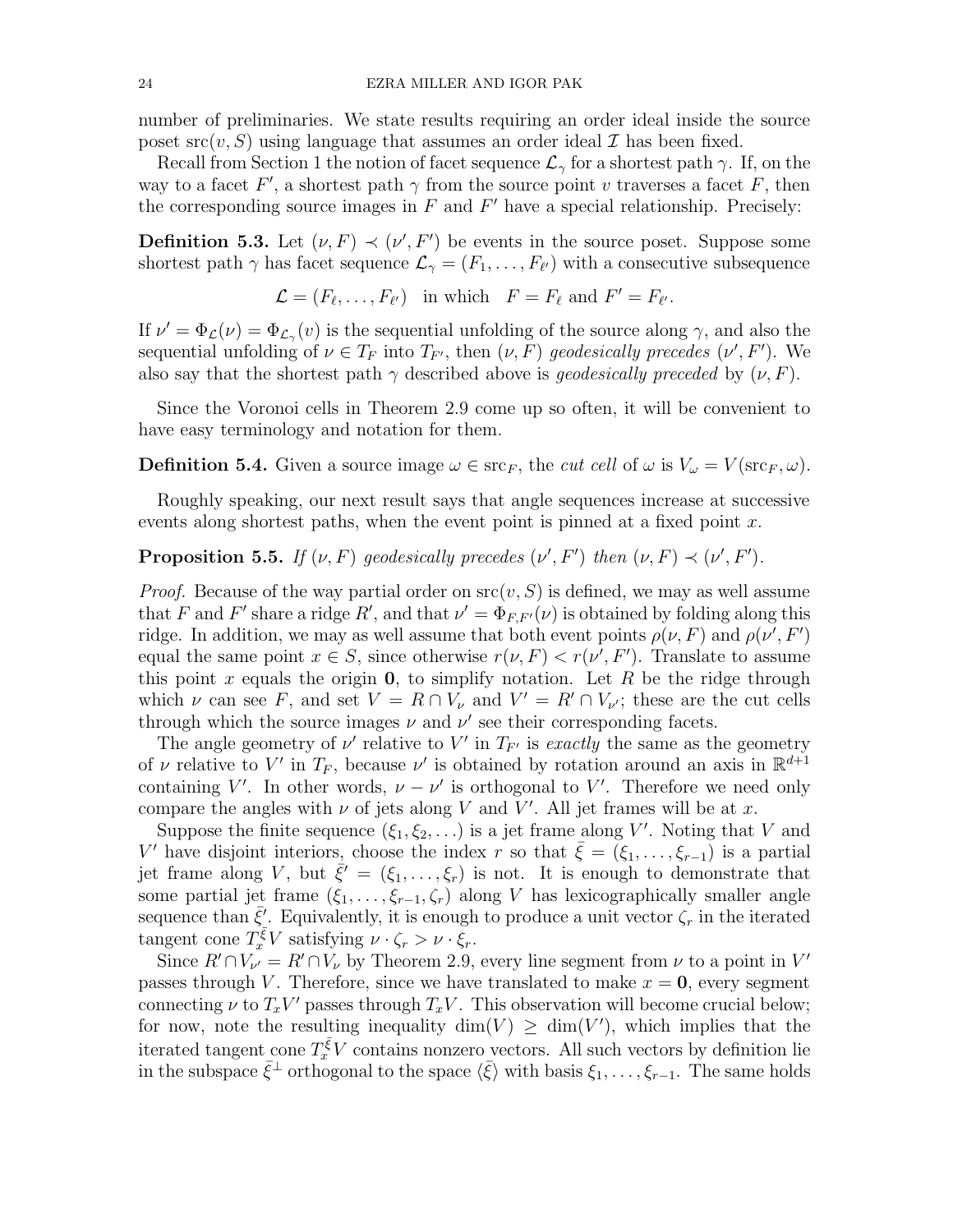for  $\xi_r$ , so we may replace  $\nu$  with a vector  $\omega \in \bar{\xi}^{\perp}$  by adding a vector in  $\langle \bar{\xi} \rangle$ , since then  $\omega \cdot \zeta = \nu \cdot \zeta$  for all vectors  $\zeta \in \bar{\xi}^{\perp}$ .

Fix a small positive real number  $\varepsilon$ . The line segment  $[\nu, J_{\bar{\xi}'}(\varepsilon)]$  intersects  $T_xV$  at a point near  $J_{\bar{\xi}}(\varepsilon)$ . The image segment in  $\bar{\xi}^{\perp}$  by orthogonal projection modulo  $\langle \bar{\xi} \rangle$  is  $[\omega, \lambda \xi_r]$ , for  $\lambda = \varepsilon^r / \sqrt{\varepsilon^2 + \cdots + \varepsilon^{2r}}$ . This image segment passes through the cone  $T_x^{\bar{\xi}}$ at some point  $\zeta$  on its way from  $\omega$  to  $\lambda \xi_r$ . Elementary geometry of the triangle with



FIGURE 12. Geodesic precedence implies smaller angle sequence

vertices  $\mathbf{0}, \omega$ , and  $\lambda \xi_r$  (see Fig. 12) shows that the angle between  $\omega$  and  $\zeta$  is smaller than the angle between  $\omega$  and  $\lambda \xi_r$ . Taking  $\zeta_r = \zeta/|\zeta|$  completes the proof.

After choosing a minimal potential event  $E$ , we must make sure that when all is said and done, none of the other potential events end up below E in the source poset.

**Lemma 5.6.** Suppose  $(\omega, F, R') \in \mathcal{E}_{\mathcal{I}}$  is a potential event with angle sequence  $\angle$  and radius r. Let F' be the other facet containing R' and  $\omega' = \Phi_{F,F'}(\omega)$  the unfolding of  $\omega \in T_F$  onto  $T_{F'}$ . If  $(\omega', F')$  is an actual event, then it either has radius strictly bigger than r, or else its angle sequence  $\angle(\omega', F')$  is lexicographically larger than  $\angle$ .

*Proof.* Assume that  $(\omega', F')$  is an event. Quite simply, the result is a consequence of the fact that the cut cell  $R' \cap V_{\omega'} = R' \cap V_{\omega}$  must be contained inside  $R' \cap V(\Upsilon_F, \omega)$ ,<br>which follows because  $\Upsilon_F \subset \text{src}_F$ which follows because  $\Upsilon_F \subseteq \mathrm{src}_F$ .

In comparing a newly processed event (in source poset order) to other as yet unprocessed events, we will need to know approximately how those other events will eventually arise. This requires the forthcoming lemma, in which a *flat triangle* inside S is any subset of S isometric to a triangle in the Euclidean plane  $\mathbb{R}^2$ .

**Lemma 5.7.** Fix a point  $x \in S$ . There is an open neighborhood  $\mathcal{O}_x$  of x in S such that, given  $y \in \mathcal{O}_x$  and a shortest path  $\gamma$  from the source point v to y, some shortest path  $\gamma'$  from v to x has the following property: the loop formed by traversing  $\gamma'$  and then the segment  $[x, y]$  and finally the reverse of  $\gamma$  bounds a flat triangle in S.

*Proof.* Choose  $\mathcal{O}_x$  so small that the only closed faces of the cut locus  $\overline{K}_v$  intersecting  $\mathcal{O}_x$  are those containing x. Every cut cell containing  $y \in \mathcal{O}_x$  also contains x by construction. Convexity of cut cells (Theorem 2.9) implies that the segment  $[x, y]$ lies inside every cut cell containing  $y$  (there may be more than one if  $y$  is itself a cut point). The source image obtained by sequentially unfolding  $\gamma$  therefore connects to every point of  $[x, y]$  by a straight segment that sequentially folds to a shortest path. The union of these shortest paths is the flat triangle in question.  $\Box$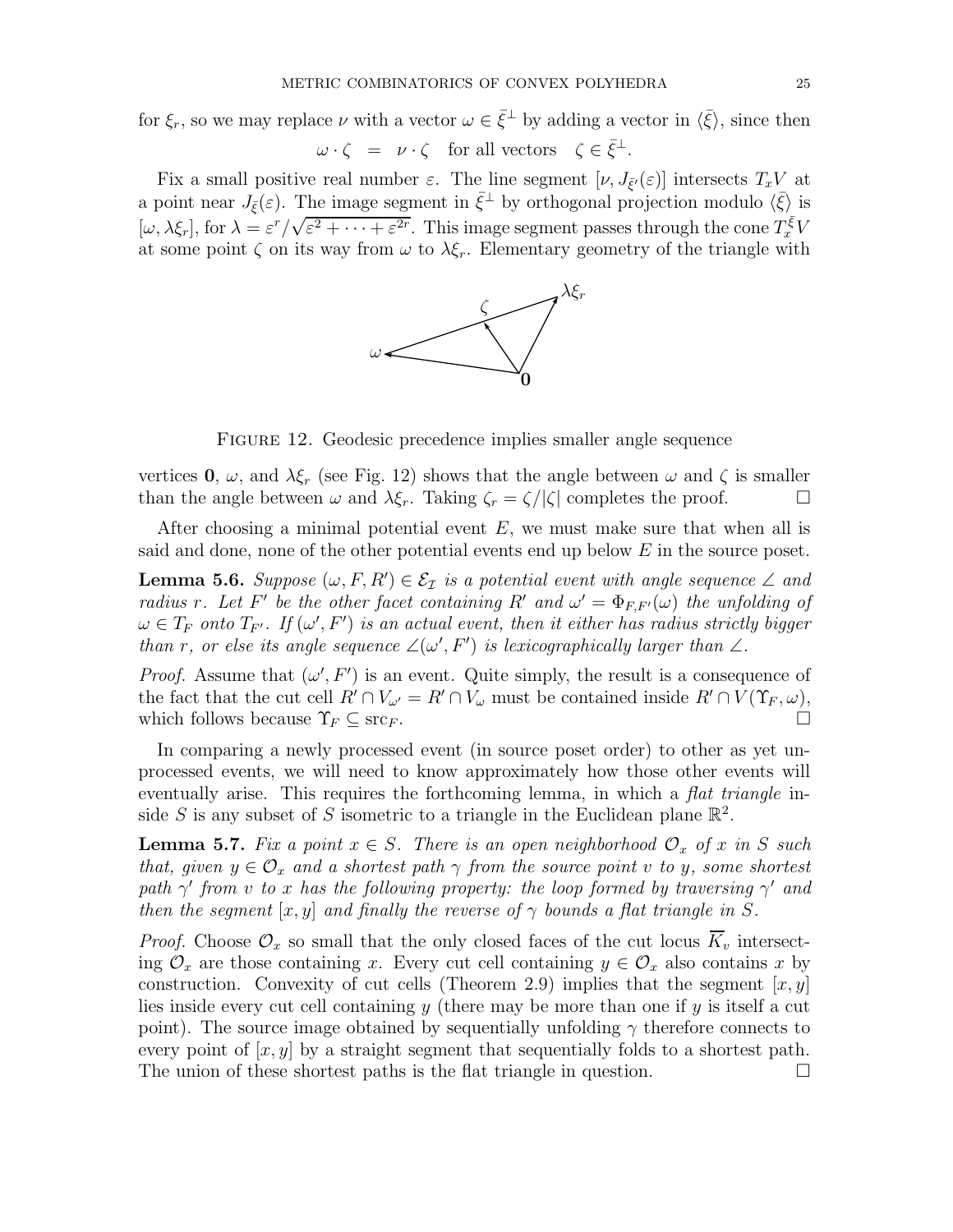Conveniently, all of the shortest paths to x already yield events in  $\mathcal{I}:$ 

**Lemma 5.8.** Suppose some minimal potential event  $E \in \mathcal{E}_{\mathcal{I}}$  has closest point x. Let G be the last facet whose interior is traversed by a shortest path  $\gamma$  from the source point to x. If  $\omega \in \text{src}_G$  is the source image sequentially unfolded along  $\gamma$ , then  $(\omega, G) \in \mathcal{I}$ .

*Proof.* As  $\gamma$  enters G, it crosses the relative interior of some ridge of G at a point w. The event point  $\rho(\omega, G)$  can be no farther than w from  $\omega$ . On the other hand,  $\mu(v, w) < \mu(v, x)$ , because  $\gamma$  traverses the interior of G. Therefore  $(\omega, G)$  has radius less than  $r(E) = \mu(v, x)$ .

**Proof of Theorem 5.2.** Suppose the minimal potential event  $(\nu, F, R')$  has closest point  $x = \rho(R', \nu)$  to  $R' \cap V(\hat{\Upsilon}_F, \nu)$ , of radius r, and a minimal jet frame  $\bar{\zeta}$  at x with angle sequence ∠.

Let  $\gamma$  be a shortest path from the source that ends at a point in the neighborhood  $\mathcal{O}_x$ from Lemma 5.7. By that lemma and Lemma 5.8,  $\gamma$  unfolds to produce a source image whose event either lies in  $\mathcal{I}$ , or is obtained by processing a potential event in  $\mathcal{E}_{\mathcal{I}}$ , or is geodesically preceded by such a processed event. Applying Lemma 5.8 and then Proposition 5.5, we find that all events with event point x that are not in  $\mathcal I$  have angle sequences lexicographically larger than ∠.

For positive  $\varepsilon$ , set  $y(\varepsilon) = x + \varepsilon J_{\overline{\zeta}}(\varepsilon)$ . When  $\varepsilon$  is small enough,  $y(\varepsilon)$  lies interior to R', and close to x, in the neighborhood  $\mathcal{O}_x$  from Lemma 5.7. By the previous paragraph, every source image containing y in its cut cell is either in  $\mathcal{I}$ , or has angle sequence lexicographically larger than ∠.

Let us now compare, for all small positive  $\varepsilon$ , the distance to  $y(\varepsilon)$  from  $\nu$  with the distance to  $y(\varepsilon)$  from any source image in  $\text{src}_F$  or  $\text{src}_{F'}$ . Clearly the distance from a source image  $\omega$  is minimized when  $y(\varepsilon)$  lies in the cut cell  $V_{\omega}$ . Moreover, we may restrict our attention to those source images  $\omega$  whose cut cells  $V_{\omega}$  contain  $y(\varepsilon)$  for all sufficiently small positive  $\varepsilon$ . Definition 4.1 says that  $\zeta$  is a jet frame at x along  $V_\omega$ . Therefore, by Proposition 4.4, we conclude using the last sentence of the previous paragraph that  $y(\varepsilon)$  is weakly closer to  $\nu$  than to  $\omega$  for all small positive  $\varepsilon$ . This argument shows that  $\nu'$  is a source image, so  $(\nu', F')$  is an event. Moreover, it shows:

**Claim 5.9.** Any minimal jet frame  $\bar{\zeta}$  at the event point  $x = \rho(R', \nu)$  along the polyhedron  $R' \cap V(\Upsilon_F, \nu)$  is a minimal jet frame at x along  $R' \cap V_{\nu'}$ .

Every event in  $src(v, S) \setminus \mathcal{I}$  is either obtained by processing a potential event in  $\mathcal{E}_{\mathcal{I}}$ , or is geodesically preceded by such a processed potential event. Using Claim 5.9, we conclude by Lemma 5.6 and Proposition 5.5 that  $\mathcal{I}'$  is an order ideal.

# 6. Algorithm for source unfolding

The primary application of the analysis up to this point is an algorithmic construction of nonoverlapping unfoldings of convex polyhedra, which we present in pseudocode followed by bounds on its running time. In particular, we show that the algorithm is polynomial in the number of source images, when the dimension  $d$  is fixed. (Later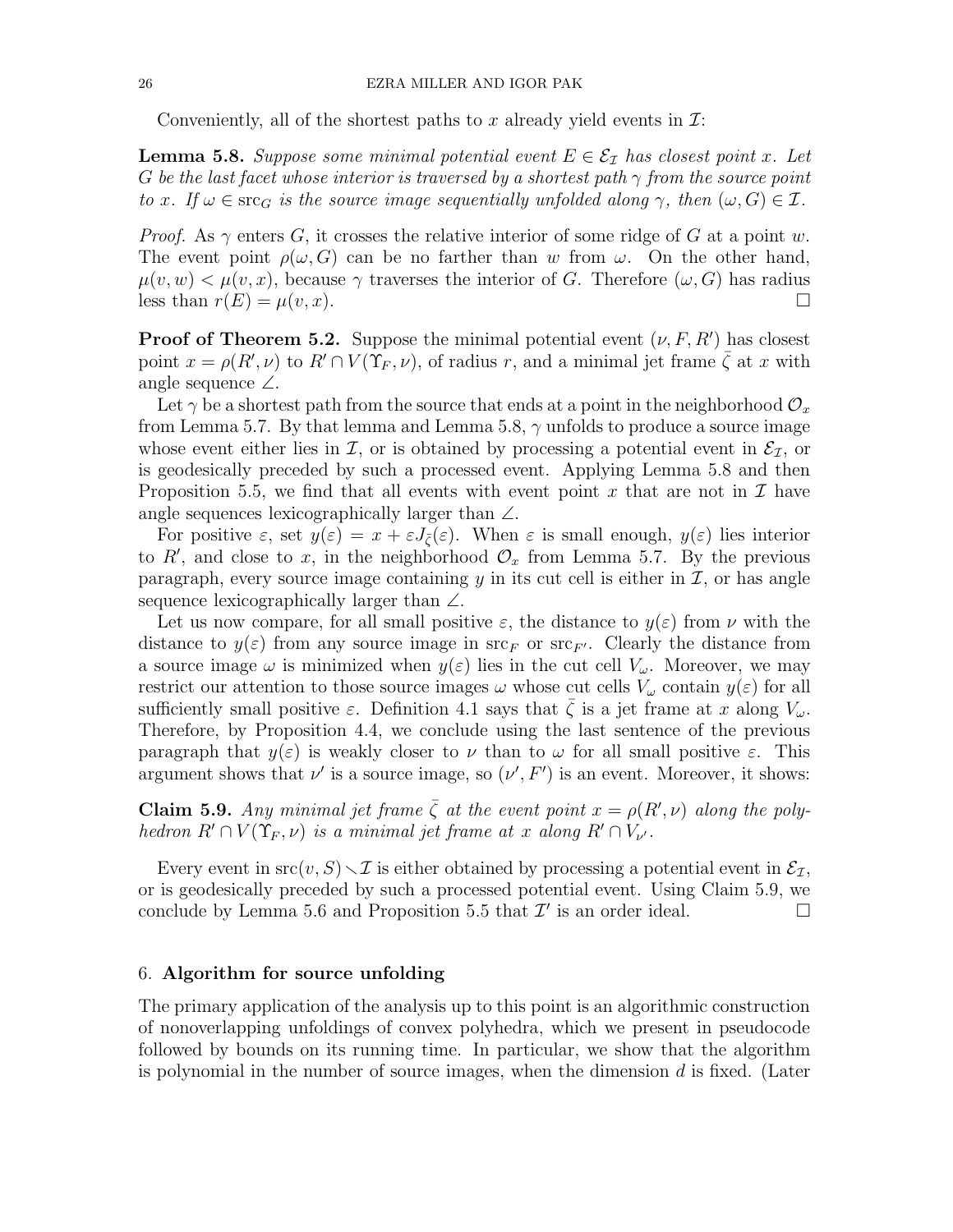we shall state Conjecture 9.2, which posits that the number of source images is polynomial in the number of facets.) Other applications, some of which are further discussed in Section 8, include the discrete geodesic problem (Corollary 6.6) and geodesic Voronoi diagrams (Algorithm 8.1 in Section 8.9).

Roughly, Algorithm 6.1 consists of a single loop that with every iteration constructs one new event. Each event is a pair consisting of a facet and a point that we have called a source image in the affine span of that facet. The loop is repeated exhaustively until all of the events are computed, so the affine span of every facet has its full complement of source images. The Voronoi diagram for the set of source images in each affine span induces a subdivision of the corresponding facet. For each maximal cell in this subdivision, the algorithm computes a Euclidean motion (composition of rotation and parallel translation) that moves it into the affine span of the facet containing the source point. The union of these moved images of Voronoi cells is the output foldout  $U_v$  in the tangent space  $T_v$  to the source point v.

At each iteration of the loop, the algorithm must choose from a number of potential events that it could process into an actual event. Each potential event E consists of an already-computed event  $(\nu, F)$  plus a ridge R in the facet F. Processing the event E applies a rotation to move the source image  $\nu$  into the affine span of the other facet containing R. The potential event that gets chosen must lie as close to the source point as possible; this distance is the radius  $r = r(R, \nu)$  at the beginning of the loop. The loop then calls Routine 6.2 to choose which event to process; although this routine is quite simple in structure, it is the part of the algorithm that most directly encounters the subtlety of working in higher dimensions. The end of the loop consists of updating the sets of source images and potential events; the latter requires Routine 6.3, which we have isolated because it is the only time-consuming part of the algorithm, due to its Voronoi computation.

Let us emphasize that once a source point  $\nu$  is computed, it is never removed. This claim is part of Theorem 5.2, in which the correctness of Algorithm 6.1—and indeed the procedure of the algorithm itself—is more or less already implicit, as we shall see in the proof of Theorem 6.4.

We assume that the convex polyhedron  $P$  is presented in the input of the algorithm as an intersection of closed half-spaces. Within the algorithm, we omit the descriptions of standard geometric and linear algebraic operations, for which we refer to [GO97, PS85]. These operations include the determination of lower-dimensional faces (such as ridges) given the facets of P, and the computation of Voronoi diagrams.

Some additional notation will simplify our presentation of the algorithm. Denote by F and R the sets of facets and ridges of P, respectively. If a ridge  $R \in \mathcal{R}$  lies in a facet  $F \in \mathcal{F}$ , denote by  $\phi(F, R)$  the other facet containing R, so  $F \cap \phi(F, R) = R$ . Finally, for each facet  $F \in \mathcal{F}$ , denote by  $\widehat{\mathcal{E}}_F$  the set of all triples  $(\nu, F, R)$  such that source point  $\nu \in \Upsilon_F$  lies in the affine span  $T_F$  of F, and  $R \in \mathcal{R}$  is a ridge contained in F.

# Algorithm 6.1. (Computing source unfolding)

INPUT convex polyhedron  $P \subset \mathbb{R}^{d+1}$  of dimension  $d+1$ point  $v$  lying in the relative interior of a facet  $F$  of  $P$  $\text{OUTPUT}$  source foldout of the boundary  $S = \partial P$  into  $T_v \cong \mathbb{R}^d$  (see Sec. 3)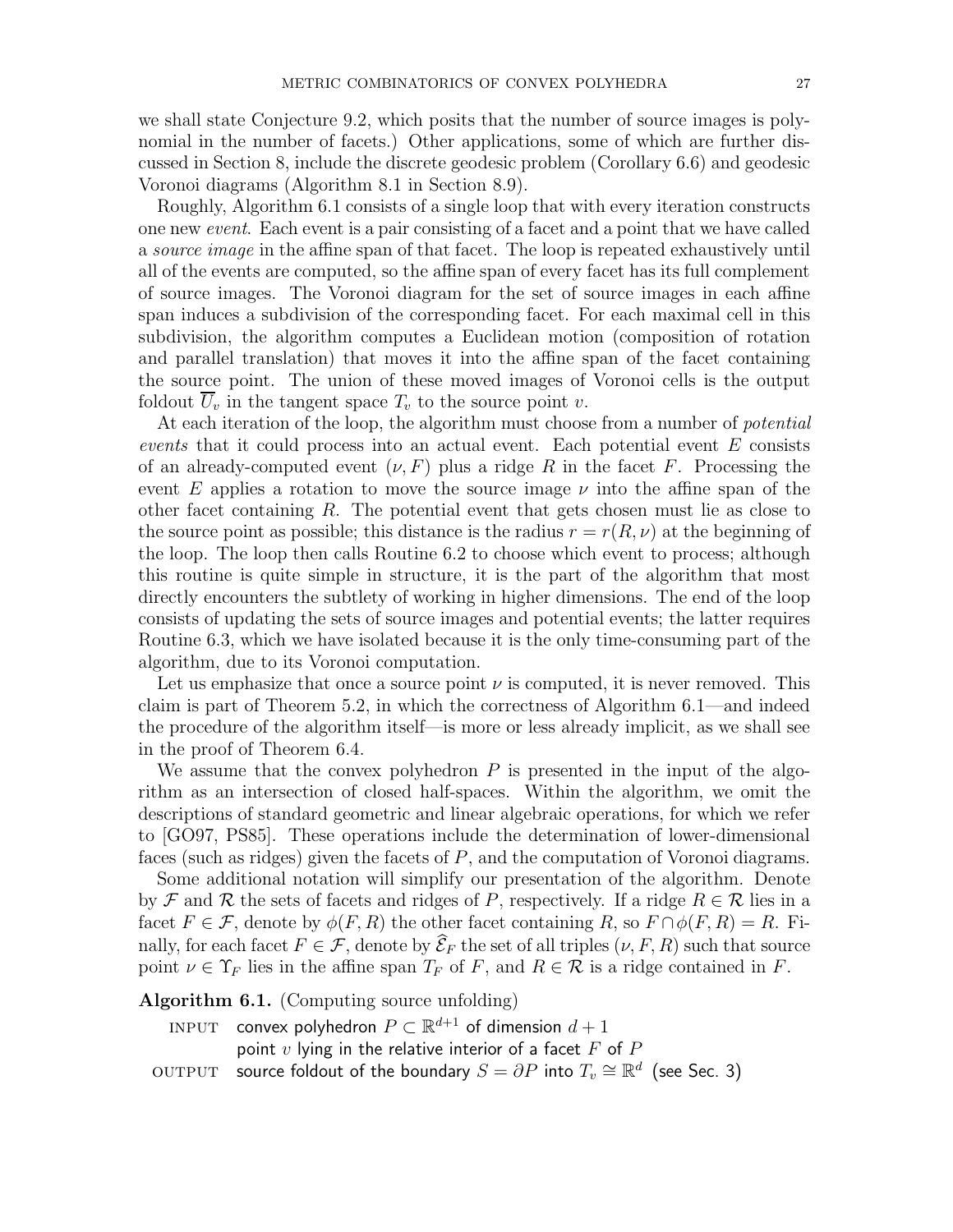| <b>DEFINE</b>                                                         | for each $F \in \mathcal{F}$ : a finite set $\Upsilon_F \subset T_F$ of points                                                                                                                                                                       |
|-----------------------------------------------------------------------|------------------------------------------------------------------------------------------------------------------------------------------------------------------------------------------------------------------------------------------------------|
|                                                                       | for each pair $(\nu, F)$ satisfying $\nu \in \Upsilon_F$ : an ordered list $\mathcal{L}_{\nu, F}$ of facets                                                                                                                                          |
|                                                                       | for each $F \in \mathcal{F}$ : a set $\mathcal{E}_F \subset \widehat{\mathcal{E}}_F$ of potential events                                                                                                                                             |
|                                                                       | $\mathcal{E} = \bigcup_{F \in \mathcal{F}} \mathcal{E}_F$ , the set of <i>all potential events</i>                                                                                                                                                   |
| <b>INITIALIZE</b>                                                     | for $F \in \mathcal{F}$ : if $v \notin F$ then $\Upsilon_F := \emptyset$ and $\mathcal{E}_F = \emptyset$ ;                                                                                                                                           |
| $\sf{COMPUTE}$                                                        | otherwise $\Upsilon_F := \{v\}, \mathcal{L}_{v,F} := (F), \mathcal{E}_F := \{(v, F, R) \mid R \in \mathcal{R} \text{ and } R \subset F\}$<br>$\Phi_{F,F'}$ for all $F,F'\in\mathcal{F}$ such that $F\cap F'\in\mathcal{R}$ is a ridge (see Def. 1.5) |
| WHILE                                                                 | $\mathcal{E} \neq \varnothing$                                                                                                                                                                                                                       |
| DO                                                                    | $r := \min\{r(R, \nu) \mid (\nu, F, R) \in \mathcal{E}\}\$ (see Def. 4.12)                                                                                                                                                                           |
|                                                                       | CHOOSE A POTENTIAL EVENT $E = (\nu, F, R) \in \mathcal{E}$ TO PROCESS                                                                                                                                                                                |
|                                                                       | set $F' := \phi(F, R)$ , $\nu' := \Phi_{F,F'}(\nu)$ , $\mathcal{L}_{\nu',F'} := (\mathcal{L}_{\nu,F} F')$                                                                                                                                            |
|                                                                       | update $\Upsilon_{F'} \leftarrow \Upsilon_{F'} \cup \{\nu'\}$                                                                                                                                                                                        |
|                                                                       | $\mathcal{E}_{F'} \leftarrow \{(\omega, F', R') \in \widehat{\mathcal{E}}_{F'}$ such that $\omega \in \Upsilon_{F'}$ , and                                                                                                                           |
|                                                                       | POINT $\omega \in \Upsilon_{F'}$ CAN SEE $R'$ THROUGH $F'$ , and                                                                                                                                                                                     |
|                                                                       | $\omega' \notin \Upsilon_G$ , where $G = \phi(F', R')$ , $\omega' = \Phi_{F', G}(\omega)$                                                                                                                                                            |
| <b>END</b>                                                            | $\mathcal{E}_F \leftarrow \mathcal{E}_F \setminus \{E\}, \, \mathcal{E} \leftarrow \bigcup_{G \in \mathcal{F}} \mathcal{E}_G$<br>WHILE-DO                                                                                                            |
| COMPUTE                                                               | for all facets $F \in \mathcal{F}$ and points $\nu \in \Upsilon_F$ :                                                                                                                                                                                 |
|                                                                       | $\Phi_{\mathcal{L}}$ for $\mathcal{L} = \mathcal{L}_{\nu,F}$ (see Def. 1.6), and then                                                                                                                                                                |
|                                                                       | $\overline{U}_v(\nu,F) := \Phi_{\mathcal{L}}^{-1}(F \cap V(\Upsilon_F,\nu)) \subset T_v$ (see Thm. 2.9)                                                                                                                                              |
| <b>RETURN</b>                                                         | the foldout $\overline{U}_v = \bigcup \overline{U}_v(\nu, F)$ , the union being over all $F \in \mathcal{F}$ and $\nu \in \Upsilon_F$                                                                                                                |
|                                                                       | $(\nu, F)$                                                                                                                                                                                                                                           |
| <b>Routine 6.2.</b> (CHOOSE A POTENTIAL EVENT TO PROCESS)             |                                                                                                                                                                                                                                                      |
| $\ensuremath{\mathsf{INPUT}}$                                         | the set $\mathcal{E} = \bigcup_{F \in \mathcal{F}} \mathcal{E}_F$ of potential events, and the radius $r > 0$                                                                                                                                        |
| <b>OUTPUT</b>                                                         | an event $E \in \mathcal{E}$ (see Def. 5.1)                                                                                                                                                                                                          |
| $\sf{COMPUTE}$                                                        | the closest potential events $\mathcal{E}_{\circ} := \{(\omega, F, R) \in \mathcal{E} \mid r(\omega, F) = r\}$                                                                                                                                       |
|                                                                       | angle sequence $\angle(R,\omega)$ for all $(\omega, F, R) \in \mathcal{E}_{\infty}$ (see Def. 4.12)                                                                                                                                                  |
| ${\rm FIND}$                                                          | a potential event $E = (\omega, F, R) \in \mathcal{E}_{\text{o}}$ with lexicographically                                                                                                                                                             |
|                                                                       | minimal angle sequence $\angle(R,\omega)$ (see Sec. 4)                                                                                                                                                                                               |
|                                                                       | RETURN the event $E = (\omega, F, R)$                                                                                                                                                                                                                |
| <b>Routine 6.3.</b> (POINT $\omega \in \Upsilon$ CAN SEE R THROUGH F) |                                                                                                                                                                                                                                                      |
| <b>INPUT</b>                                                          | facet $F \in \mathcal{F}$ , ridge $R \in \mathcal{R}$ , finite set of points $\Upsilon \subset T_F$ , and $\omega \in \Upsilon$                                                                                                                      |
| <b>OUTPUT</b>                                                         | boolean variable $\Box \in \{True, False\}$ (see Def. 4.12)                                                                                                                                                                                          |
|                                                                       | COMPUTE Voronoi diagram $V(T)$ (see Sec. 2)                                                                                                                                                                                                          |
| IF                                                                    | Voronoi cell $V(\Upsilon, \omega) \subset V(\Upsilon)$ contains a point interior to R                                                                                                                                                                |
|                                                                       | and $\omega$ lies on the same side of R as F does in $T_F$<br>then $\Box := \text{True}$ ;                                                                                                                                                           |
|                                                                       | otherwise $\Box :=$ False                                                                                                                                                                                                                            |
| RETURN                                                                | the variable $\Box$                                                                                                                                                                                                                                  |

In the pseudocode, we have used the two different symbols '←' and ':=' to distinguish between those variables that are being updated and those that are being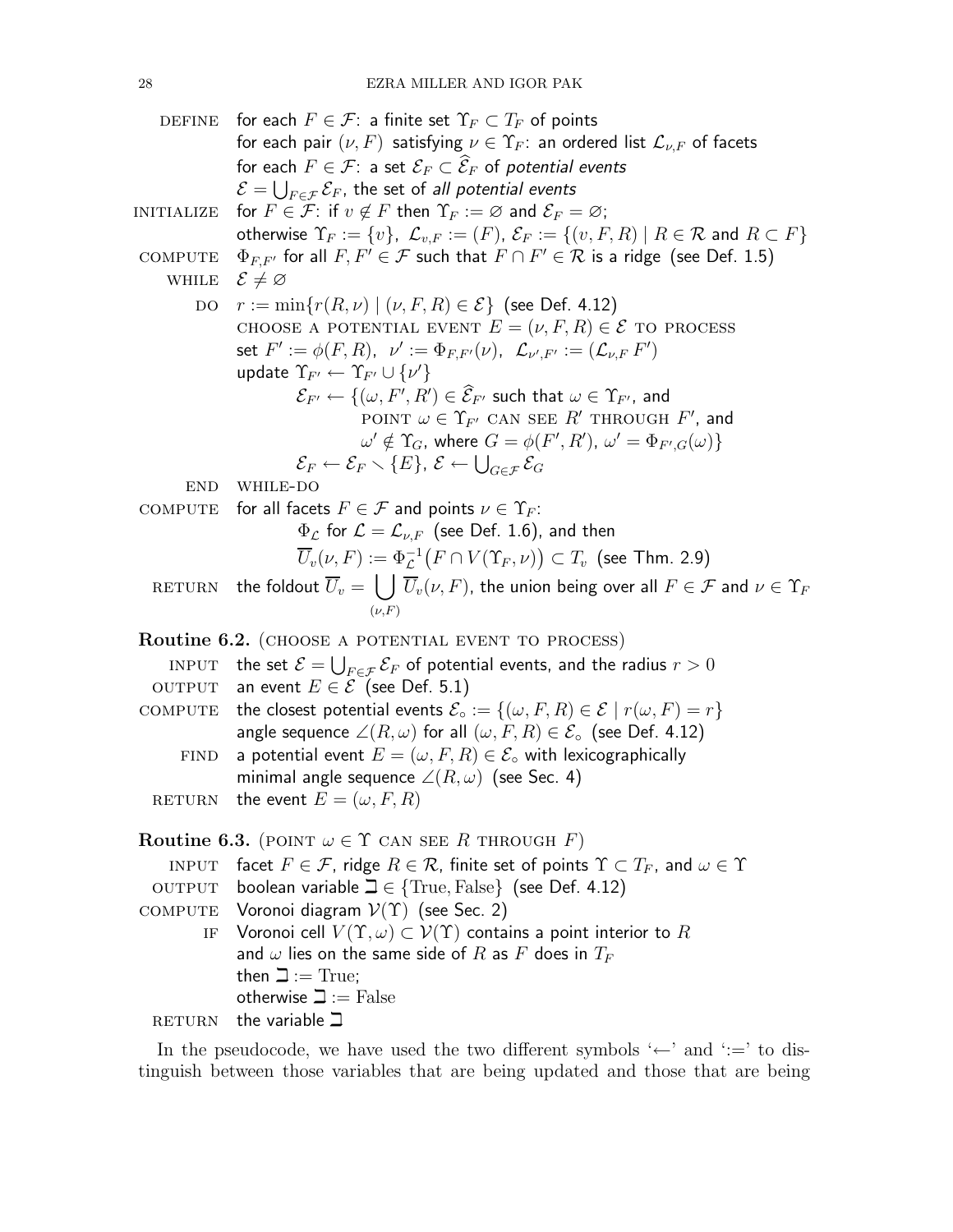completely redefined at each iteration of the WHILE-DO loop. We hope this clarifies the structure of Algorithm 6.1.

**Theorem 6.4.** For every convex polyhedron  $P \subset \mathbb{R}^{d+1}$  with boundary  $S = \frac{\partial P}{\partial S}$ , and any source point v in a facet of S, Algorithm 6.1 computes the source foldout  $\overline{U}_v \subseteq T_v$ .

*Proof.* First, we claim by induction that after each iteration of the WHILE-DO loop, the set  $\{(\nu, F) \mid F \in \mathcal{F} \text{ and } \nu \in \Upsilon_F \}$  is an order ideal in the source poset src $(\nu, S)$  from Definition 4.14. The claim is clear at the beginning of the algorithm. By construction, Routine 6.2 picks a minimal potential event  $E$  to process. The loop then adds an event by processing  $E$ , with the aid of Routine 6.3. Theorem 5.2 implies that what results after processing  $E$  is still an order ideal of events, proving our claim. Since the poset  $src(v, S)$  is finite by Lemma 2.4, the algorithm halts after a finite number of loop iterations. Finally, by Theorem 2.9 the Voronoi cells in each facet coincide with the polyhedral subdivision of each facet by the cut locus  $K_v$ , so Theorem 3.5 shows that the foldout in the output is the desired (nonoverlapping) source foldout  $\overline{U}_v$ .  $\Box$ 

For purposes of complexity, we assume throughout this paper that the dimension d is fixed. Thus, if the convex polyhedron  $P \subset \mathbb{R}^{d+1}$  of dimension d has n facets, so  $P$  is presented as an intersection of  $n$  closed half-spaces, we can compute all of the vertices and ridges of  $P$  in polynomial time  $[GO97, Zie95]$ . For simplicity, we assume these are precomputed and appended to the input.

The timing of Algorithm 6.1 crucially depends on the number of source images. Let

$$
\overline{src}_v := \max_{F \in \mathcal{F}} |\text{src}_F|
$$

be the largest number of source images in a tangent plane  $T_F$  for a facet F. (This number can change if the source point v is moved. For example,  $\overline{src}_v = 4$  if v is in the center of a face, while  $\overline{src}_v = 12$  if v is off-center as in Figures 7 and 8.) Note that computing Voronoi diagrams for N points in  $\mathbb{R}^d$  can be done in  $N^{O(d)}$  time [GO97, p.381]. See [Aur91, Cha91, For95] for details and further references on Voronoi diagrams, and [GO97, PS85] for other geometric and linear algebraic computations we use.

**Theorem 6.5.** When the dimension d is fixed, the cost of Algorithm 6.1 is polynomial in the number n of facets and the maximal number  $\overline{src}_v$  of source images for a facet.

*Proof.* From the analysis in the proof of Theorem 6.4, the number of loop iterations is at most  $|\text{src}(v, S)| \leq |\mathcal{F}| \overline{\text{src}}_v \leq n \overline{\text{src}}_v$ . Within the main body of the algorithm, only standard geometric and linear algebraic operations are used, and these are all polynomial in  $n$ . Similarly, Routine 6.2 uses only linear algebraic operations for every potential event  $E \in \mathcal{E}$ . Note that the cardinality of the set of potential events  $\mathcal{E}$  during any iteration of the loop is bounded by  $|\text{src}(v, S)| \cdot |\mathcal{F}|^2 \leq (n \overline{\text{src}}_v) \cdot n^2 = n^3 \overline{\text{src}}_v$ .

Routine 6.3 constructs Voronoi diagrams  $\mathcal{V}(\Upsilon)$  for finite sets  $\Upsilon \subset \mathbb{R}^d$ . This computation requires  $|\Upsilon|^{O(d)} \leq (\overline{src}_v)^{O(d)}$  time, which is polynomial for our fixed dimension d. Therefore the total cost of the algorithm is also polynomial in n and  $\overline{src}_v$ .  $\Box$ 

**Corollary 6.6.** Let v and w be two points on the boundary S of the convex  $(d + 1)$ dimensional polyhedron  $P \subset \mathbb{R}^{d+1}$ , and suppose that v lies interior to a facet. Then the geodesic distance  $\mu(v, w)$  on S can be computed in time polynomial in n and  $\overline{src}_v$ .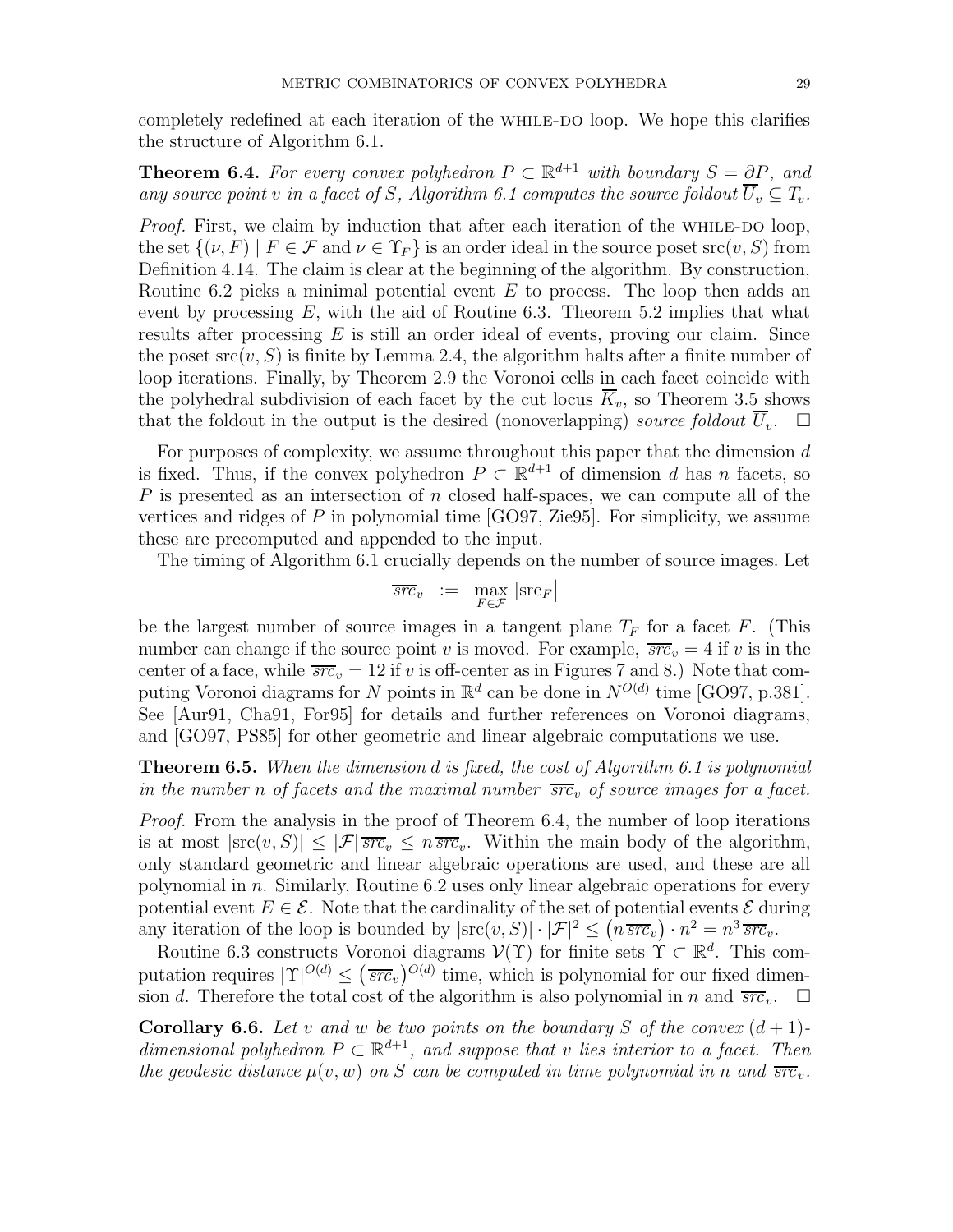The restriction that  $v$  lie interior to a facet is unnecessary, and in fact Algorithm 6.1 can be made to work for arbitrary points  $v$ ; see Sections 8.8 and 8.9.

*Proof.* Use Algorithm 6.1 to compute the foldout map  $\varphi : \overline{U_v} \to S$ . Find  $w' \in T_v$ mapping to  $w = \varphi(w') \in S$ , and compute the distance  $|v - w'|$ . By the isometry of the exponential map in Theorem 3.5, we conclude that  $\mu(v, w) = |v - w'|$ <sup>|</sup>.

**Remark 6.7.** The complexity of Algorithm 6.1 is exponential in  $d$  if the dimension is allowed to grow. For example, the number of vertices of  $P$  can be as large as  $n^{\Omega(d)}$  [Zie95]. Similarly, the number of cells in Voronoi diagrams of N points in  $\mathbb{R}^d$ can be as large as  $N^{\Omega(d)}$  [Aur91, For95].

On the other hand, for fixed dimension  $d$  Algorithm 6.1 can not be substantially improved, because the input and the output have costs bounded from below by (a polynomial in) n and  $\overline{src}_v$ , respectively. This is immediate for the input since P is defined by n hyperplanes. For the output, we claim that the foldout  $\overline{U}_v$  in the output of Algorithm 6.1 can not be presented at a smaller cost because it is a (usually nonconvex) polyhedron that has at least  $\overline{src}_v$  boundary ridges, meaning faces of dimension  $d-1$ in the boundary of  $U_v$ . To see why, let F be a facet with  $\overline{src}_v$  source images, and for each  $\nu \in \text{src}_F$  consider a shortest path  $\gamma_{\nu}$  whose sequential unfolding into  $T_F$  has endpoint v. If instead we sequentially unfold the paths  $\gamma_{\nu}$  into  $T_{v}$ , we get  $|\text{src}_{F}| = \overline{src}_{v}$ segments emanating from  $v$ . Extend each of these segments to an infinite ray. Some of these infinite rays might pierce the boundary of  $U_v$  through faces of dimension less than  $d-1$ , but adjusting their directions slightly ensures that each ray pierces the boundary of  $\overline{U}_v$  through a boundary ridge. These ridges are all distinct because their corresponding rays traverse different facet sequences.

Of course, the efficiency of Algorithm 6.1 does not necessarily imply that it yields an optimal solution to the discrete geodesic problem—or the unfolding problem, for that matter. (The problem of computing *any* nonoverlapping unfolding, not necessarily the source unfolding, is of independent interest in computational geometry [O'R00].) But although  $\overline{src}_v$  is not known to be polynomial in n, we conjecture in Section 9 that it is. See Section 8.10 for more history of the discrete geodesic problem.

Remark 6.8. Following traditions in computational geometry, we have not specified our model of computation. In most computational geometry problems the model is actually irrelevant, since the algorithms are oblivious to it. In our case, however, the situation is more delicate, due to the fact that during each iteration of the loop we make a number of *arithmetic operations* that increase the error. More importantly, we make comparisons, which potentially require sharp precision.

Theorem 6.5 and its proof hold as stated for the *complexity over* R model [BCSS98], where there are no errors, and where all arithmetic operations and comparisons have unit cost. While it would be more natural to consider the (usual) *complexity over*  $\mathbb{Z}_2$ model [BCSS98], arithmetic over  $\mathbb R$  is unfortunately inherent in the problem: the cut locus, the source unfolding, and geodesic distances can all be irrational.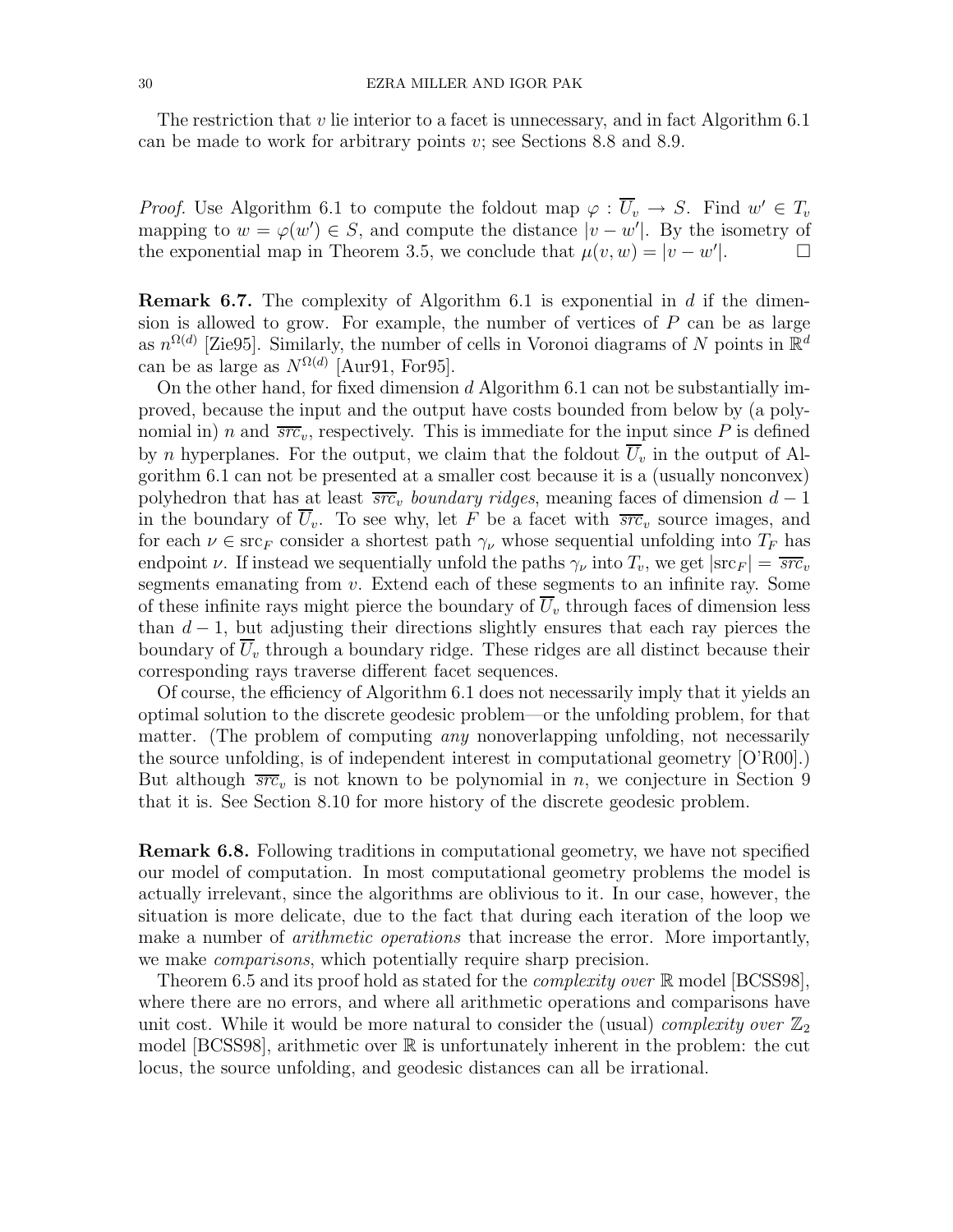### 7. Convex polyhedral pseudomanifolds

Recall the notion of polyhedral complex from Section 1. The results in Sections 1–6 hold with relatively little extra work for polyhedral complexes S that are substantially more general than boundaries of polytopes. Since the generality is desirable from the point of view of topology, we shall complete this extra work here.

Suppose that  $x$  is a point in a polyhedral complex  $S$ . Denote by

$$
S_x(\varepsilon) = \{ y \in S \mid \mu(x, y) = \varepsilon \}
$$

the geodesic sphere in S at radius  $\varepsilon$  from x. If  $\langle x \rangle$  is the smallest face of S containing x, then for sufficiently small positive real numbers  $\varepsilon$ , the intersection  $\langle x \rangle \cap S_x(\varepsilon)$  is an honest (Euclidean) sphere  $\langle x \rangle_{\varepsilon}$  of radius  $\varepsilon$  around x. The set of points  $N_x$  in S near x and equidistant from all points on  $\langle x \rangle_{\varepsilon}$  is the normal space at x orthogonal to  $\langle x \rangle$  in every face containing x. The *spherical link* of x at radius  $\varepsilon$  is the set

$$
N_x(\varepsilon) = \{ y \in N_x \mid \mu(x, y) = \varepsilon \}
$$

of points in the normal space at distance  $\varepsilon$  from x. When  $\varepsilon$  is sufficiently small, the intersection of  $N_x(\varepsilon)$  with any k-dimensional face containing x is a sector inside a sphere of dimension  $k - 1 - \dim(x)$ . The metric  $\mu$  on S induces a subspace metric on the spherical link  $N_x(\varepsilon)$ . Always assume  $\varepsilon$  is sufficiently small when  $N_x(\varepsilon)$  is written.

**Definition 7.1.** Let  $S$  be a connected finite polyhedral cell complex of dimension  $d$ whose facets all have dimension d. Given a point x inside the union  $S_{d-2}$  of all faces in S of dimension at most  $d-2$ , we say that S is positively curved at x if the spherical link  $N_x(\varepsilon)$  is connected and has diameter less than  $\pi\varepsilon$ . The space S is a convex<sup>6</sup> polyhedral complex if S is positively curved at every point  $x \in S_{d-2}$ .

This definition of positive curvature is derived from the one appearing in [Sto76]. It includes as special cases all boundaries of convex polyhedra; this is essentially the content of Proposition 1.2.

Spherical links give local information about geodesics, as noticed by D. A. Stone (but see also [BGP92, Section 4.2.2]).

**Lemma 7.2** ( $[Sto76, Lemma 2.2]$ ). Suppose S is a convex polyhedral complex. Then  $\tilde{\gamma}$  is a shortest path of length  $\alpha \varepsilon$  in the spherical link  $N_x(\varepsilon)$  of a point  $x \in S$  if and only if the union of all segments connecting points of  $\tilde{\gamma}$  to x is isometric (with distances given by the metric on S) to a sector of angle  $\alpha$  inside a disk in  $\mathbb{R}^2$  of radius  $\varepsilon$ .

Although Stone only uses simplicial complexes, we omit the straightforward generalization to polyhedral complexes. Stone's lemma forces shortest paths to avoid low-dimensional faces in the presence of positive curvature.

Proposition 7.3. Proposition 1.2 holds for convex polyhedral complexes S.

<sup>6</sup>Using 'convex' instead of 'positively curved' allows usage of the term 'nonconvex polyhedral complex' without ambiguity: 'nonpositively curved' is already established in the context of CAT(0) spaces to mean (for polyhedral manifolds, at least) that no point has positive sectional curvature in any direction. In contrast, 'nonconvex' means that some point has a negative sectional curvature.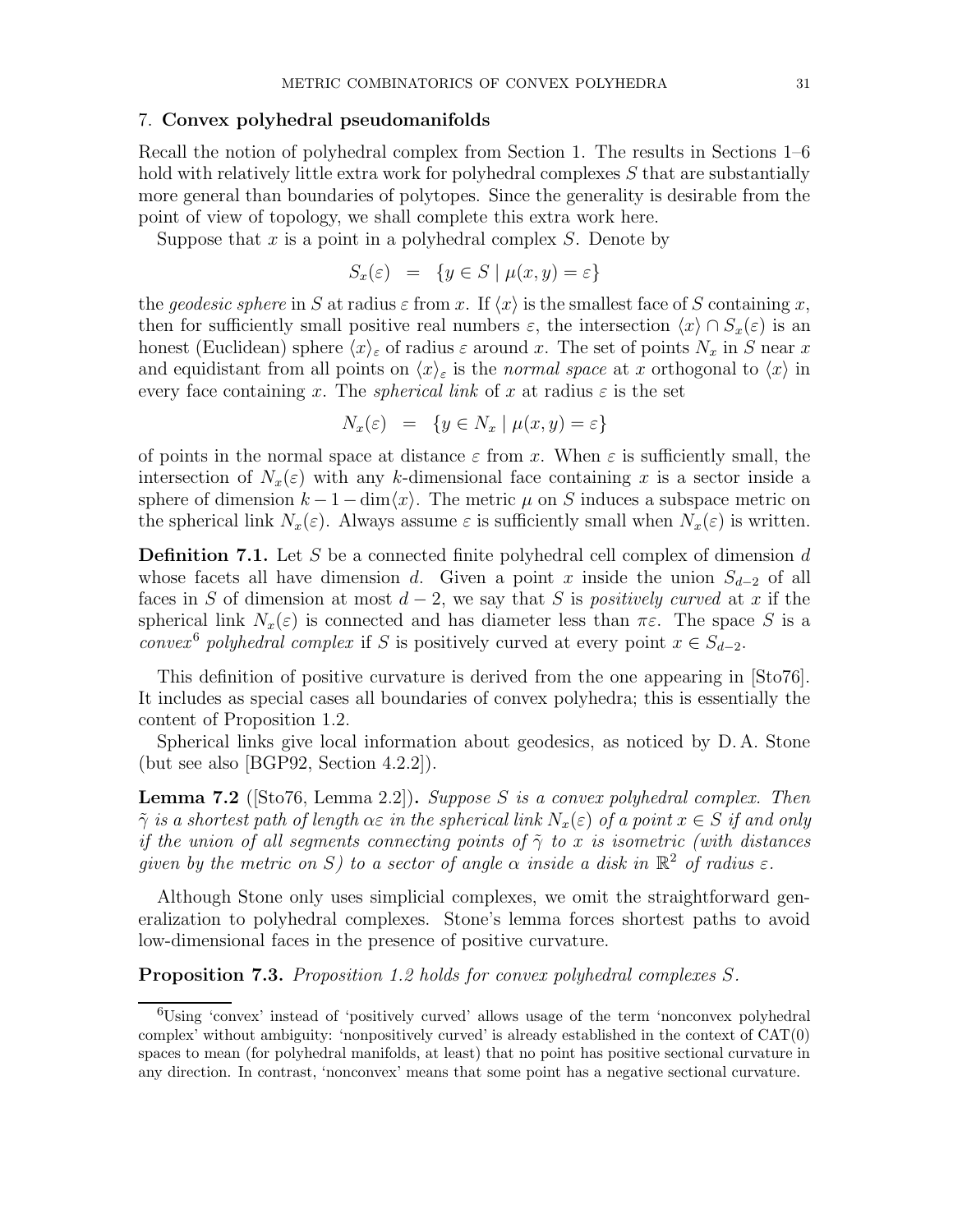*Proof.* Using notation from Lemma 7.2, suppose that  $\alpha < \pi$ , and let  $\gamma$  be the segment connecting the endpoints of  $\tilde{\gamma}$  through the sector of angle  $\alpha$ . Then  $\gamma$  misses x.

The rest of Section 1 goes through without change for convex polyhedral complexes after we fix, once and for all, a *tangent hyperplane*  $T_F \cong \mathbb{R}^d$  for each facet F. The choice of a tangent hyperplane is unique up to isometry. For convenience, we identify F with an isometric copy in  $T_F$ , so that (for instance) we may speak as if F is contained inside  $T_F$ . This makes Definition 1.5, in particular, work verbatim here.

The main difficulty to overcome in the remainder of Sections 1–6 is the finiteness in Lemma 2.4. In the context of convex polyhedral complexes, this finiteness is fundamental. It comes down to the fact that shortest paths never wind arbitrarily many times around a single face inside of a fixed small neighborhood of a point. The statement of the upcoming Proposition 7.4 would be false if we allowed infinitely many facets, though it could still be made to hold in that case if the sizes of the facets and their dihedral angles were forced to be uniformly bounded away from zero.

**Proposition 7.4.** Fix a real number  $r \geq 0$  and a convex polyhedral complex S. There is a fixed positive integer  $N = N(r, S)$  such that the facet sequence  $\mathcal{L}_{\gamma}$  of each shortest path  $\gamma$  of length r in S has size at most N.

*Proof.* Pick a real number  $\varepsilon > 0$  small enough so that the following holds. First, the sphere  $S_x(\varepsilon)$  of radius  $\varepsilon$  centered at each vertex x only intersects faces containing x. Then, for every point x on an edge but outside the union of the radius  $\varepsilon$  balls around vertices, the sphere  $S_x(\varepsilon/2)$  only intersects faces containing x. Iterating, for every point  $x$  on a face of dimension  $i$  but outside the union of all the previously constructed neighborhoods of smaller-dimensional faces, the sphere  $S_x(\varepsilon/2^i)$  only intersects faces containing x. The existence of such a number  $\varepsilon$  follows from the fact that every facet of  $S$  is convex, and that  $S$  has finitely many facets (Definition 7.1).

It suffices to prove the lemma with  $r = \varepsilon/2^d$ . Let y be the midpoint of  $\gamma$ . The closed ball  $B_y(\varepsilon/2^{d+1})$  of radius  $\varepsilon/2^{d+1}$  centered at y intersects some collection of faces, and among these there is a face of minimal dimension  $k$ . Fix a point  $x_k$  lying in the intersection of this face with the ball  $B_y(\varepsilon/2^{d+1})$ . The ball  $B_{x_k}(\varepsilon/2^k)$  contains  $\gamma$ by the triangle inequality. However,  $B_{x_k}(\varepsilon/2^k)$  might also contain a point  $x_j$  on a face of dimension  $j < k$ . If so, then choose j to be minimal. Iterating this procedure (at most d times) eventually results in a point x on a face of dimension i such that  $B_x(\varepsilon/2^i)$  contains  $\gamma$  and only intersects faces containing x.

The metric geometry of S inside the ball  $B_x(\varepsilon/2^i)$  is the same as in  $B_{x'}(\varepsilon/2^i)$  for every point x' on the smallest face containing x, as long as  $B_{x'}(\varepsilon/2^i)$  only intersects faces containing  $x'$ . Since S has finitely many faces by Definition 7.1, we reduce to proving the lemma for shortest paths  $\gamma$  after replacing S by the ball  $B = B_x(\varepsilon/2^i)$ . In fact, we shall uniformly bound the number of facets traversed by any shortest path in B. For simplicity, inflate the metric by a constant factor so that B has radius 2. By a face of B we mean the intersection of B with a face of  $S$ .

Note that  $B$  is isometric to a neighborhood of the apex on the boundary of a right circular cone when the dimension is  $d = 2$ . In this case, shortest paths in B can pass at most once through each ray emanating from x. We conclude that the lemma holds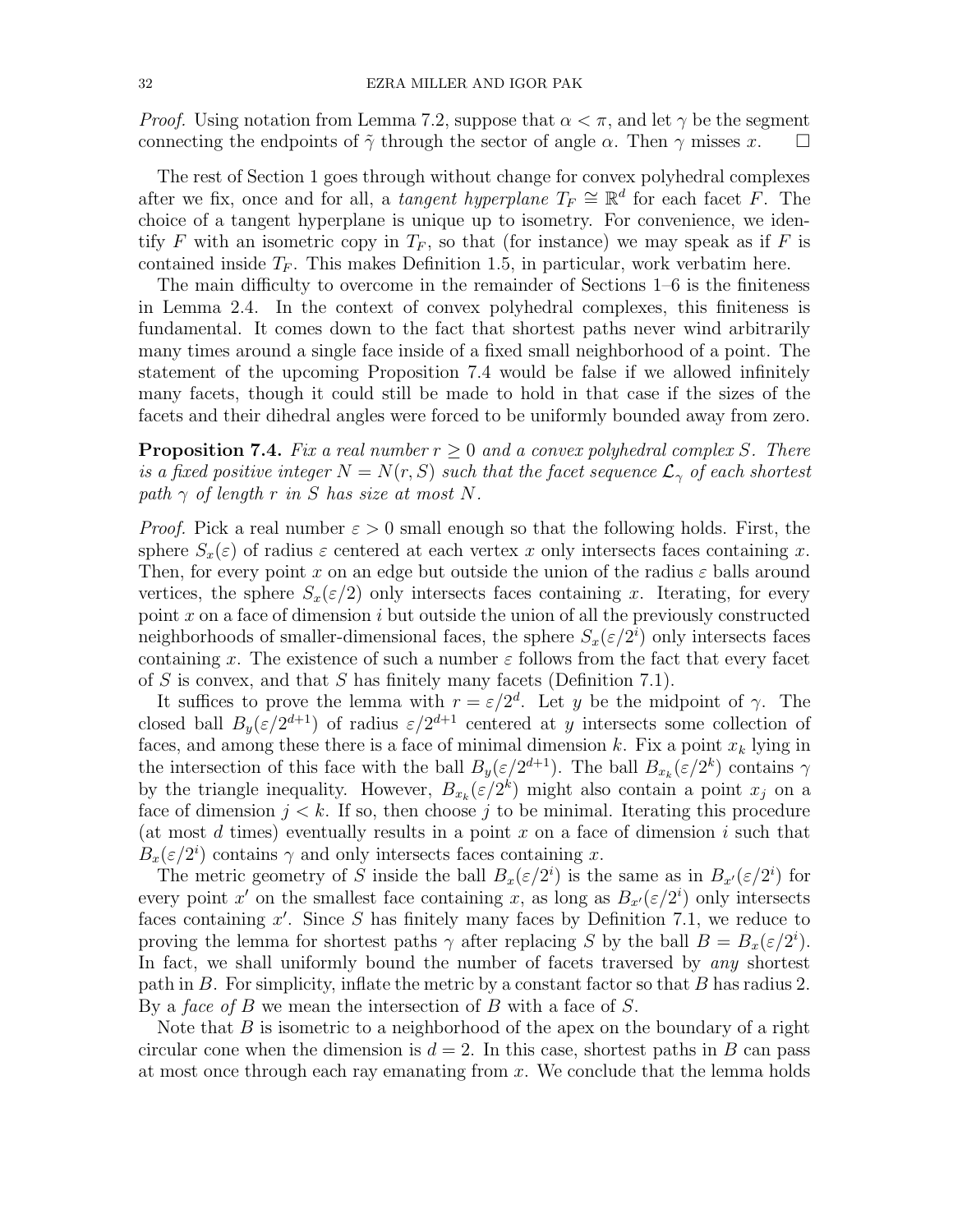in full (not just for B) when  $d = 2$ . Using induction on d, we shall assume that the lemma holds in full for convex polyhedral complexes of dimension at most  $d-1$ .

First suppose that x is not a vertex of S, so the smallest face  $\langle x \rangle$  containing x has positive dimension. Then  $B$  is isometric to a neighborhood of  $x$  in the product  $\langle x \rangle \times N_x$  of the face  $\langle x \rangle$  with the normal space  $N_x$ . Projecting  $\gamma$  onto  $N_x$  yields a shortest path  $\bar{\gamma}$  whose facet sequence in the convex polyhedral complex  $N_x$  has the same size as  $\mathcal{L}_{\gamma}$ . Induction on d completes the proof in this case.

Now assume that x is a vertex of S. If one of the endpoints of  $\gamma$  is x itself, then  $\gamma$  is contained in some face of B. Hence we may assume from now on that x does not lie on γ. Consider the radial projection from  $B \setminus \{x\}$  to the unit sphere  $S_x(1)$ centered at x in B. If the image of  $\gamma$  is a point, then again  $\gamma$  lies in a single face; hence we may assume that radial projection induces a bijection from  $\gamma$  to its image curve  $\tilde{\gamma}$ . Since the geometry of B is scale invariant, every path  $\gamma'$  in  $B \setminus \{x\}$  mapping bijectively to  $\tilde{\gamma}$  under radial projection has a well-defined facet sequence equal to  $\mathcal{L}_{\gamma}$ .

Choose another small real number  $\varepsilon$  as in the first paragraph of the proof, but with B in place of S. Assume in addition that  $\varepsilon < 1/2\pi$ . Subdivide  $\tilde{\gamma}$  into at least  $2^d/\varepsilon$  equal arcs, and use Lemma 7.2 to connect the endpoints of each arc by straight segments in (the cone over  $\tilde{\gamma}$  in) B. Lemma 7.2 implies that  $\tilde{\gamma}$  has length at most  $\pi$ , because  $\gamma$  is a shortest path. Therefore each of the at least  $2^{d+1}\pi$  chords of  $\tilde{\gamma}$  has length at most  $2^d$ . The argument in the second paragraph of the proof now produces a new center x' for each chord, and we are assured that  $x' \neq x$  because the  $\varepsilon$ -ball around x does not contain any of the chords. Hence the smallest face  $\langle x' \rangle$  containing  $x'$ has positive dimension, and we are done by induction on d as before.  $\Box$ 

We shall see in Corollary 7.7 that Proposition 7.4 implies finiteness of the set of source images. But first, we need to introduce the class of polyhedral complexes for which the notion of source image—and hence the rest of Sections 1–6—makes sense.

Definition 7.5. A convex polyhedral complex S of dimension d is a convex polyhedral pseudomanifold if S satisfies two additional pseudomanifold conditions: (i) each facet is a bounded polytope of dimension  $d$ , and (ii) each ridge lies in at most two facets.

Remark 7.6. The "A.D. Aleksandrov spaces with curvature bounded below by 0" of [BGP92] include convex polyhedral pseudomanifolds; see Example 2.9(6) there. Some of our results here, such as surjectivity of exponential maps and non-branching of geodesics, are general—and essentially local—properties of spaces with curvature bounded below by 0. But our focus is on decidedly global issues pertaining to the combinatorial and polyhedral nature of convex polyhedral pseudomanifolds, rather than on a local analogy with Riemannian geometry. That being said, many of our results here can be extended to convex "polyhedral" pseudomanifolds with facets of constant positive curvature instead of curvature zero. We leave this extension to the reader.

A flat point in an arbitrary convex polyhedral complex need not have a neighborhood isometric to an open subset of  $\mathbb{R}^d$ , because more than two facets could meet there. In a convex polyhedral pseudomanifold, on the other hand, every flat point not lying on the topological boundary has a neighborhood isometric to an open subset of  $\mathbb{R}^d$ . This condition is necessary for even the most basic of our results to hold,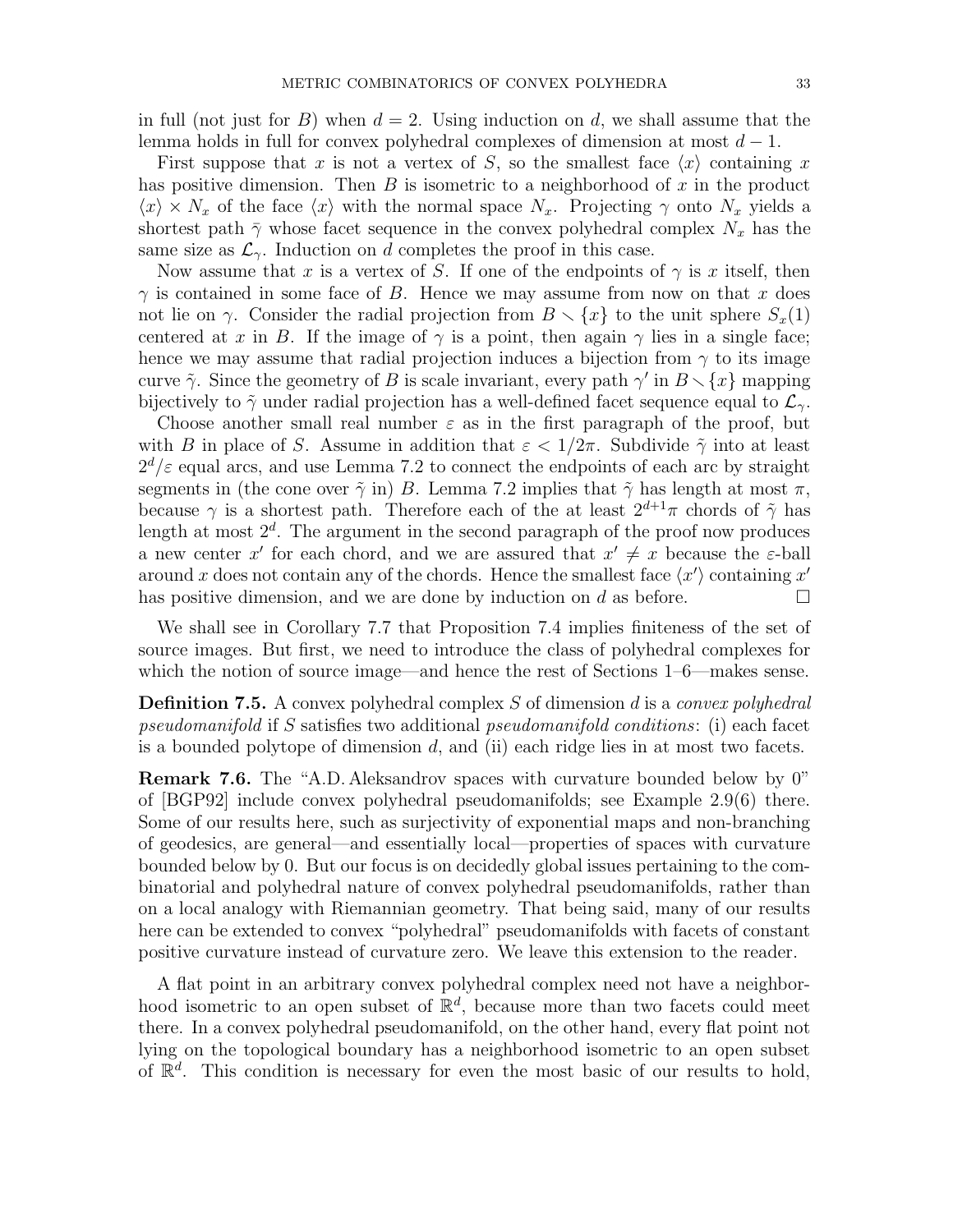including Corollary 2.2 (whose proof works verbatim for convex polyhedral pseudomanifolds), and the definition of source image (which would require modification without it; see Section 8.3).

We would have preferred to avoid the boundedness condition on facets, but the finiteness of the set of source images in Lemma 2.4 can fail without it; see Section 8.6.

# Corollary 7.7. Lemma 2.4 holds for convex polyhedral pseudomanifolds S.

Proof. Since every facet is bounded, the lengths of all shortest paths in S are uniformly bounded. Proposition 7.4 therefore implies that there are only finitely many possible facet sequences among all shortest paths in S from the source.  $\Box$ 

Corollary 7.7 yields the following consequences, with the same proofs.

Theorem 7.8. Proposition 2.6 on the generalization of Mount's lemma and Theorem 2.9 on Voronoi diagrams hold verbatim for convex polyhedral pseudomanifolds S.

The rest of Section 2 requires slight modification due to the fact that a convex polyhedral pseudomanifold S can have a nonempty topological boundary  $\partial S$ .

Proposition 7.9. Fix a source point v in a convex polyhedral pseudomanifold S. Every warped point lies either in the topological boundary of S or in the cut locus  $\overline{K}_{v}$ .

*Proof.* The same as Proposition 2.10, assuming w is not in the boundary of S.  $\Box$ 

In view of Proposition 7.9, the statement of Corollary 2.11 fails for convex polyhedral pseudomanifolds. Instead we get the following, with essentially the same proof.

# **Corollary 7.10.** If v is a source point in a convex polyhedral pseudomanifold  $S$ , then 1.  $K_v \cup \partial S$  is polyhedral and pure of dimension  $d-1$ , and

2.  $K_v \cup \partial S$  is the union  $K_v \cup S_{d-2} \cup \partial S$  of the cut, warped, and boundary points.

The considerations in Section 3 go through with one small modification: the noncompact flat Riemannian manifold  $S^{\circ}$  is the complement in S of not just the  $(d-2)$ skeleton  $S_{d-2}$ , but also the topological boundary  $\partial S$  of S. The notion of what it means that a tangent vector at  $w \in S$  can be exponentiated (Definition 3.3) remains unchanged, as long as w lies neither in  $S_{d-2}$  nor the boundary of S. Similarly, the notion of *source interior* (Definition 3.4) remains unchanged except that the exponentials exp(t $\zeta$ ) for  $0 \le t \le 1$  must lie in neither the cut locus  $\overline{K}_v$  nor the boundary  $\partial S$ .

**Theorem 7.11.** Fix a source point v in the convex polyhedral pseudomanifold S. The exponential map  $\exp : \overline{U}_v \to S$  on the source foldout is a polyhedral nonoverlapping foldout, and the boundary  $\overline{U}_v \setminus U_v$  maps onto  $\overline{K}_v$ ∪∂S. Hence  $\overline{K}_v$ ∪∂S is a cut set inducing a polyhedral nonoverlapping unfolding  $S\setminus(\overline{K}_v\cup\partial S)\to U_v$  to the source interior.

Proof. Using Corollary 7.10 in place of Corollary 2.11, the proof is the same as that of Theorem 3.5, except that every occurrence of  $S\setminus\overline{K}_v$  must be replaced by  $S\setminus(\overline{K}_v\cup\partial S)$ , and the open subspace  $S^{\circ}$  must be defined as  $S \setminus (S_{d-2} \cup \partial S)$  instead of  $S \setminus S_{d-2}$ .

Corollary 7.12. Every convex polyhedral pseudomanifold of dimension d is, as a metric space, obtained from a closed, star-shaped, polyhedral ball in  $\mathbb{R}^d$  by identifying pairs of isometric boundary components.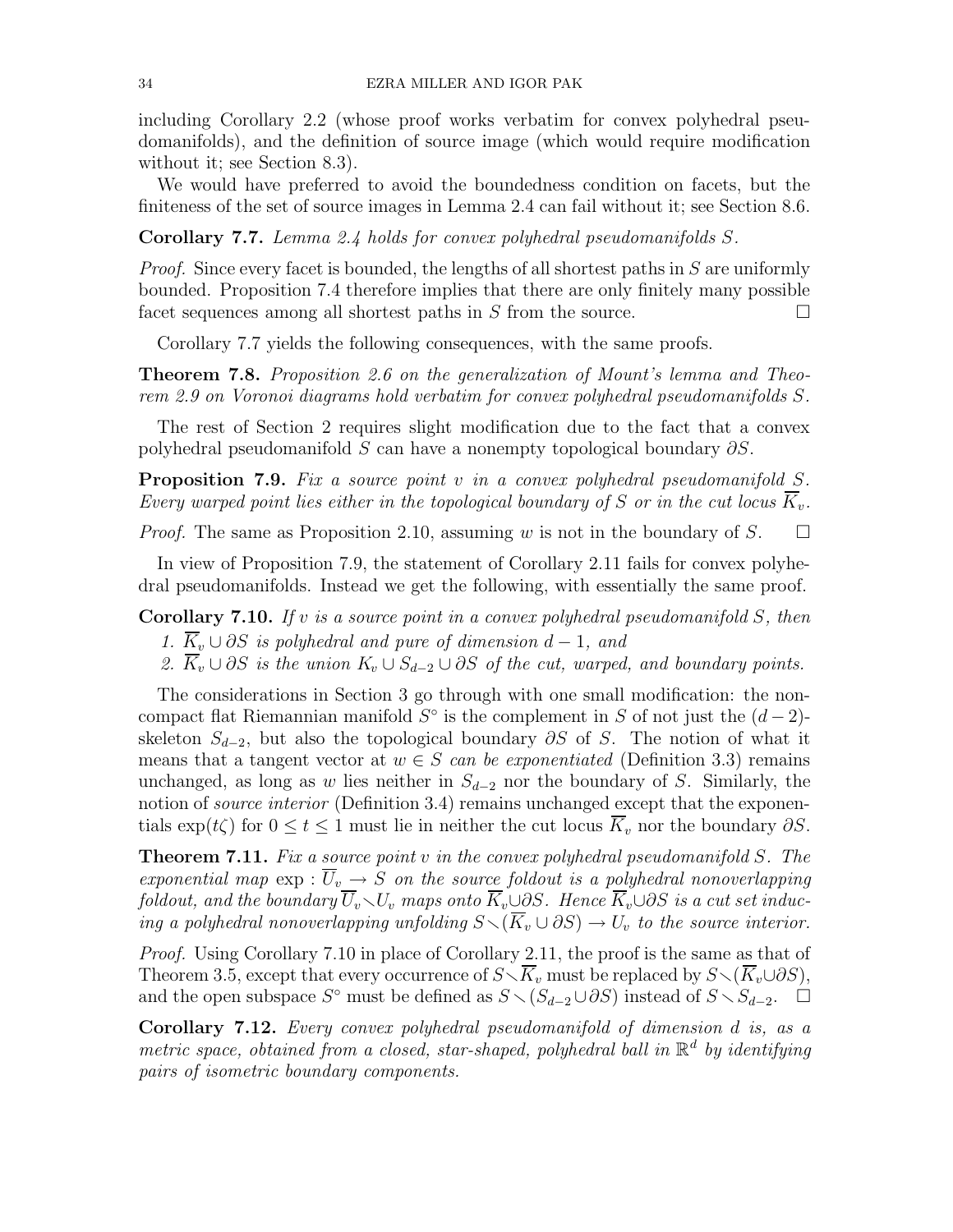Section 4 concerns local geometry in the context of convex polyhedra, and therefore requires no modification for convex pseudomanifolds, given that all of the earlier results in the paper hold in this more general context.

In Section 5, the only passage that does not seem to work verbatim for convex polyhedral pseudomanifolds is the proof of Proposition 5.5. That proof is presented using language as if F and F' were embedded in the same Euclidean space  $\mathbb{R}^{d+1}$ , as they are in the case  $S = \partial P$ . This embedding can be arranged in the general case here by choosing identifications of  $T_F$  and  $T_{F'}$  as subspaces of  $\mathbb{R}^{d+1}$  in such a way that the copies of  $F$  and  $F'$  intersect as they do in  $S$ .

Finally, the algorithm in Section 6 works just as well for convex polyhedral pseudomanifolds, as long as these spaces are presented in a manner that includes the structure of each facet as a polytope and the adjacency relations among facets. For example, folding maps along ridges shared by adjacent facets can be represented as linear transformations after assigning a vector space basis to each tangent hyperplane.

For the record, let us summarize the previous three paragraphs.

**Theorem 7.13.** The results in Sections 4, 5, and 6 hold verbatim for convex polyhedral pseudomanifolds S in place of boundaries of convex polyhedra.

# 8. Limitations, generalizations, and history

The main results in this paper are more or less sharp, in the sense that further extension would make certain aspects of them false. In this section we make this sharpness precise, and also point out some alternative generalizations of our results that might hold with requisite modifications. Along the way, we provide more history.

8.1. Polyhedral vs. Riemannian. The study of geodesics on convex surfaces, where  $d = 2$ , goes back to ancient times and has been revived by Newton and the Bernoulli brothers in modern times. The study of explicit constructions of geodesics on two dimensional polyhedral surfaces was initiated in [Lyu40], and is perhaps much older.

The idea of studying the exponential map on polyhedral surfaces goes back to Aleksandrov [Ale48, §9.5], who introduced it locally when  $d = 2$ . He referred to images of lines in the tangent space  $T_F$  to a facet F as quasi-geodesic lines on the surface, and proved some results on them specific to the dimension  $d = 2$ . Among his other results was the  $d = 2$  case of Proposition 1.2.

A detailed analysis of the cut locus of 2-dimensional convex polyhedral surfaces was presented in [VP71]. This paper, seemingly overlooked in the West, gives a complete description of certain convex regions called 'peels' in [AO92], which can be used to construct source unfoldings. The approach in [VP71] is inherently 2-dimensional and nonalgorithmic.

The study of exponential maps on Riemannian manifolds is classical [Kob89]. F.Wolter [Wol85] proved properties of cut loci in the Riemannian context that are quite similar to our results describing the cut locus as the closure of the set of cut points. In fact, we could deduce part 2 of our Corollary 2.11 from [Wol85, Lemma 2] in the manifold case, at least—using Proposition 1.2 (which has no analogue in Riemannian geometry). The method would be to "smooth out" the warped locus to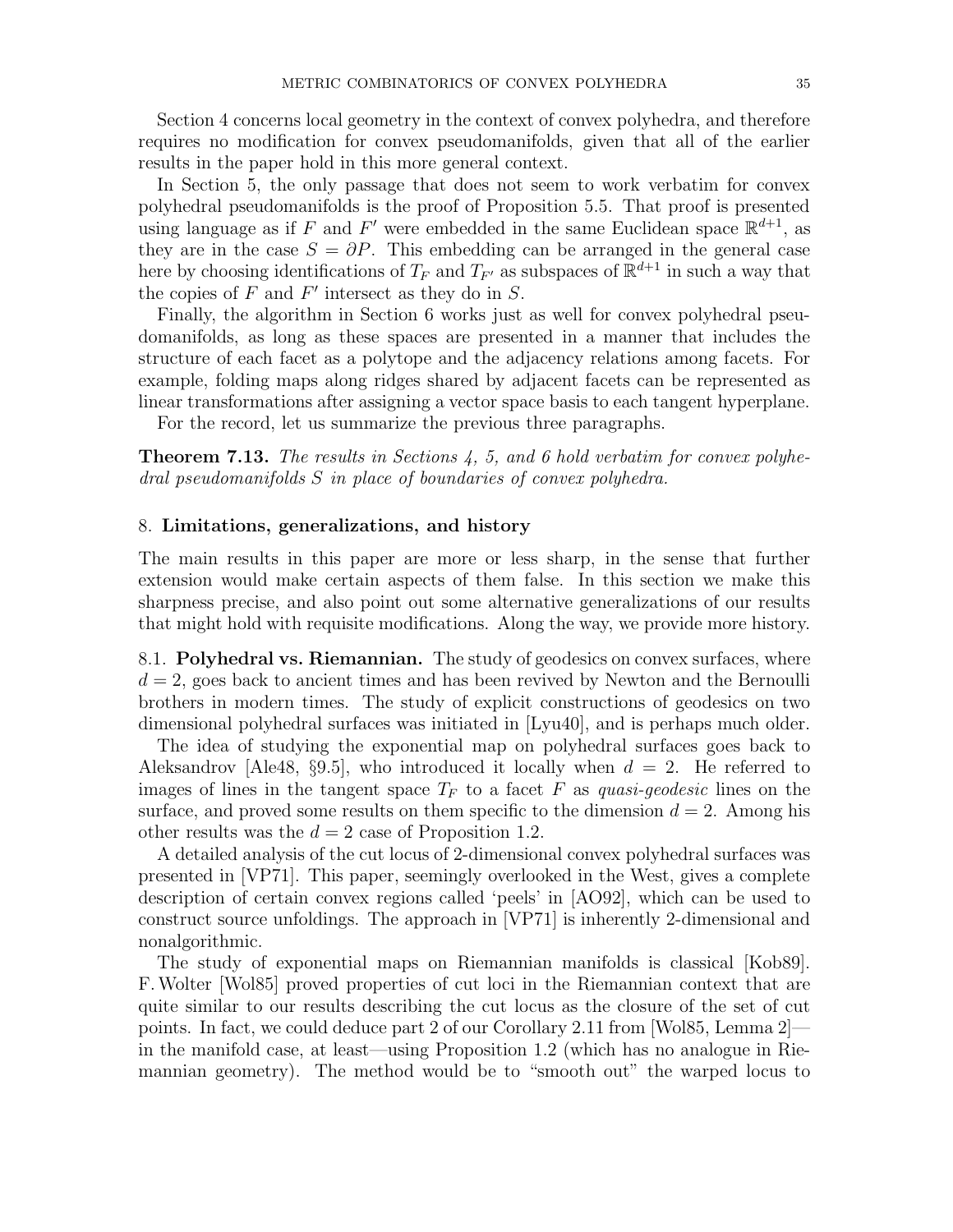make a sequence of complete Riemannian manifolds converging (as metric spaces) to the polyhedral complex  $S$ , such that the complement of an ever decreasing neighborhood of the warped locus in  $S$  is isometric to the corresponding subset in the approximating manifold. Every shortest path to  $v$  in  $S$  is eventually contained in the bulk complement of the smoothed neighborhood.

This method does not extend to the polyhedral case where S is allowed to be nonconvex, because Proposition 1.2 fails: shortest paths (between flat points) can pass through warped points (Fig. 13). Moreover, the polyhedrality in the first part of Corollary 2.11 fails systematically when S is allowed to be nonconvex (see [MMP87]).



FIGURE 13. Points in the shaded region have exactly two shortest paths to v; all of these paths go through the warped point  $w$ .

8.2. Low-dimensional flat faces. We assumed in Definition 7.1 that faces of dimension  $d-2$  or less in convex polyhedral complexes must be nontrivially curved. Allowing convex polyhedral complexes where low-dimensional faces can be flat would break the notion of facet sequence in Corollary 1.4, and would cause the set of warped points to differ from the union of all closed faces of dimension  $d-2$ , in general. The resulting definitions of folding map and sequential unfolding would be cumbersome if not completely opaque. Nonetheless, the resulting definitions would be possible, because shortest paths would still enter facets (and in fact, all faces whose interiors are flat) at well-defined angles. The notion of exponential map would remain unchanged.

Definition 2.3 and Theorem 2.9 should hold verbatim for the modified notion of convex polyhedral pseudomanifold in which low-dimensional flat faces are allowed, because the generalized Mount Lemma (Proposition 2.6) should remain true. Note that Mount's lemma relies mainly on Proposition 1.2 and Corollary 2.2. The latter might be more difficult to verify in the presence of low-dimensional flat faces, because it needs every flat point to have a neighborhood isometric to an open subset of  $\mathbb{R}^d$ . Thus one might have to assume S is a *manifold*, and not just a pseudomanifold.

Observe that Fig. 6 depends on not having low-dimensional flat faces: it uses the fact that the vertex bordering the shaded region must lie in the cut locus.

8.3. Why the pseudomanifold conditions? Theorem 2.9 fails for convex polyhedral complexes that are not pseudomanifolds, even when there are no flat faces of small dimension. Indeed, with the notion of cut point set forth in Definition 2.1, entire facets could consist of cut points. To see why, suppose there is a cut point interior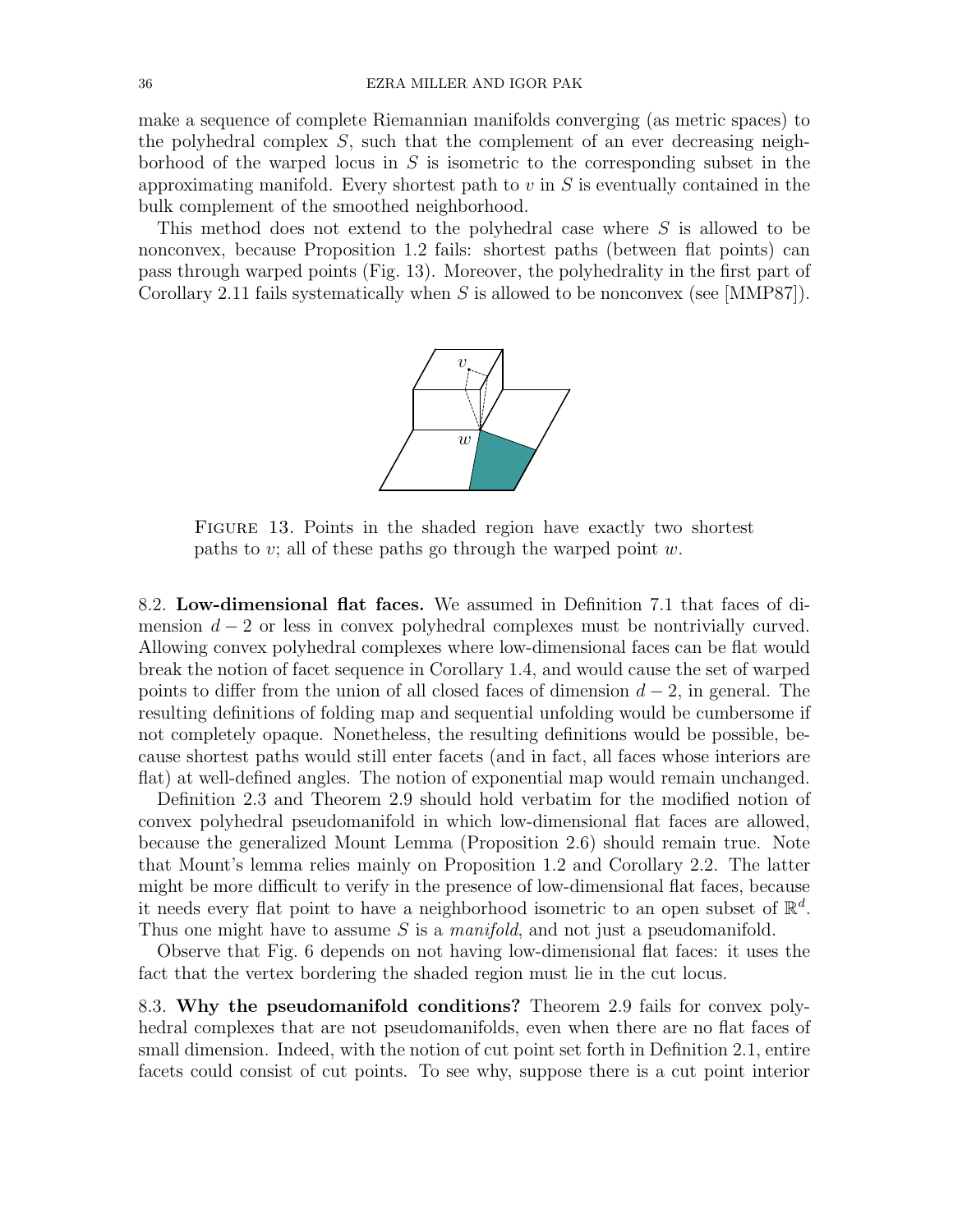to a ridge lying on the boundary of three or more facets, and note that the argument using Fig. 4 in the proof of Corollary 2.2 fails. For a more concrete construction in dimension  $d = 2$ , find a convex polyhedral pseudomanifold with a source point so that some edge in the cut locus connects two vertices (for example, take a unit cube with a source point in the center of a facet; see Fig. 1), and then attach a triangle along that edge of the cut locus. The attached triangle ("dorsal fin") consists of cut points.

The proof of Theorem 2.9 fails for non-pseudomanifolds S when we use the thinness of the cut set in the proof of Proposition 2.6. The appropriate definition of cut point  $x$ for convex polyhedral complexes more general than pseudomanifolds should say that two shortest paths from  $x$  to the source leave  $x$  in different directions—that is, they pierce the geodesic sphere  $S_x(\varepsilon)$  at different points. But Corollary 2.2 would still fail for shortest paths entering the "dorsal fin" constructed above.

8.4. Aleksandrov unfoldings. The dimension  $d = 2$  foldouts called 'star unfoldings' in [AO92, CH96, AAOS97] were conceived of by Aleksandrov in [Ale48, §6.1]. Thus we propose here to use the term 'Aleksandrov unfolding' instead of 'star unfolding', since in any case these foldouts need not be star-shaped polygons. We remark that a footnote in the same section in [Ale48] indicates that Aleksandrov did not realize the nonoverlapping property, which was only established four decades later [AO92].

Aleksandrov unfoldings are defined for 3-dimensional polytopes P similarly to source unfoldings. The idea is again to fix a source point  $v$ , but then slice the boundary S of P open along each shortest path connecting  $v$  in S to a vertex. An example of the Aleksandrov unfolding of the cube is given in Fig. 14 (see also Fig. 5).



FIGURE 14. Aleksandrov unfolding of the cube (the source point  $v$  is on the front face, while the left and back faces have no cuts).

Note that when the source point is in the center of the face, the resulting Aleksandrov unfolding agrees with the source unfolding in Fig. 1.

There is a formal connection between source and Aleksandrov unfoldings. Starting from the source unfolding, cut the star-shaped polygon  $\overline{U}_v$  into sectors—these are 'peels' as in Section 8.1—by slicing along the shortest paths to images of vertices. Rearranging the peels so that the various copies of  $v$  lie on the exterior cycle yields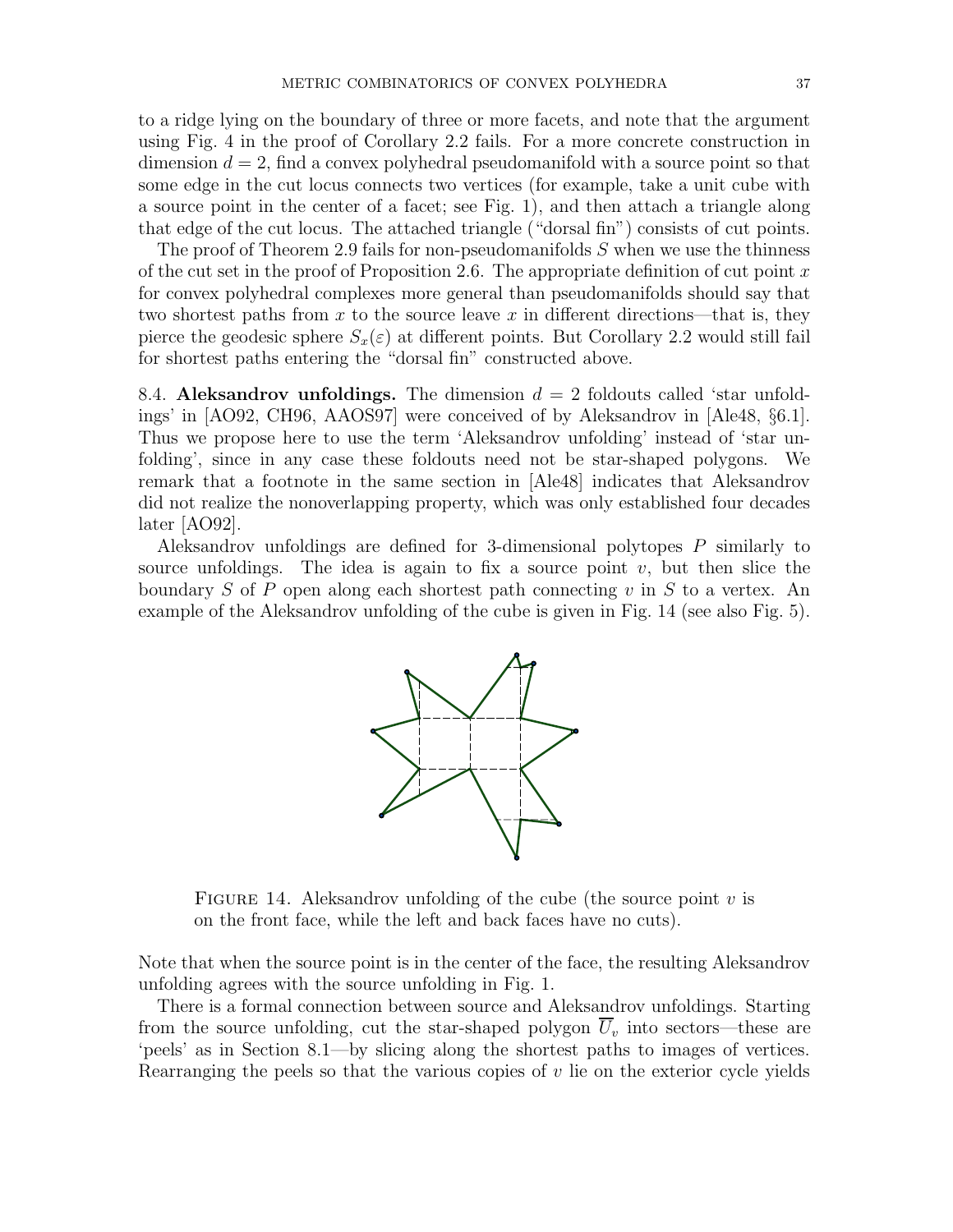

Figure 15. Source and Aleksandrov unfoldings of the cube, where the corresponding peels in both unfoldings are numbered from 1 to 8.

a nonoverlapping foldout [AO92] containing an isometric copy of the bulk of the cut locus. This rearrangement is illustrated in Fig. 15, which continues Example 3.6 (see [AAOS97] for further references).

No obvious higher-dimensional analogue of the Aleksandrov unfolding exists, because although the union of all shortest paths connecting the source point to warped points is polyhedral, this complex is not a cut set as per Definition 3.1. Indeed, thinking in terms of source foldouts again, the union of all rays passing from the origin through the images of warped points does not form the  $(d-1)$ -skeleton of a fan of polyhedral cones. Even when  $d = 3$ , edges of S closer to the source point can make edges farther away look disconnected, as seen from the source point. An example of how this phenomenon looks from  $v$  is illustrated in Fig. 16, where the picture is meant to look like the roof of a building as seen from above.



Figure 16. Shortest paths to warped points making edges look disconnected.

Circumventing the above failure of Aleksandrov unfoldings in high dimension would necessarily involve dealing with the fact that the set  $S_{d-2}$  of warped points generically intersects the cut locus  $\overline{K}_v$  in a polyhedral set of dimension  $\underline{d} - 3$ . This "warped cut locus" usually contains points interior to maximal faces of  $K_v$ , making it impossible for these interiors of maximal cut faces to have neighborhoods in  $S$  isometric to open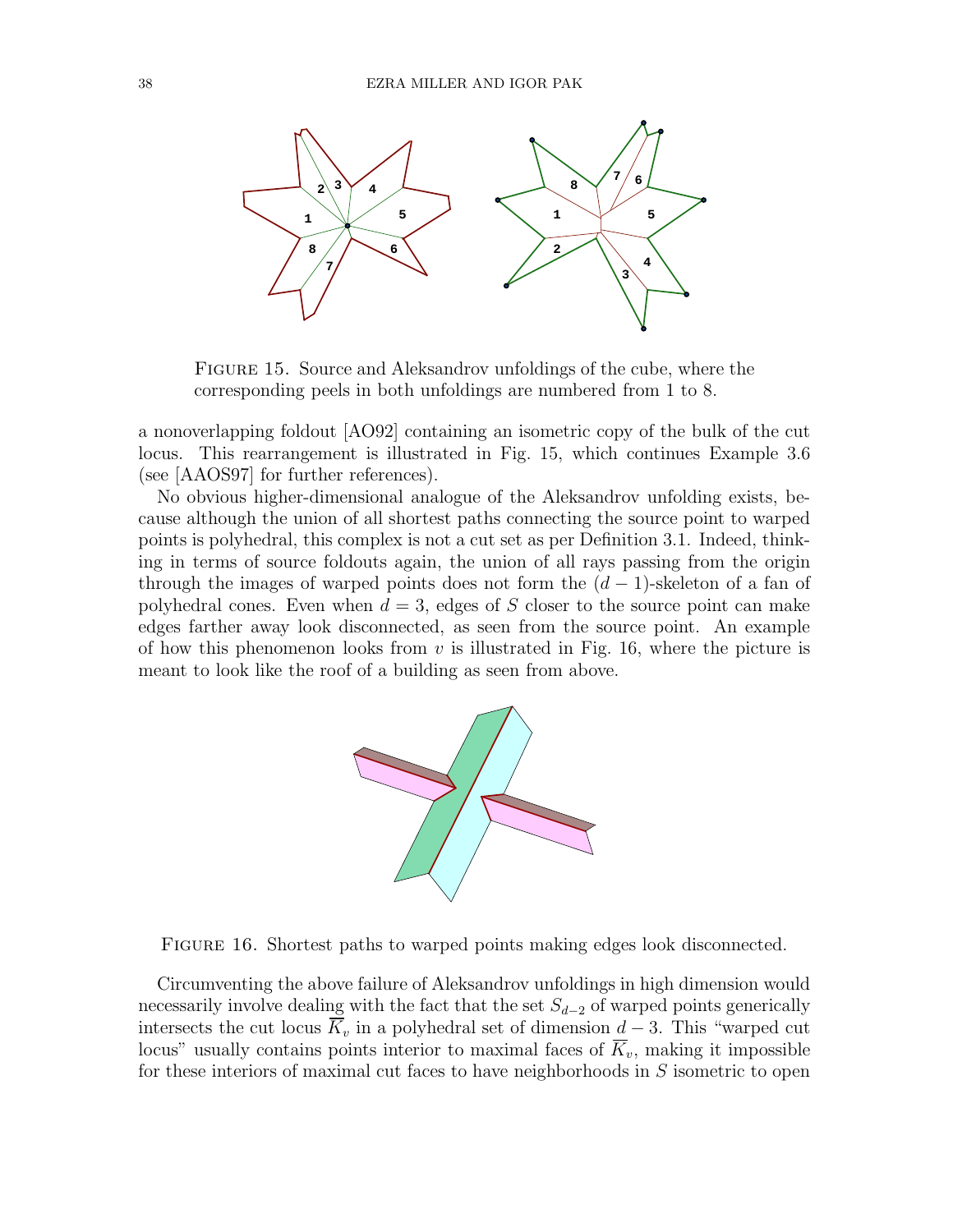sets in  $\mathbb{R}^d$ , even locally. Thus the picture in Fig. 15, where most of the cut locus can lie intact in  $\mathbb{R}^2$ , is impossible in dimension  $d \geq 3$ . The only remedy would be to make further slices across the interiors of the maximal faces of the cut locus  $\overline{K}_v$ before attempting to lay it flat in  $\mathbb{R}^d$ . Making these extra slices in a canonical way, to generalize Aleksandrov unfoldings to arbitrary dimension, remains an open problem.

8.5. Definition of source image. Some subtle geometry dictated our choice of definition of 'source image' (Definition 2.3). With no extra information available, we might alternatively have tried defining  $\operatorname{src}_F$  as the (finite) set of endpoints of sequentially unfolded shortest paths

- ending at a point interior to  $F$ ; or
- $\bullet$  ending anywhere on  $F$ , including at a warped point.

Both look reasonable enough; but the first fails to detect faces of dimension  $d-1$  in the cut locus that lie entirely within ridges of S, while the second causes problems with verifying the generalized Mount Lemma (Proposition 2.6) as well as Proposition 5.5 and Lemma 5.8. It is not that the generalized Mount Lemma would be false with these "bonus" source images included, but the already delicate proof would fail. In addition, having these extra source images would add unnecessary bulk to the source poset.

8.6. Finiteness of source images. As we saw in Lemma 2.4 for boundaries of polyhedra, or Proposition 7.4 and Corollary 7.7 for convex polyhedral pseudomanifolds, the number of source images is finite. The argument we gave in Lemma 2.4 relies on the embedding of S as a polyhedral complex inside  $\mathbb{R}^{d+1}$  in such a way that each face is part of an affine subspace (i.e. not bent or folded). This embedding can be substituted by the more general condition that the polyhedral metric on each facet is induced by the metric on  $S$  (so pairs of points on a single facet are the same distance apart in  $S$  as in the metric space consisting of the isolated facet). With this extra hypothesis, we would get finiteness of the set of source images even for convex polyhedral pseudomanifolds whose facets were allowed to be unbounded. However, allowing unbounded facets in arbitrary convex polyhedral pseudomanifolds can result in facets with infinitely many source images.

For example, consider an infinite strip in the plane, subdivided into three substrips (one wide and two narrow, to make the picture clearer). Fix a distance  $\ell > 0$ , and glue each point on one (infinite) boundary edge of the strip to the point  $\ell$  units away from its closest neighhbor on the opposite (infinite) edge of the strip. What results is the cylinder S in Fig. 17. This cylinder would be a convex polyhedral manifold if its facets were bounded. The source foldout  $\overline{U}_v$  determined by a source point v in the middle of the wide substrip is depicted beneath S, shrunken vertically by a factor of about 2. The cut locus  $K_v$ , which is a straight line along the spine of S, divides each substrip into infinitely many regions, so each substrip has infinitely many source images.

8.7. Generic source points. For generic choices of source point  $v$ , the source poset will be a chain—that is, a total order on events. The reason is that moving  $v$  infinitesimally changes differently the angles from different source images to ridges containing the same event point, precisely because these source images are sequentially unfolded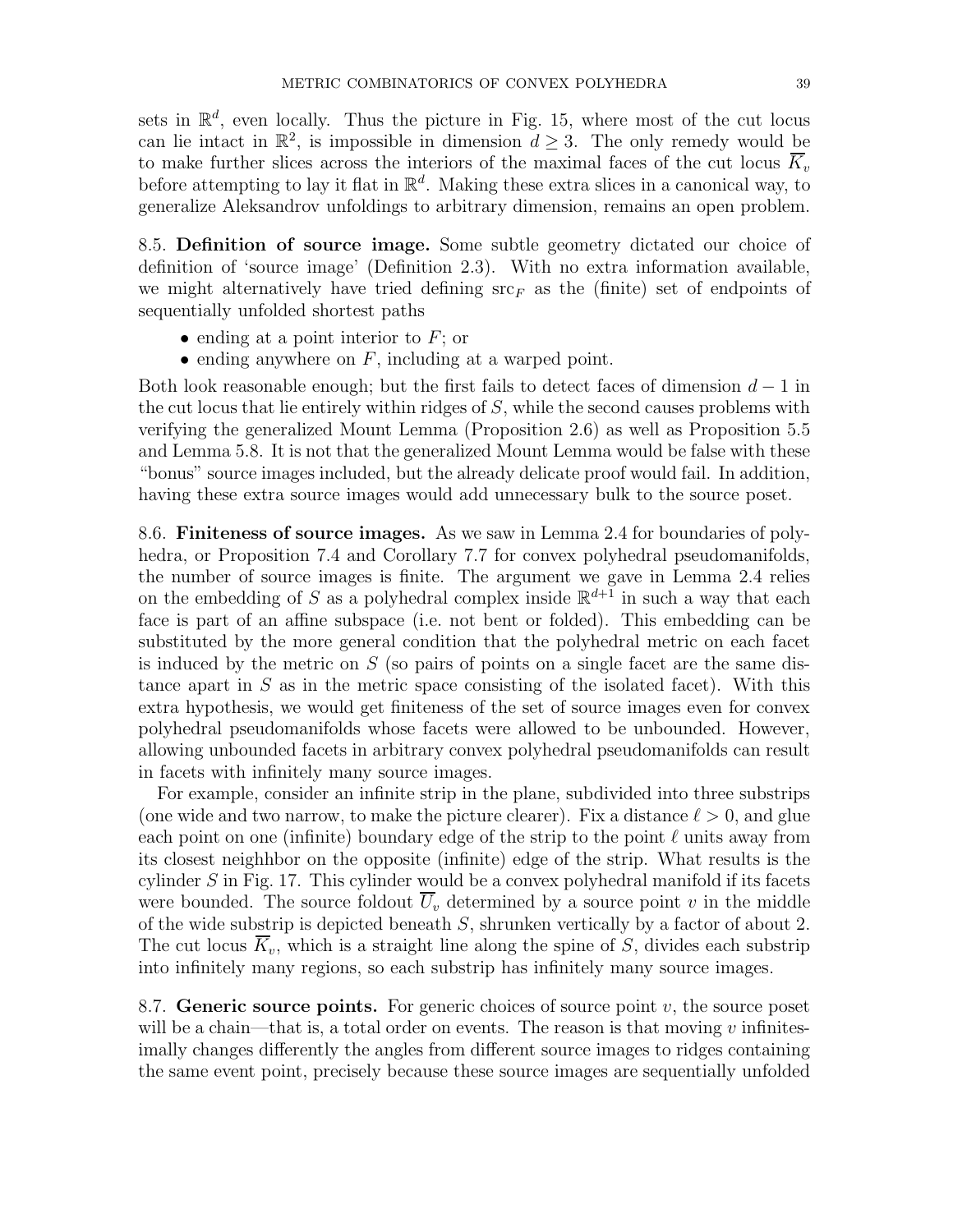

FIGURE 17. A source foldout with infinitely many source images

along shortest paths leaving  $v$  in different directions. Note, however, that the distances from these various source images to the same event point always remain equal.

8.8. Warped source points. We assumed that the source point  $v \in S$  lies in the relative interior of some facet; however, nothing really changes when  $v$  lies in the relative interior of some ridge. This can be seen by viewing the exponential map as living on the interior flat points  $S^{\circ} \subseteq S$ , as in Section 3.

Moreover, simple modifications can generalize the exponential map to the case where  $v$  is warped. However, exponentiation on the complement of the cut locus cannot produce a nonoverlapping foldout in  $\mathbb{R}^d$  if  $v \in S_{d-2}$ , because the resulting cut locus would not be a cut set. Indeed, the cut locus would fail to contain all of  $S_{d-2}$ , so its complement could not possibly be isometric to an open subset of  $\mathbb{R}^d$ . On the other hand, exponentiation would instead produce a foldout of S onto the tangent cone to  $S$  at  $v$ . The main point is that the source point still connects to a dense set of points in S via shortest paths not passing through warped points, by Proposition 1.2.

8.9. Multiple source points. Let  $\Upsilon = \{v_1, \ldots, v_k\} \subset S$  be a finite set of points on the boundary  $S = \partial P$  of a convex polyhedron P. Define the *geodesic Voronoi* diagram  $\mathcal{V}_S(\Upsilon)$  to be the subdivision of S whose closed cells are the sets

$$
V_S(\Upsilon, v_i) = \{ w \in S \mid \mu(v_i, w) \le \mu(v_j, w) \text{ for all } 1 \le j \le k \}.
$$

Just like the (usual) Voronoi diagrams, computing geodesic Voronoi diagrams is an important problem in computational geometry, with both theoretical and practical applications [AGSS89, KWR97, PL98] (see [Mit00, GO97] for additional references).

Below we modify Algorithm 6.1 to compute the geodesic Voronoi diagrams in S when multiple source points are input. The modified algorithm outputs subdivisions of the facets of S that indicate which source point is closest. More importantly, it also computes which combinatorial type of geodesic gives a shortest path. In the code below, the WHILE-DO loop and the routines remain completely unchanged. The only differences are in the initial and final stages of the pseudocode.

Algorithm 8.1. (Computing the geodesic Voronoi diagram)

INPUT convex polyhedron  $P \subset \mathbb{R}^{d+1}$  of dimension  $d+1$ , and flat points  $v_1, \ldots, v_k$  in the boundary  $S = \partial P$ OUTPUT geodesic Voronoi diagram  $\mathcal{V}_S(\Upsilon)$  in S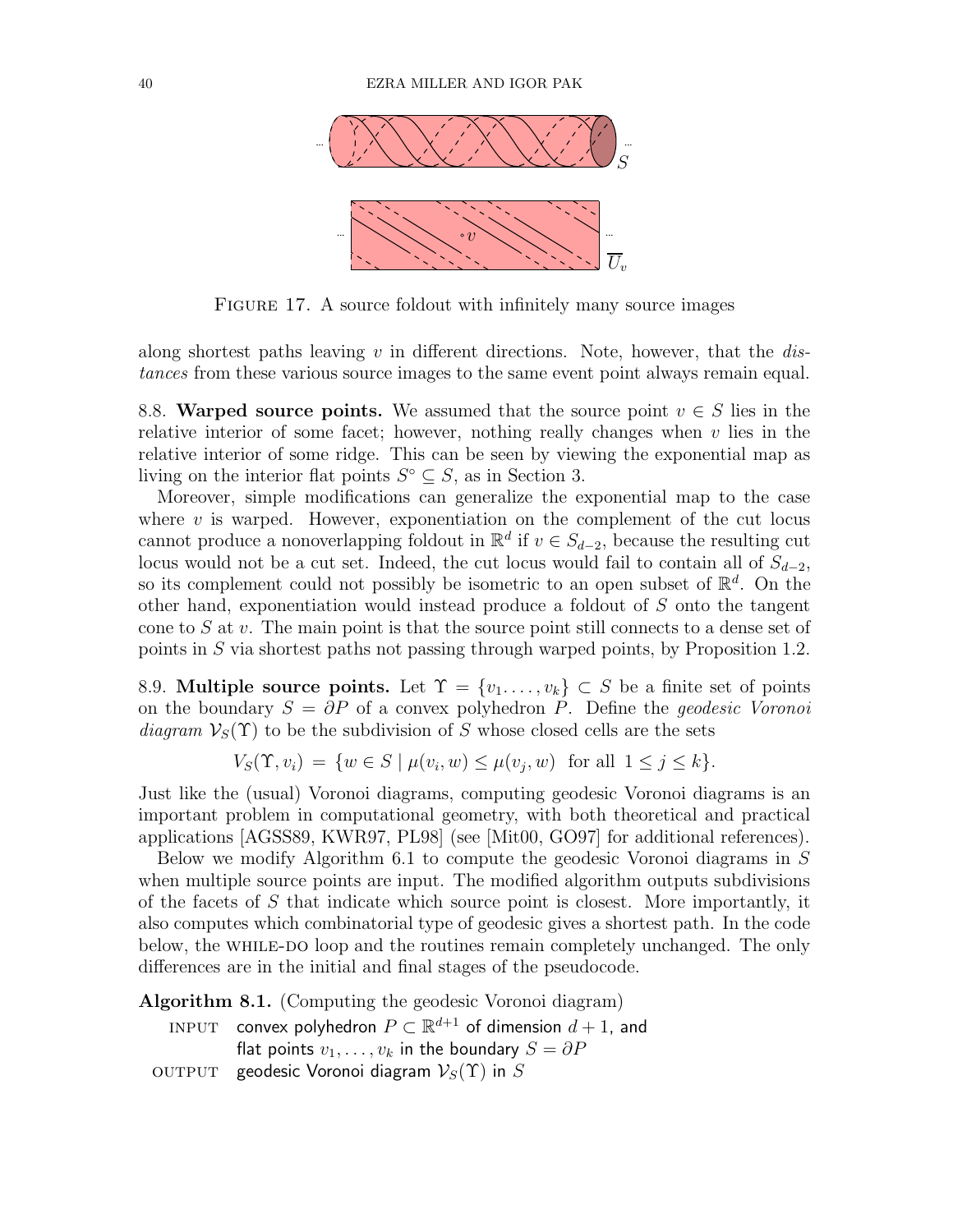INITIALIZE  $\Upsilon_F := \{v_i \mid v_i \in F\}$ ,  $\mathcal{L}_{v_i, F} := (F)$  for  $v_i \in \Upsilon_F$ , and  $\mathcal{E}_F := \{(v_i, F, R) \in \widehat{\mathcal{E}}_F \mid \text{point } v_i \in \Upsilon_F \text{ can see } R \text{ throughout } F\}$  $[\ldots]$ COMPUTE for each i:  $\text{src}_i := \{(\nu, F) \mid F \in \mathcal{F}, \nu \in \Upsilon_F$ , and  $\mathcal{L}_{\nu, F}$  begins with  $F_i\}$ , and for each i: the subset  $V_S(\Upsilon, v_i) := \bigcup_{(\nu, F) \in \mathrm{src}_i} V(\Upsilon_F, \nu) \cap F$  of  $S$ RETURN geodesic Voronoi diagram  $\mathcal{V}_S(\Upsilon) = (V_S(\Upsilon, v_1), \dots, V_S(\Upsilon, v_k))$ 

That some of the source points  $v_1, \ldots, v_k$  might lie in the same facet necessitates the call to Routine 6.3 in the initialization of  $\mathcal{E}_F$ . As we did before Theorem 6.5, define  $\overline{src}$  to be the maximal number of source images for a single facet.

**Theorem 8.2.** Let  $P \subset \mathbb{R}^{d+1}$  be a convex polyhedron and  $S = \partial P$ , with source points  $v_1, \ldots, v_k$  in  $S \setminus S_{d-2}$ . For fixed dimension d, Algorithm 8.1 computes the geodesic Voronoi diagram  $\mathcal{V}_S(\Upsilon)$  in time polynomial in k, the number n of facets, and  $\overline{src}$ .

The proof is a straightforward extension of the proof of Theorems 6.4 and 6.5; it is omitted. Using observations in Section 8.8, it is possible to modify Algorithm 8.1 to work for a set of arbitrary (that is, possibly warped) source points.

8.10. The discrete geodesic problem. One of our motivating applications for this paper was to the discrete geodesic problem of computing geodesic distances and the shortest paths between points v and w in  $S$ . The reduction of this problem to computing source unfoldings is easy: construct the source foldout  $U_v$  in the tangent cone at v, and compute the Euclidian distance between the images.

We should mention here that for  $d = 2$  essentially two methods are used in the literature to resolve the discrete geodesic problem: the construction of nonoverlapping unfoldings as above (see [AAOS97, CH96, SS86]), and the so-called 'continuous Dijkstra' method, generalizing Dijkstra's classical algorithm [Dij59] for finding shortest paths in graphs. The second method originated in [MMP87] and is applicable to nonconvex surfaces (see also [Kap99] and [SS06], where the appendix to the latter paper contains a critique of the former). Interestingly, this method constructs an explicit geodesic wavefront, and then selects and performs 'events' one at a time. However, the time-ordering of events is based on the  $d = 2$  fact that the wavefront intersects the union of ridges (edges, in this case) in a finite set of points. Our approach is a combination of these two algorithmic methods, which have previously been separated in the literature. We refer the reader to [Mit00] for more references and results on the complexity of discrete geodesic problems. In general, computing geodesic distances on arbitrary polyhedral complexes remains a challenging problem of both theoretical and practical interest.

# 9. Open problems and complexity issues

The source poset succeeds at time-ordering the events during wavefront expansion, but it fails to describe accurately how the wavefront bifurcates during expansion, because every event of radius less than  $r$  occurs before the first event of radius  $r$ in the source poset. On the other hand, the notion of 'geodesic precedence' from Definition 5.3 implies a combinatorial structure recording bifurcation exactly.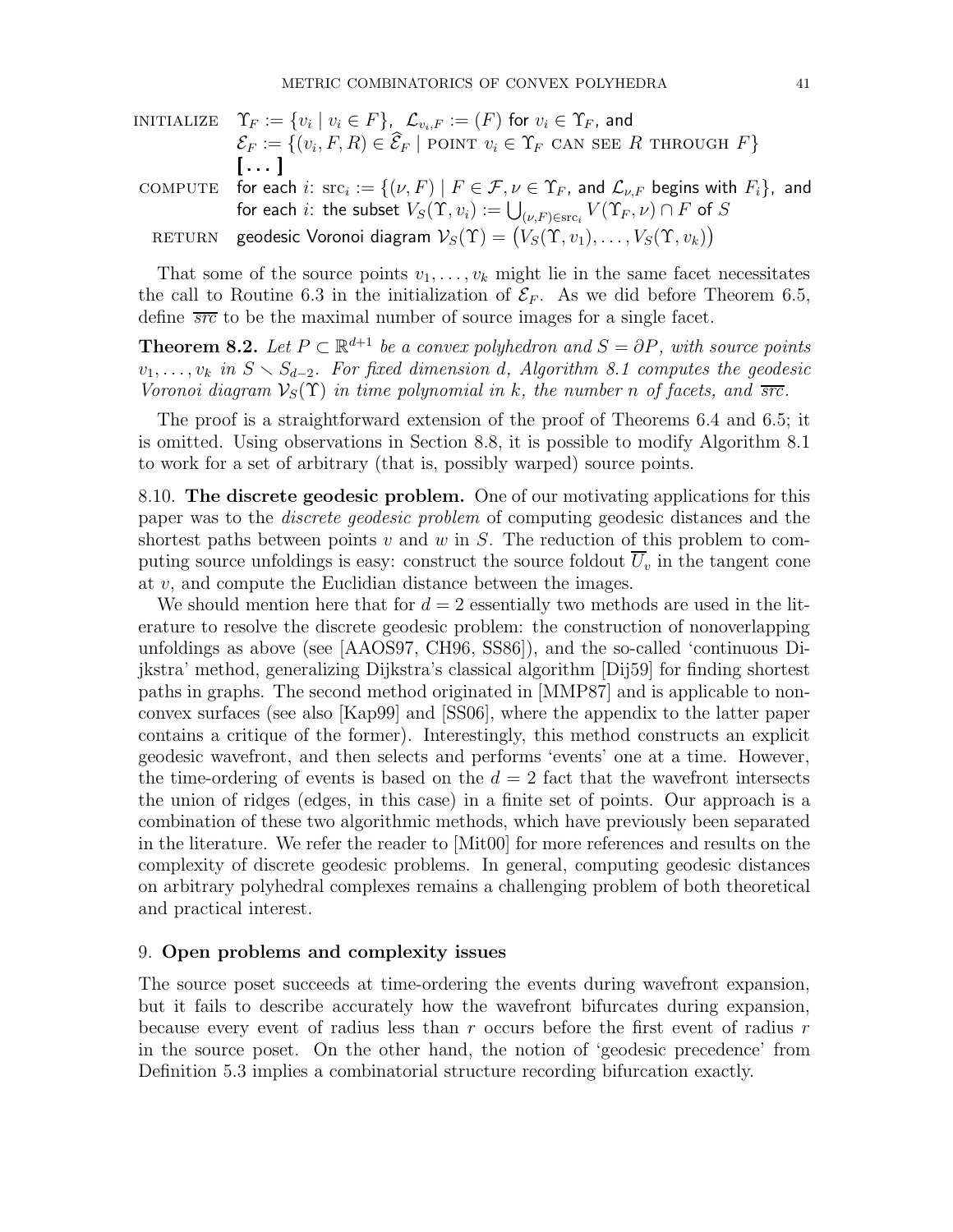**Definition 9.1.** Given a source point  $v$  on a convex polyhedral pseudomanifold  $S$ , the *vistal tree*  $\mathcal{T}(v, S)$  is the set of events, partially ordered by geodesic precedence.

The definition of geodesic precedence immediately implies that  $\mathcal{T}(v, S)$  is indeed a rooted tree. It records the facet adjacency graph of the polyhedral decomposition of the source foldout  $\overline{U}_v$  into cut cells of dimension d. Equivalently, this data describes the "vista" seen by an observer located at the source point—that is, how the visual field of the observer is locally subdivided by pieces of warped faces. Proposition 5.5 says precisely that the identity map on the set of events induces a poset map from the vistal tree to the source poset. In particular, when the source point is generic as in Section 8.7, the source poset is a linear extension of the vistal tree.

There are numerous interesting questions to ask about the vistal tree, owing to its geometric bearing on the nature of wavefront expansion on convex polyhedra. For example, its size, which is controlled by the extent of branching at each node, is important for reasons of computational complexity (Theorem 6.5).

**Conjecture 9.2.** The cardinality  $|src(v, S)|$  of the set of source images for a polyhedral boundary S is polynomial in the number of facets when the dimension d is fixed.

Hence we conjecture that there is a fixed polynomial  $f_d$ , independent of both S and v, such that  $|\text{src}(v, S)| < f_d(n)$  for all boundaries  $S = \partial P$  of convex polyhedra P of dimension  $d + 1$  with n facets, and all source points  $v \in S$ . Note that the cardinality in question is at most factorial in the number of facets:  $|\text{src}(v, S)| < n \cdot (n-1)! = n!$ . Indeed, each source image yields a facet sequence, and each of these has length at most n, starts at with facet  $F$  containing v, and does not repeat any facet.

To demonstrate the strength of Conjecture 9.2, the following weaker (but perhaps more natural) claim is an immediate consequence.

Conjecture 9.3. The number of shortest paths joining any pair of points in a polyhedral boundary is polynomial in the number of facets when the dimension is fixed.

Conjecture 9.3 says that only polynomially many cut cells can meet at a single point, whereas Conjecture 9.2 says there are only polynomially many cut cells in total.

In contrast, we also believe a stronger statement than Conjecture 9.2 holds for boundaries of convex polyhedra. Given a shortest path  $\gamma$ , both of whose endpoints lie interior to facets, call the facet sequence  $\mathcal{L}_{\gamma}$  traversed by  $\gamma$  the *combinatorial type* of  $\gamma$ (this is called the *edge sequence* in [Mou85] for the  $d = 2$  case).

Conjecture 9.4. The cardinality of the set of combinatorial types of shortest paths in the boundary S of a convex polyhedron is polynomial in the number of facets of  $S$ , when the dimension is fixed.

That is, we do not require one endpoint to be fixed at the source point. The statement is stronger than Conjecture 9.2 because source images are in bijection with combinatorial types of shortest paths in  $S$  with endpoint  $v$ . In all three of the previous conjectures, the degree of the polynomial will increase with d, even perhaps linearly. When  $d = 2$  all three conjectures have been proved (see [AAOS97, CH96]).

The intuition for Conjecture 9.2 is that, as seen from the source point in a convex polyhedral boundary S, the faces of dimension  $d-2$  more or less subdivide the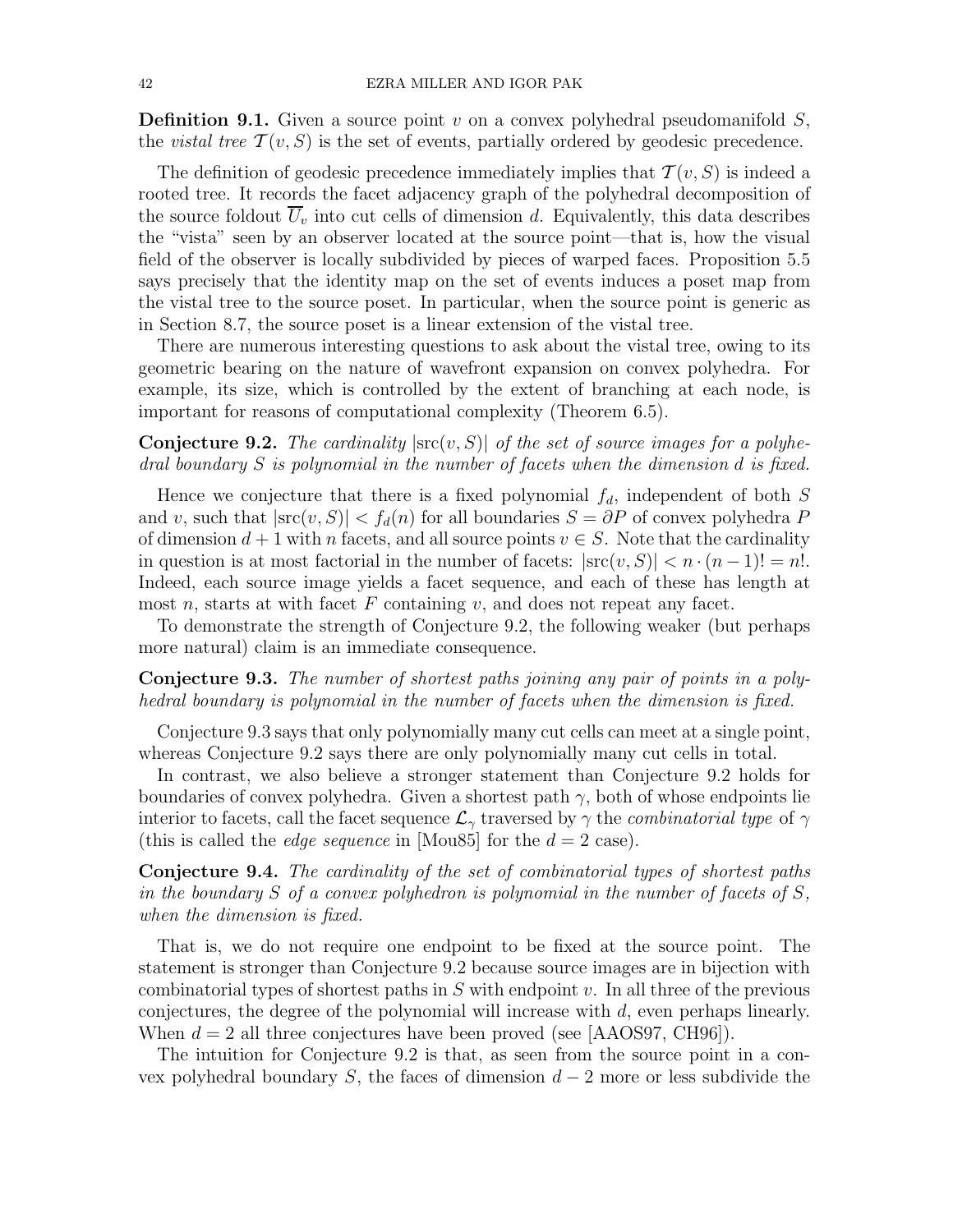horizon into regions. (The horizon is simply the boundary of the source foldout  $U_v$ , as seen from v.) The phrase 'more or less' must be made precise, of course; and our inability to delete it altogether is a result of exactly the same phenomenon in Fig. 16 that breaks the notion of Aleksandrov unfoldings in higher dimension.

The reason we believe Conjecture 9.4 is that we believe Conjecture 9.2, and there should not be too many combinatorial types of vistal trees. More precisely, moving the source point a little bit should not alter the combinatorics of the vistal tree, and there should not be more than polynomially many possible vistal trees. In fact, we believe a stronger, more geometric statement. It requires a new notion.

**Definition 9.5.** Two source points are *equivistal* if their vistal trees are isomorphic, and corresponding nodes represent the same facet sequences.

Again, the facet sequence corresponding to a node of the vistal tree is the list of facets traversed by any shortest path whose sequential unfolding yields the corresponding source image. Hence two source points are equivistal when their views of the horizon look combinatorially the same.

Conjecture 9.6. The equivalence relation induced by equivistality constitutes a convex polyhedral subdivision of the boundary S of any convex polyhedron. Moreover, the number of open regions in this subdivision is polynomial in the number of facets of S.

Independent from the conjecture's validity, the *vistal subdivision* it speaks of whether convex polyhedral or not—is *completely canonical*: it relies only on the metric structure of S. In addition, lower-dimensional strata of the vistal subdivision should reflect combinatorial transitions between neighboring isomorphism classes of vistal trees. Thus Conjecture 9.6 gets at the heart of a number of issues surrounding the interaction of the metric and combinatorial structures of convex polyhedra.

Remark 9.7. An important motivation behind the above ideas lies in the computation of the geodesic diameter of the boundary of a convex polytope. This is a classical problem in computational geometry, not unlike computing diameters of finite graphs (for the  $d = 2$  case see [AO92, AAOS97]). One possibility, for example, would be to compute the vistal subdivision in Conjecture 9.6, and use this data to list the combinatorial types of shortest paths. Each combinatorial type could then be checked to determine how long its corresponding shortest paths can be. Conjectures 9.4 and 9.6 give hope that the geodesic diameter problem can be solved in polynomial time.

Let us remark here that the polynomial complexity conjectures fail for nonconvex polyhedral manifolds of dimension  $d > 2$ . Note that this does not contradict the fact that when  $d = 2$  there exists a polynomial time algorithm to solve the discrete geodesic problem (see section 8.10 above). Indeed, the number of source images gives only a lower bound for our algorithm, while the problem is resolved by a different kind of algorithm. On the other hand, we show below that for  $d \geq 3$  the discrete geodesic problem is NP-hard. The following result further underscores the difference between the convex and nonconvex case.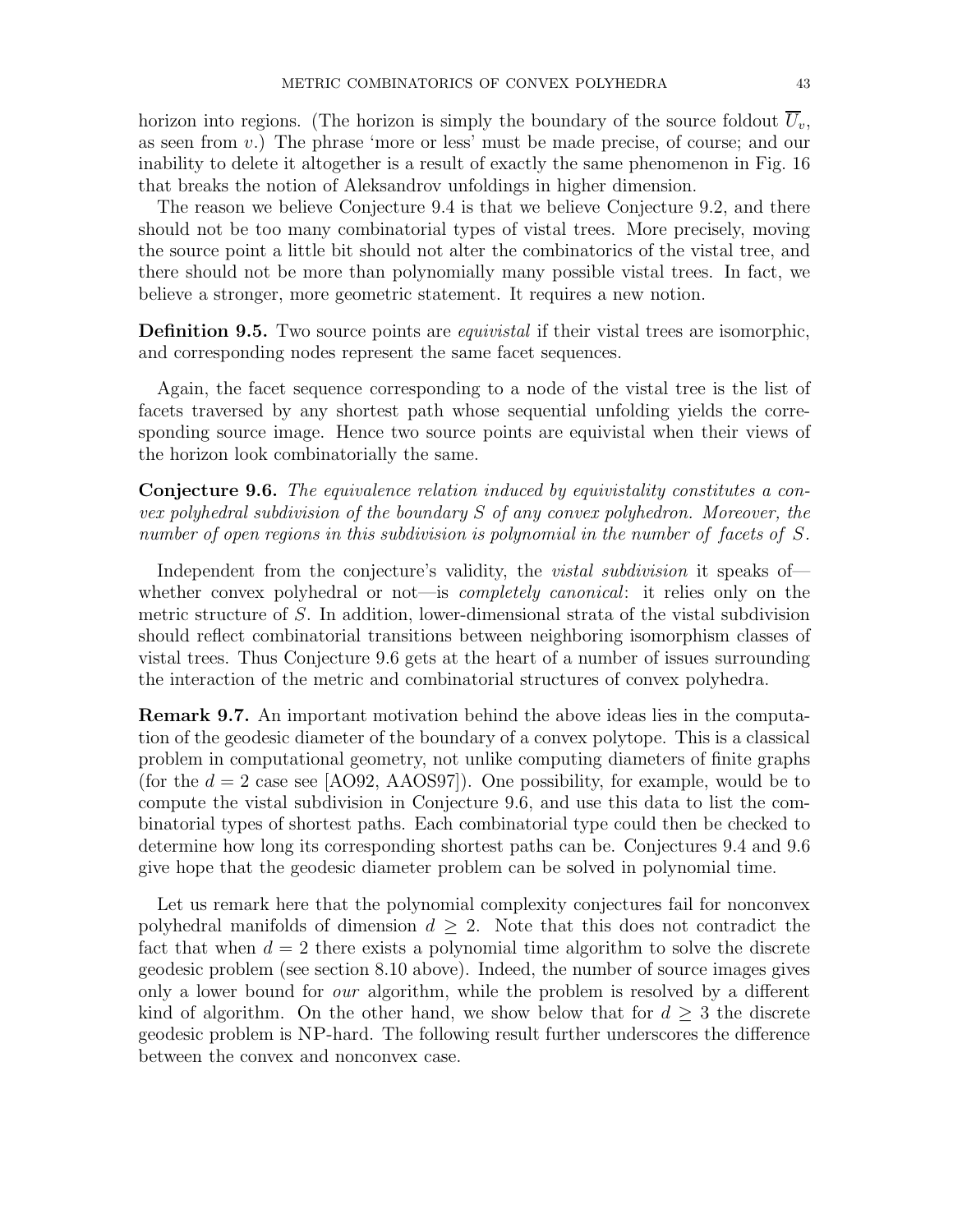Proposition 9.8. On (nonconvex) polyhedral manifolds, the number of distinct combinatorial types of shortest paths can be exponential in the number of facets. In addition, finding a shortest path on a (nonconvex) polyhedral manifold is NP-hard.

We present two proofs of the first part: one that is more explicit and works for all  $d \geq 2$ , and the other that is easy to modify to prove the second part. For the proof of the second part we construct a 3-dimensional polyhedral manifold, which is essentially due to Canny and Reif [CR87]. See Remark 9.9 for comments on how to doctor these manifolds to make them compact and without boundary.

Proof. To obtain a polyhedral domain with exponentially many shortest paths between two points x and y, we consider a dimension  $d = 2$  example. Simply take a pyramid shape polyhedral surface as shown in Fig. 18 and observe that there exist  $2^k$ shortest paths between top point v and bottom vertex  $w$ , where k is the number of terraces in the pyramid. The omitted details are straightforward.



FIGURE 18. Nonconvex polyhedral surface in  $\mathbb{R}^3$  and shortest paths between points  $v$  and  $w$ .

Now consider a dimension  $d = 3$  example of a different type. Polyhedrally subdivide  $\mathbb{R}^3$  by taking the product of a line  $\ell = \mathbb{R}$  with the subdivision of  $\mathbb{R}^2$  in Fig. 19. Observe that there are only finitely many cells. Now add 4n hyperplanes



FIGURE 19. Polyhedral subdivision of a planar slice in  $\mathbb{R}^3$ 

 $H_0, \ldots, H_{4n-1}$  orthogonal to  $\ell$ , and equally spaced along  $\ell$ . This still leaves finitely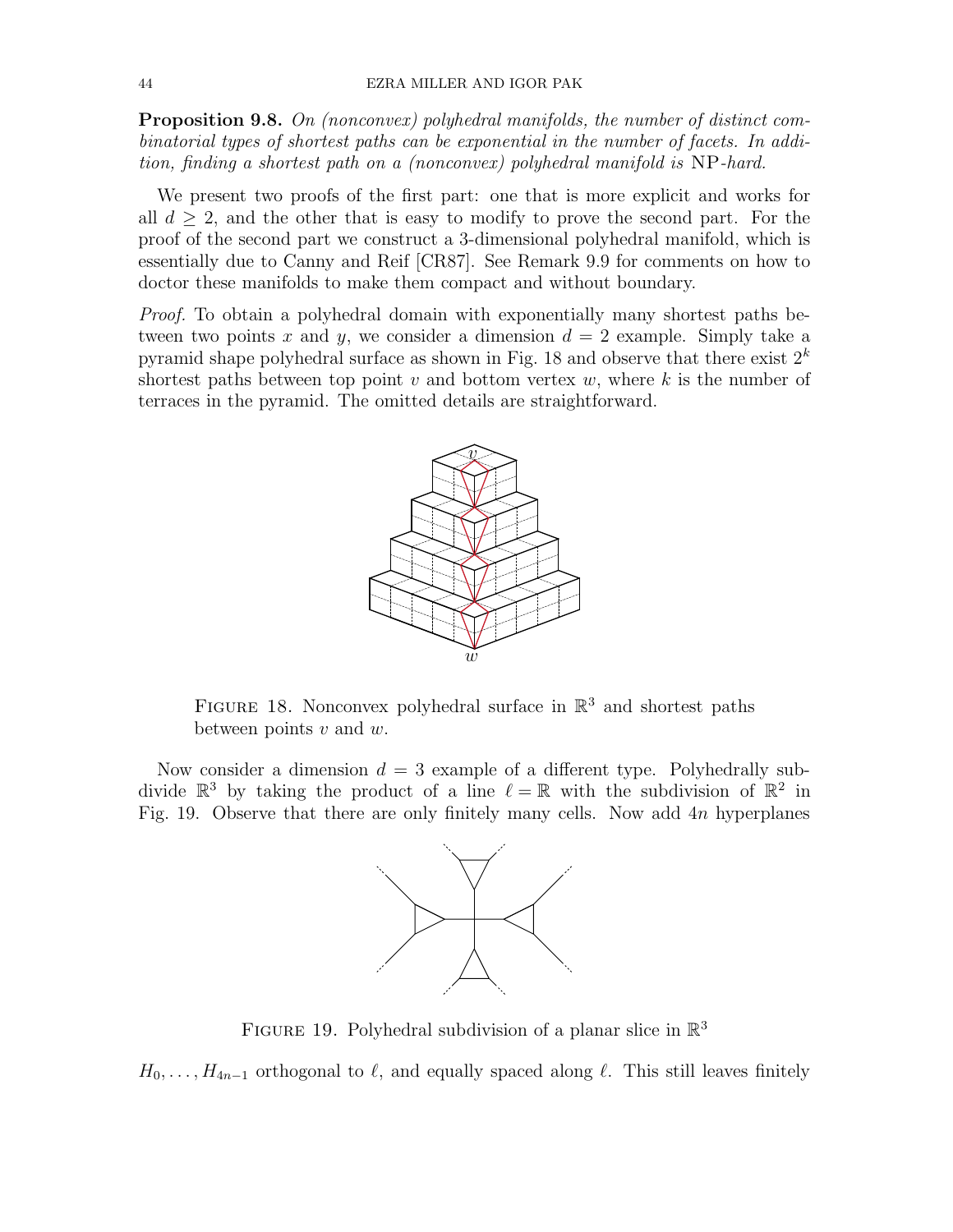many convex cells. Between hyperplanes  $H_{4k}$  and  $H_{4k+1}$ , for all  $k = 0 \dots n-1$ , remove all cells except the prisms whose bases are the top and bottom triangles in Fig. 19. Similarly, between hyperplanes  $H_{4k+2}$  and  $H_{4k+3}$ , remove all cells *except* the prisms whose bases are the left and right triangles in Fig. 19.

Now choose x and y to be points on  $\ell$ , with x being on one side of all the hyperplanes, and y being on the other side. Any shortest path connecting x to y must pass alternately through vertical and horizontal pairs of triangular prisms, and there is no preference for which of the two prisms in each pair the shortest path chooses. Thus the number of shortest paths is at least  $4^n$ , while the number of cells is linear in n.

For the second part, a construction in  $[CR87]$  presents a polyhedral domain  $B$  where the shortest path solution is NP-hard. This domain  $B$  is obtained by removing a set of parallel equilateral triangles from  $\mathbb{R}^3$ . To produce a manifold one has to thicken the triangles into nearly flat triangular prisms. We omit the details.  $\Box$ 

Remark 9.9. The polyhedral manifold S in the above proof is noncompact and has nonempty boundary; but with a little extra work, we could accomplish the same effect using a compact polyhedral manifold without boundary. The idea is to draw a large cube C around S in  $\mathbb{R}^3$ , and place copies  $C_{\text{top}}$  and  $C_{\text{bot}}$  of C as the top and bottom facets of a hollow hypercube inside  $\mathbb{R}^4$ . The remaining 6 facets of the hollow hypercube are to remain solid. The result is compact, but still has nonempty boundary in  $C_{\text{top}}$  and  $C_{\text{bot}}$ . This we fix by building tall 3-dimensional prisms in  $\mathbb{R}^4$  on the boundary faces, orthogonal to  $C_{\text{top}}$  and  $C_{\text{bot}}$ , pointing away from the hypercube. Then we can cap off the prisms with copies of the cells originally excised from  $C \subset \mathbb{R}^3$ to get a nonconvex polyhedral 3-sphere in  $\mathbb{R}^4$ .

Remark 9.10. The reader should not be surprised by the fact that computing the geodesic distance is NP-hard for nonconvex manifolds. On the contrary: in most situations the problem of computing the shortest distance is intractable, and in general is not in NP. We refer to [MS04] for further hardness results in the geometric context. In a different, more traditional context, finding the shortest distance in a Cayley graph between two elements in a permutation group (presented by a list of generators in  $S_N$ ) is known to be NP-hard even for abelian groups [EG81]. Furthermore, for directed Cayley graphs the problem is PSPACE-complete [Jer85].

Our final conjecture concerns the process of unfolding boundaries of convex polyhedra: if someone provides a polyhedral nonoverlapping foldout made of hinged wood, is it always possible to glue its corresponding edges together? Because wood is rigid, we need not only a nonoverlapping property on the foldout as it lies flat on the ground, but also a nonintersecting property as we continuously fold it up to be glued.

Viewing this process in reverse, can we continuously unfold the polyhedral boundary so that all dihedral angles monotonically increase, until the whole polyhedral boundary lies flat on a hyperplane? This idea was inspired by recent works [BC02, CDR03] and was suggested by Connelly. <sup>7</sup> While the monotone increase of the dihedral angles may seem an unnecessary condition justified only by the aesthetics of the blooming, it is in fact crucial in the references above.

<sup>7</sup>Private communication.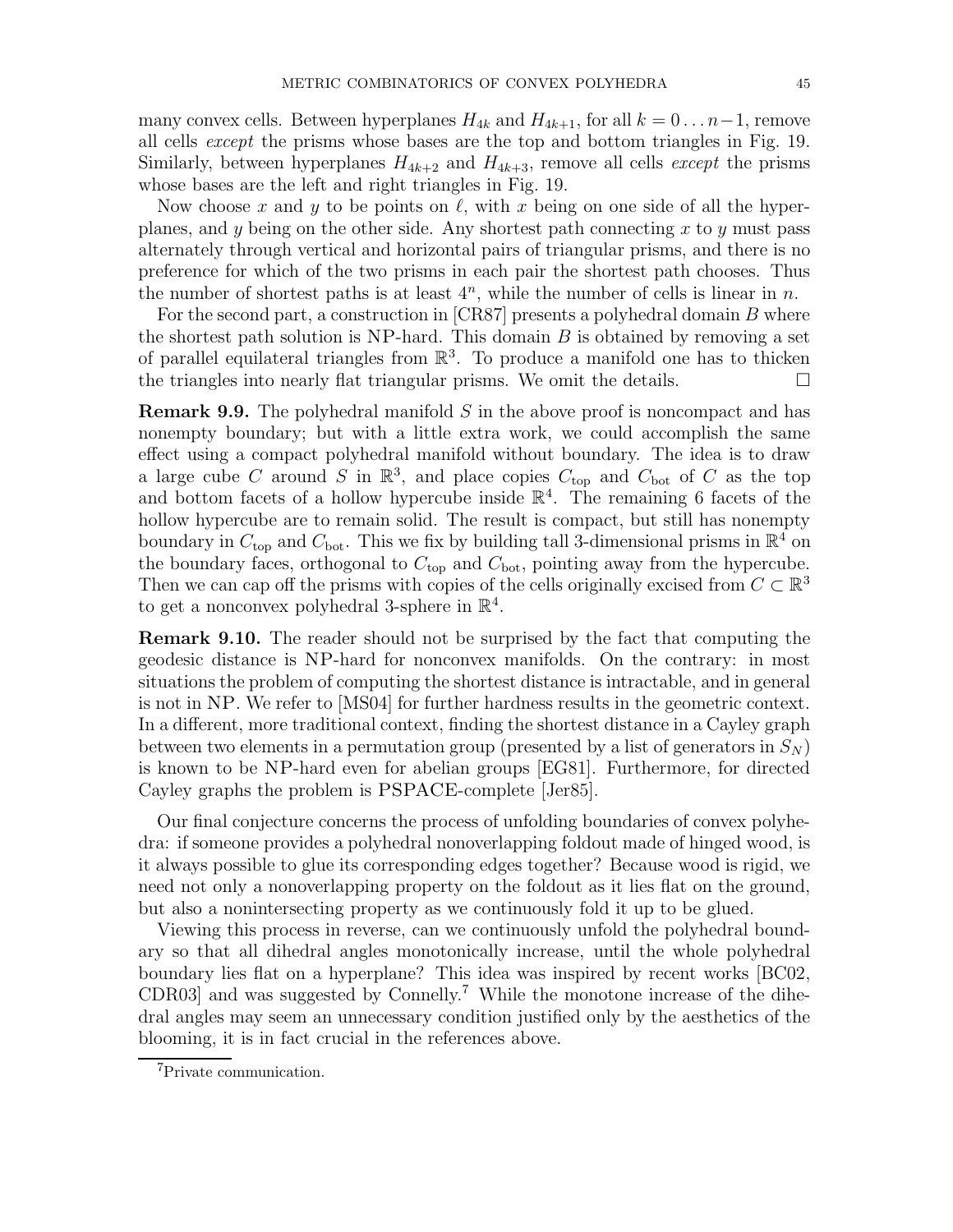As we have phrased things above, we asked for continuous unfolding of an arbitrary nonoverlapping foldout. But in fact, we only want to ask that there *exist* a foldout that can be continuously glued without self-intersection. Let us be more precise.

**Definition 9.11.** Let S be the boundary of a convex polyhedron of dimension  $d+1$ in  $\mathbb{R}^{d+1}$ . A continuous blooming of S is a choice of nonoverlapping foldout  $\overline{U} \to S$ , and a homotopy  $\{\phi_t : \overline{U} \to \mathbb{R}^{d+1} \mid 0 \le t \le 1\}$  such that

- 1.  $\phi_0$  is the foldout map  $\overline{U} \to S$ ;
- 2.  $\phi_1$  is the identity map on  $\overline{U}$ ;
- 3.  $\phi_t$  is an isometry from the interior U of U to its image, and  $\phi_t$  is linear on each component of the complement of the cut set in each facet, for  $0 < t < 1$ ; and
- 4. the dihedral angles between corresponding facets of  $\phi_t(\overline{U})$  increase as t increases.

An example of a continuous blooming is given in Figure 20 below.

Conjecture 9.12. Every convex polyhedral boundary has a continuous blooming.



FIGURE 20. An example of a continuous blooming of the surface of the cube.

Even though we ask only for existence, we believe that in fact the source unfolding can be continuously bloomed. As far as we know, this is open even for  $d = 2$ . Interestingly, we know of no nonoverlapping unfolding that cannot be continuously bloomed, and remain in disagreement on their potential existence.

Acknowledgments. We are grateful to Boris Aronov, Yuri Burago, Bob Connelly, Erik Demaine, Maksym Fedorchuk, Robin Forman, Tracy Hall, Bob MacPherson, Jon McCammond, David Mount, János Pach, Micha Sharir, Alexey Tarasov, and Santosh Vempala for helpful conversations. We are indebted to Robin Forman, Joe Malkevitch and Frank Wolter for references, to Frank Sottile for finding a subtle error in an earlier version, and especially to Günter Rote and (non-anonymous) referees Joe Mitchell and Joseph O'Rourke for a careful reading and numerous helpful comments.

The first author was partially supported by the National Science Foundation, and he wishes to acknowledge the Mathematisches Forschungsinstitut Oberwolfach for a stimulating research environment during the week-long program on Topological and Geometric Combinatorics (April, 2003). Most of this work was completed while the first author was at the Massachusetts Institute of Technology (Cambrdige, MA) and the Mathematical Sciences Research Institute (Berkeley, CA). The second author was partially supported by the National Security Agency and the National Science Foundation. He would like to thank the organizers of the "Second Geometry Meeting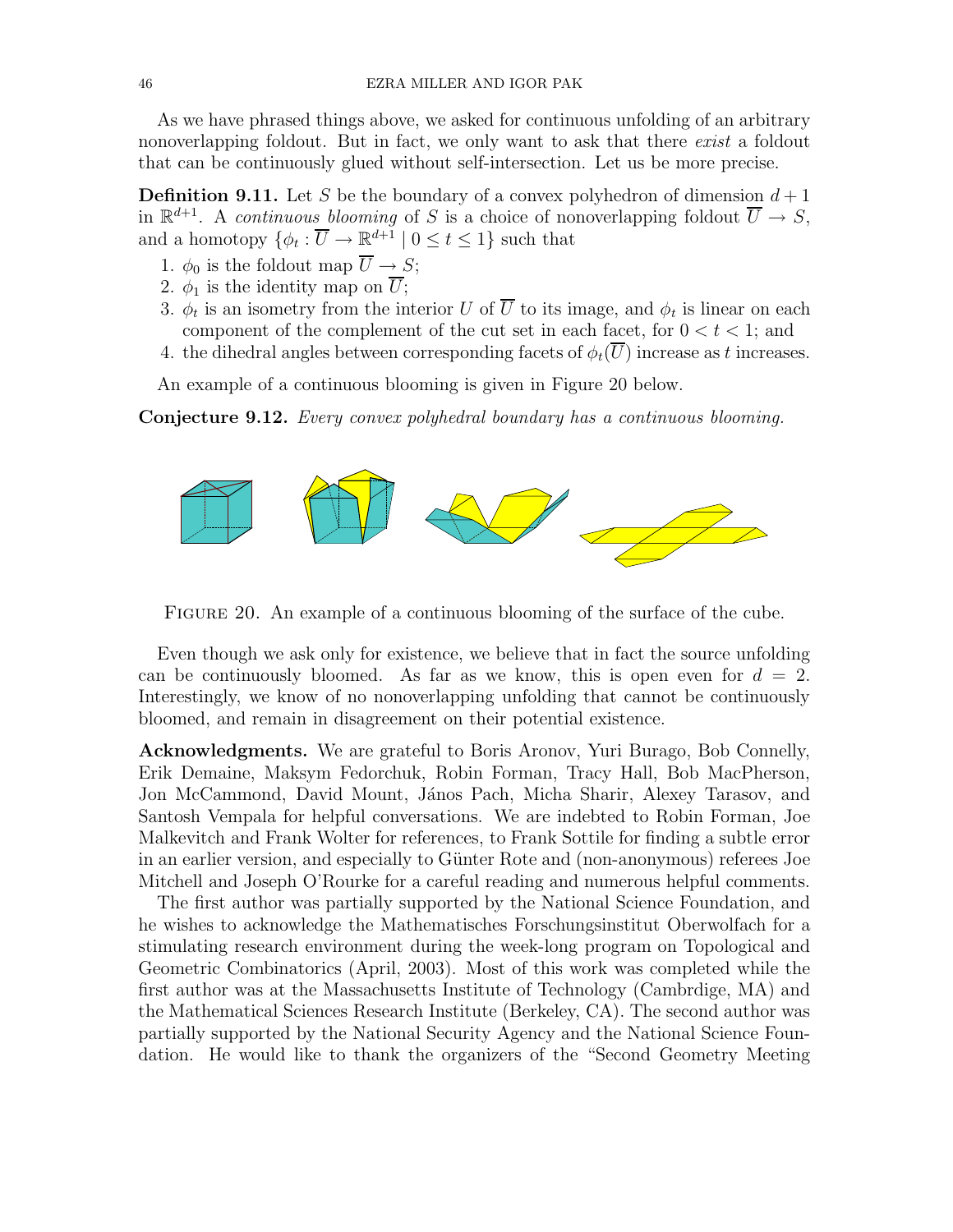dedicated to A.D. Aleksandrov" held at the Euler International Mathematical Institute in St. Petersburg (June, 2002), where these results were originally presented.

#### **REFERENCES**

- [AAOS97] P. K. Agarwal, B. Aronov, J. O'Rourke, and C. A. Schevon, Star unfolding of a polytope with applications, *SIAM J. Comput.* **26** (1997), no. 6, 1689–1713.
- [AGSS89] A. Aggarwal, L. J. Guibas, J. Saxe, and P. W. Shor, A linear-time algorithm for computing the Voronoi diagram of a convex polygon, *Discrete & Comput. Geom.* 4 (1989), no. 6, 591–604.
- [Ale48] A. D. Aleksandrov, Vnutrennyaya geometriya vypuklykh poverkhnostey (in Russian), M.–L.: Gostekhizdat, 1948; English translation: Selected works. Intrinsic geometry of convex surfaces, Vol. 2, Chapman & Hall/CRC, Boca Raton, FL, 2005.
- [Ale50] A. D. Aleksandrov, Vypuklye mnogogranniki (in Russian), M.: Gostekhizdat, 1950; English translation: Convex polyhedra, Springer, Berlin, 2005.
- [AO92] B. Aronov and J. O'Rourke, Nonoverlap of the star unfolding, *Discrete & Comput.* Geom. 8 (1992), no. 3, 219–250.
- [Aur91] F. Aurenhammer, Voronoi diagrams—a survey of a fundamental geometric data structure, ACM Comput. Surv. 23 (1991), 345–405.
- [BC02] K. Bezdek and R. Connelly, Pushing disks apart—the Kneser–Poulsen conjecture in the plane, J. Reine Angew. Math. 553 (2002), 221–236.
- [B+03] M. Bern, E. D. Demaine, D. Eppstein, E. Kuo, A. Mantler, and J. Snoeyink, Ununfoldable polyhedra with convex faces, Comput. Geom. 24 (2003), 51–62.
- [BCSS98] L. Blum, F. Cucker, M. Shub, and S. Smale, Complexity and real computation, Springer, New York, 1998.
- [BGP92] Yu. Burago, M. Gromov, and G. Perelman, A.D. Alexandrov spaces with curvature bounded below, Russian Math. Surveys 47 (1992), no. 2, 1–58.
- [CR87] J. F. Canny and J. H. Reif, New lower bound techniques for robot motion planning problems, Proc. 28-th IEEE FOCS (1987), 49–60.
- [Cha91] B. Chazelle, An optimal convex hull algorithm and new results on cuttings, *Proc.* 32-nd IEEE FOCS (1991), 29–38.
- [CH96] J. Chen and Y. Han, Shortest paths on a polyhedron. I. Computing shortest paths, Internat. J. Comput. Geom. Appl. 6 (1996), no. 2, 127–144.
- [CDR03] R. Connelly, E. D. Demaine and G. Rote, Straightening polygonal arcs and convexifying polygonal cycles, *Discrete* & Comp. Geom. **30** (2003), no. 2, 205–239.
- [Dij59] E. W. Dijkstra, A note on two problems in connexion with graphs, Numer. Math. 1 (1959), 269–271.
- [EG81] S. Even and O. Goldreich, The minimum-length generator sequence problem is NP-hard, J. Algorithms 2 (1981), no. 3, 311–313.
- [For95] S. Fortune, Voronoi diagrams and Delaunay triangulations, in Computing in Euclidean geometry (F. Hwang and D. Z. Du, eds.), World Scientific, Singapore, 1995, 225–265.
- [GO97] J. E. Goodman and J. O'Rourke (eds.), Handbook of discrete and computational geometry, CRC Press, Boca Raton, FL, 1997.
- [Jer85] M. R. Jerrum, The complexity of finding minimum-length generator sequences, Theoret. Comput. Sci. 36 (1985), no. 2-3, 265–289.
- [Kap99] S. Kapoor, An efficient computation of geodesic shortest paths, Proc. of the 31-st ACM STOC (1999), 770–779.
- [Kob89] S. Kobayashi, On conjugate and cut loci, in Global differential geometry, MAA, Washington, DC, 1989, pp. 140–169.
- [KWR97] R. Kunze, F. E. Wolter, T. Rausch, Geodesic Voronoi Diagrams on Parametric Surfaces, in Proc. Comp. Graphics Int. (1997), Hasselt-Diepenbeek, Belgium, 230–237.